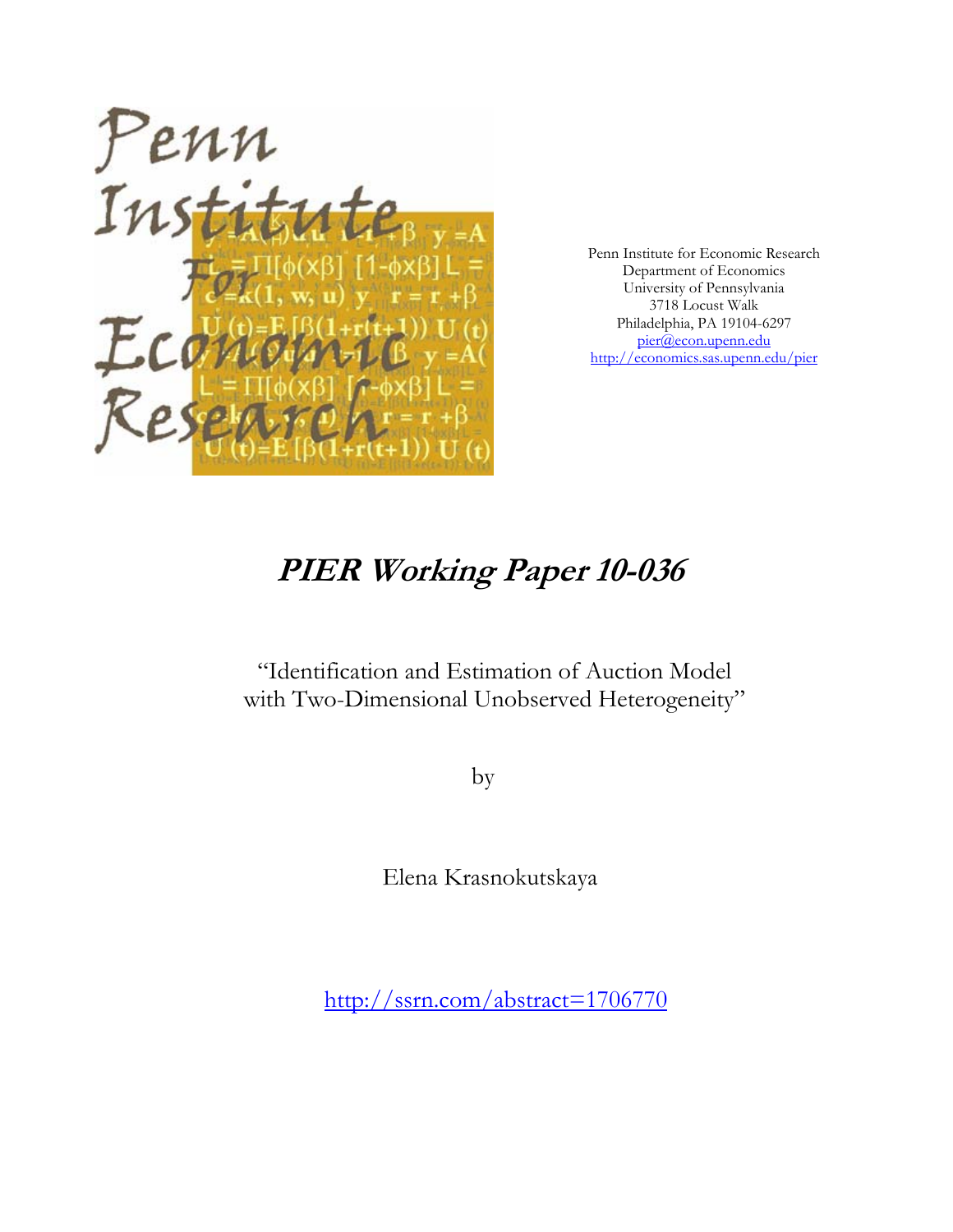## **Identification and Estimation of Auction Model with Two-Dimensional Unobserved Heterogeneity**

Elena Krasnokutskaya University of Pennsylvania∗

May 2010

#### **Abstract**

This paper investigates theempirical importance of allowing for multi-dimensional sources of unobserved heterogeneity in auction models with private information. It in turn develops the estimation procedure that recovers the distribution of private information in the presence of two distinct sources of unobserved heterogeneity. It is shown that this estimation procedure identifies components of the model and produces uniformly consistent estimators of these components. The estimation procedure is applied to the data from highway procurement. The results of the estimation indicate that allowing for two-dimensional unobserved heterogeneity may significantly affect the results of estimation as well as policy-relevant instruments derived from the estimated distributions of bidders' costs.

**Keywords:** unobserved auction heterogeneity, procurement auctions, reserve price.

<sup>∗</sup>Email: ekrasnok@sas.upenn.edu.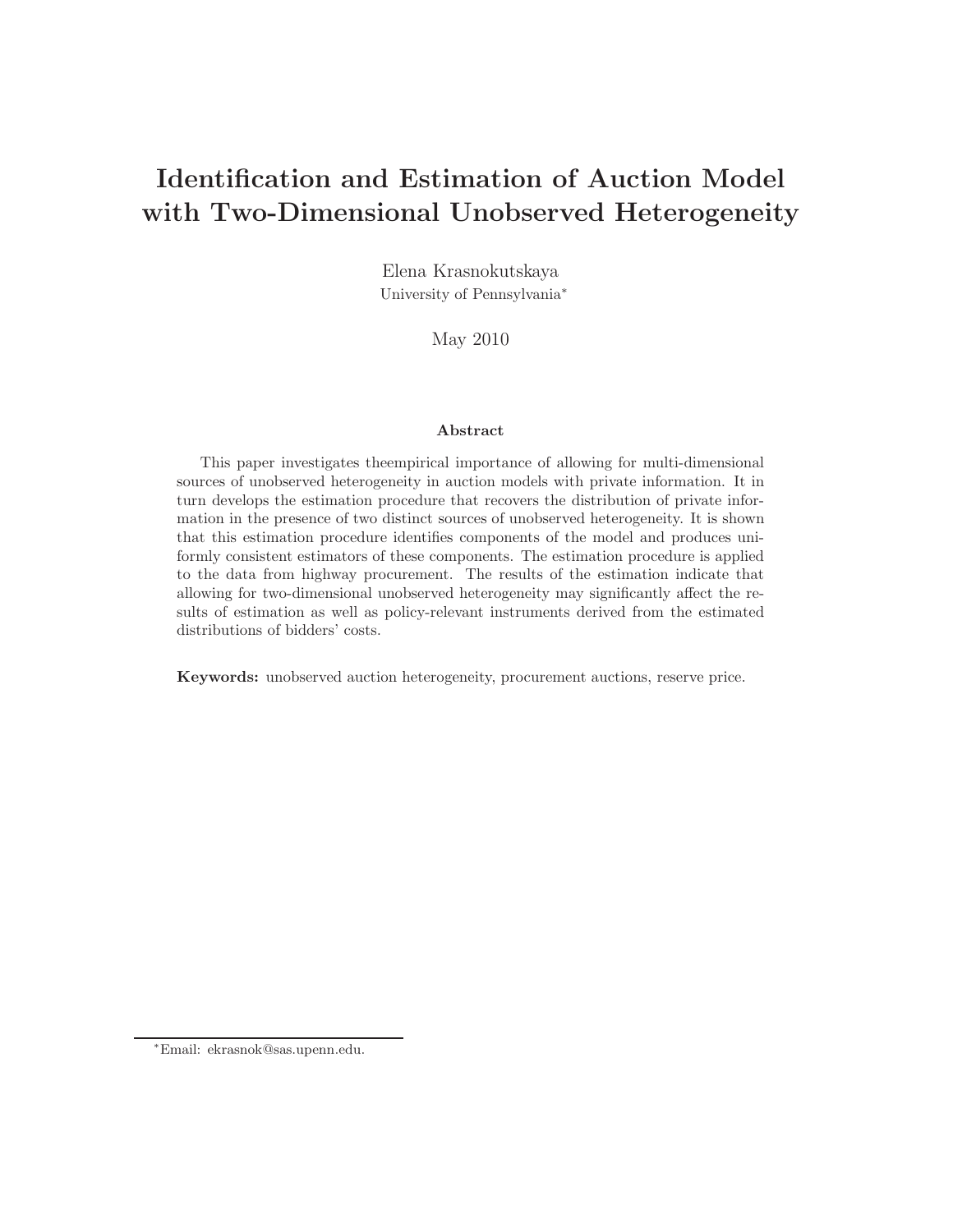## **1Introduction**

Auctions are extensively used by governments and private organizations as a price-setting mechanism in markets with private information. However, the performance of a specific auction mechanism as well as the choice of the optimal policy instruments (such as reserve price) depend on the exact distribution of private information in a given auction environment. Thus, it is important in empirical auction analysis to be able to non-parametrically identify the distribution of bidders' private information from the available data.

A large literature on non-parametric identification of auction models has emerged to provide a theoretical foundation for empirical analysis. In a seminal contribution,Guerre, Perrigne and Vuong (2000) established that the first-order condition of bidder optimization problem can be used to recover the distribution of private information from the distribution of bids under independent symmetric private values. Subsequent literature extended this result to settings with affiliated private values, asymmetric bidders and settings with riskaverse bidders. An important assumption underlying this literature is that the researcher has access to all the common information available to bidders.

When a researcher may not have access to all the common information incorporated in bidding decisions, the environment is said to feature unobserved auction heterogeneity. More recently, it has been shown that models with independent private values are identified in the presence of unobserved auction heterogeneity. Krasnokutskaya (2009) shows identification and proposes an estimation procedure for the model with an unobserved heterogeneity factor that multiplicatively affects bidders' costs. She shows that accounting for unobserved heterogeneity has important implications for policy analysis. Hu, McAdams and Shum (2008) obtain more general identification result that allows for a flexible relationship between the distribution of bidders' costs and the unobserved heterogeneity factor. These papers, however, assume that the unobserved heterogeneity factor is one-dimensional and, therefore, affects the moments of the distribution of bidders' costs in a coordinated way. The restriction of unobserved heterogeneity to be one-dimensional is potentially an important one. However, the literature provides neither the identification results nor estimation procedure in case of multi-dimensional unobserved heterogeneity. Consequently, little is known about its empirical relevance. This paper attempts to fill this gap in the literature.

In particular, this paper extends the framework in Krasnokutskaya (2009) to allow for two-dimensional unobserved heterogeneity so that independent factors may affect the mean and the variance of the distribution of bidders' costs. I prove that such a model is identified from bid data and show how the identification argument can be translated into an estimation procedure that produces uniformly consistent estimators. The latter step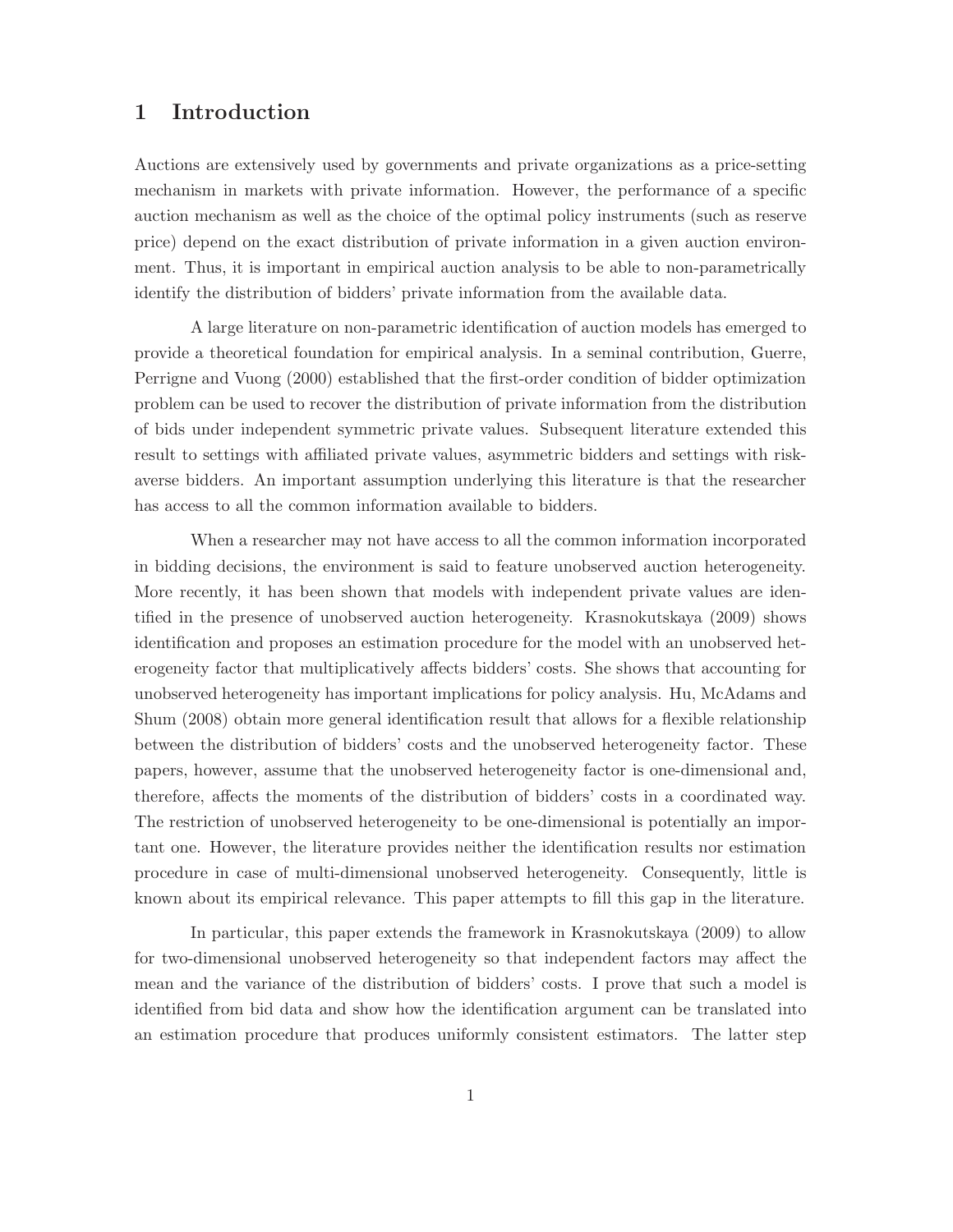involves significant modification of the argument developed in the one-dimensional case. In the one-dimensional case the consistency argument relies in part on the results from the classical measurement error literature developed by Li and Vuong (1998). However, these results require that all the distributions should have bounded support. In the twodimensional case the intermediate steps of estimation procedure require working with the distributions that violate this assumption. Therefore, an independent proof of consistency has to be developed which exploits restrictions on the tail behavior of the distributions in question.

I apply the proposed estimation procedure to the data from California highway procurement auctions to investigate the empirical importance of allowing for multi-dimensional unobserved heterogeneity. The results show that allowing for two-dimensional unobserved heterogeneity may significantly affect the results of estimation as well as the choice of policy relevant instruments derived from the estimated distributions of bidders' costs. In particular,I study the data on auctions for (a) bituminous resurfacing and (b) small construction projects. I recover the distributions of the private information and the unobserved heterogeneity under the two alternative assumptions on the structure of unobserved heterogeneity, i.e. one- or two-dimensional. In the latter case two non-trivial components of unobserved heterogeneity are recovered for both sets of projects. However, in the case of bituminous resurfacing, the distribution of private information remains virtually the same under the two specifications. In the case of small construction auctions,the variance of the private cost component almost doubles when going from the model that allows for one-dimensional unobserved heterogeneity to the model that allows for two-dimensional heterogeneity. Similarly,I find only small differences in the mark-ups over the bidders' costs and in the optimal reserve price computed for the two specifications in the set of resurfacing projects. In contrast, for the set of small construction projects, the model that allows for two-dimensional heterogeneity recovers mark-ups which are 30% higher then those recovered in the model that allows for only one-dimensional heterogeneity. Similarly, the optimal reserve price derived from the estimates obtained in the model with two-dimensional heterogeneity results in a cost of procurement which is 15% lower relative to the costs that arise when the reserve price is computed on the basis of the estimates from the model with one-dimensional heterogeneity. These finding indicate that allowing for a flexible relationship between the distribution of bidders' costs and unobserved heterogeneity may have important implications for policy variables and have a sizable economic impact.

Hu, McAdams and Shum (2009) provide a very general identification result allowing for a flexible relationship between the the distribution of bidders' costs and the unobserved heterogeneity factor in the setting with one-dimensional unobserved heterogeneity. They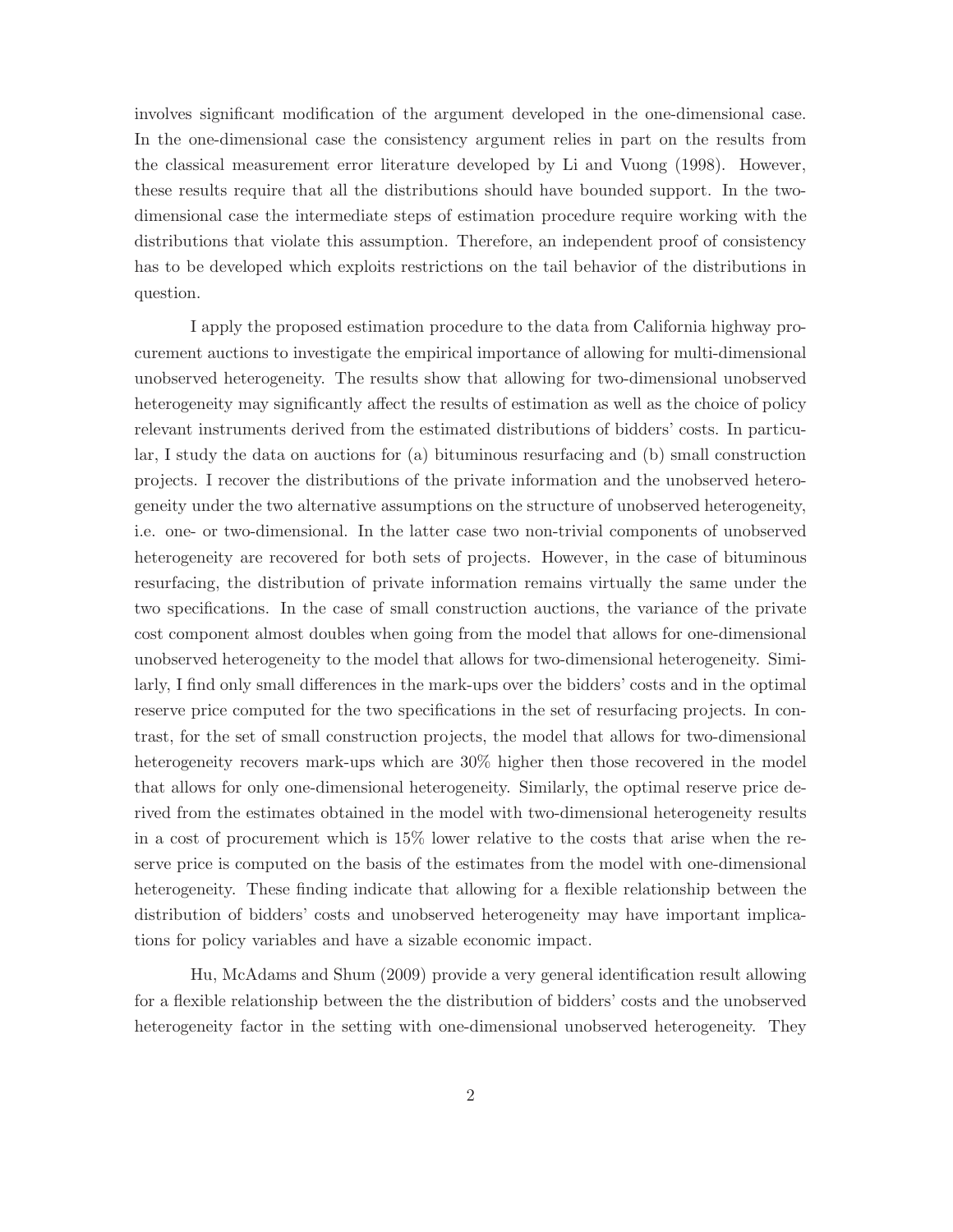introduce an unobserved project heterogeneity as a factor conditional on which bidders' valuations are independent. The authors require that a functional should exist that extracts the realization of unobserved heterogeneity in a given auction from the auction-specific distribution of bids. They show that if such functional exists then the distribution of valuations conditional on unobserved heterogeneity and the distribution of unobserved heterogeneity are identified. It seems that their argument may be extended to allow for multi-dimensional unobserved heterogeneity. However, the estimation strategy based on this identification result has not yet been developed and, therefore, cannot be used to empirically assess the importance of multi-dimensional unobserved heterogeneity in the data.

The rest of the paper is organized as follows: The remainder of this section discusses the prior literature. Section 2 describes the model with two-dimensional unobserved heterogeneity. Section 3 outlines and proves the identification result. Section 4 describes an estimation algorithm and analyzes statistical properties of the estimation procedure. Section 5 describes the market for highway procurement projects and presents results of the estimation and policy analysis. Section 6 concludes.

#### **1.1 Literature**

This paper relates to several strands of the empirical auction literature. The first strand concerns estimation of auction models with private information. These are some of the most influencial papers in this literature. Donald and Paarsch (1993,1996) and Laffont, Ossard and Vuong (1995) develop parametric methods to recover the distribution of costs from the observed distribution of bids. Guerre, Perrigne and Vuong (2000) study identification of the first price auction model with symmetric bidders and propose a uniformly consistent estimation procedure. Li, Perrigne and Vuong (2000, 2002) extend the result to the affiliated private values and the conditionally independent private values models. Campo, Perrigne and Vuong (2003) prove identification and develop a uniformly consistent estimation procedure for first price auctions with asymmetric bidders and affiliated private values.

The second strand concerns the literature that studies unobserved auction heterogeneity. Campo, Perrigne and Vuong  $(2003)$  as well as Bajari and Ye  $(2003)$  rely on the assumption that the number of bidders can serve as a sufficient statistic for unobserved auction heterogeneity. Haile, Hong and Shum (2003) appeal to the instrumental variables approach to control for the variation generated by unobserved factors. Hong and Shum (2002) account for unobserved auction heterogeneity by modeling the median of the bid distribution as a normal random variable with a mean that depends on the number of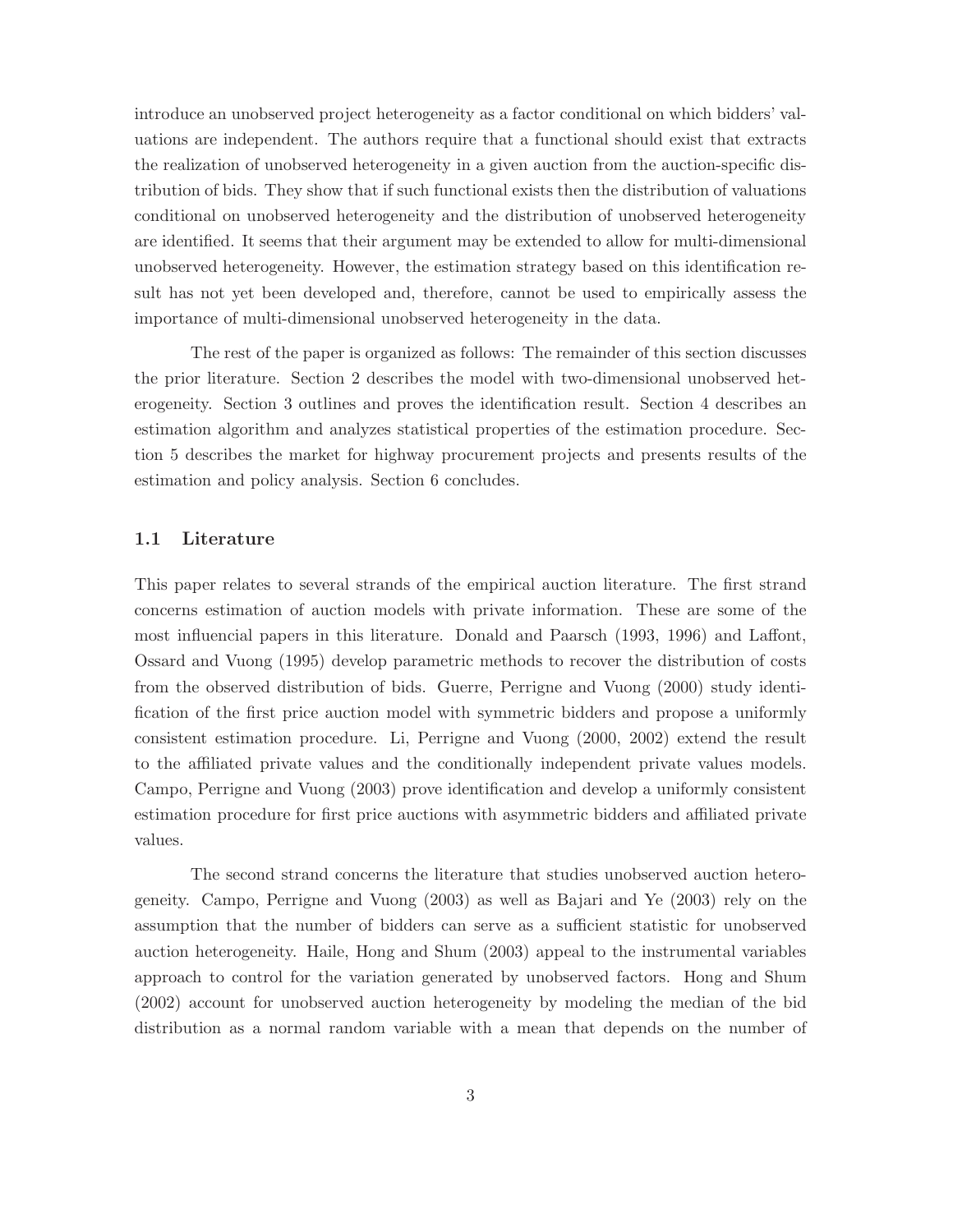bidders. Athey and Haile (2001) study identification of auction models with unobserved auction heterogeneity in the context of second price and English auctions. Chakraborty and Deltas (1998) assume that the distribution of bidders' valuations belongs to a two-parameter distribution family. They use this assumption to derive small sample estimates for the corresponding parameters of the auction-specific valuation distributions. The estimates are later regressed on observable auction characteristics to determine the percentage of values variation that is due to unobserved auction heterogeneity. Hu, McAdams and Shum (2009), Krasnokutskaya (2009),Guerre,Perrigne,Vuong (2009),Roberts (2008) propose alternative methods to identify auction model with one-dimensional unobserved heterogeneity.

Highway procurement auctions have been extensively studied in the literature. Porter and Zona (1993) find evidence of collusion in Long Island highway procurement auctions. Hong and Shum (2002) find some evidence of common values in bidders' costs in the case of New Jersey highway construction auctions. Bajari and Ye (2003) reject the hypothesis of collusive behavior in procurement auctions conducted in Minnesota, North Dakota and South Dakota. Jofre-Bonet and Pesendorfer (2003) find evidence of capacity constraints in California highway procurement auctions. Bajari and Tadelis (2001) and Bajari, Houghton and Tadelis (2004) study the implications of the incompleteness of procurement contracts. Decarolis (2008) studies Italian highway procurement auctions where the average bid is used to determine the winner.

## **2 Model**

This section describes the first-price procurement auction model under unobserved auction heterogeneity and summarizes properties of the equilibrium bidding strategies.

The seller offers a single project for sale to  $m$  bidders. Bidder  $i$ 's cost is equal to

$$
C_i = Y_1 + Y_2 X_{ij} \tag{1}
$$

where  $Y_1$  and  $Y_2$  represent common cost components known to all bidders;  $X_i$  is an individual cost component and private information of bidder  $i$ . I use capital letters to denote random variables summarizing the common and individual cost components. The small letters  $y_1, y_2$ and  $x$  denote realizations of common components and the vector of individual components.

The random variables  $(Y_1, Y_2, X)$  are distributed on their respective supports  $S(Y_1)=[\underline{y}_1, \overline{y}_1], S(Y_2)=[\underline{y}_2, \overline{y}_2], S(X)=[\underline{x}, \overline{x}]^m, \underline{y}_2>0, \underline{x}>0$ , according to the probability distribution functions  $F_{Y_1}, F_{Y_2}, F_X$ .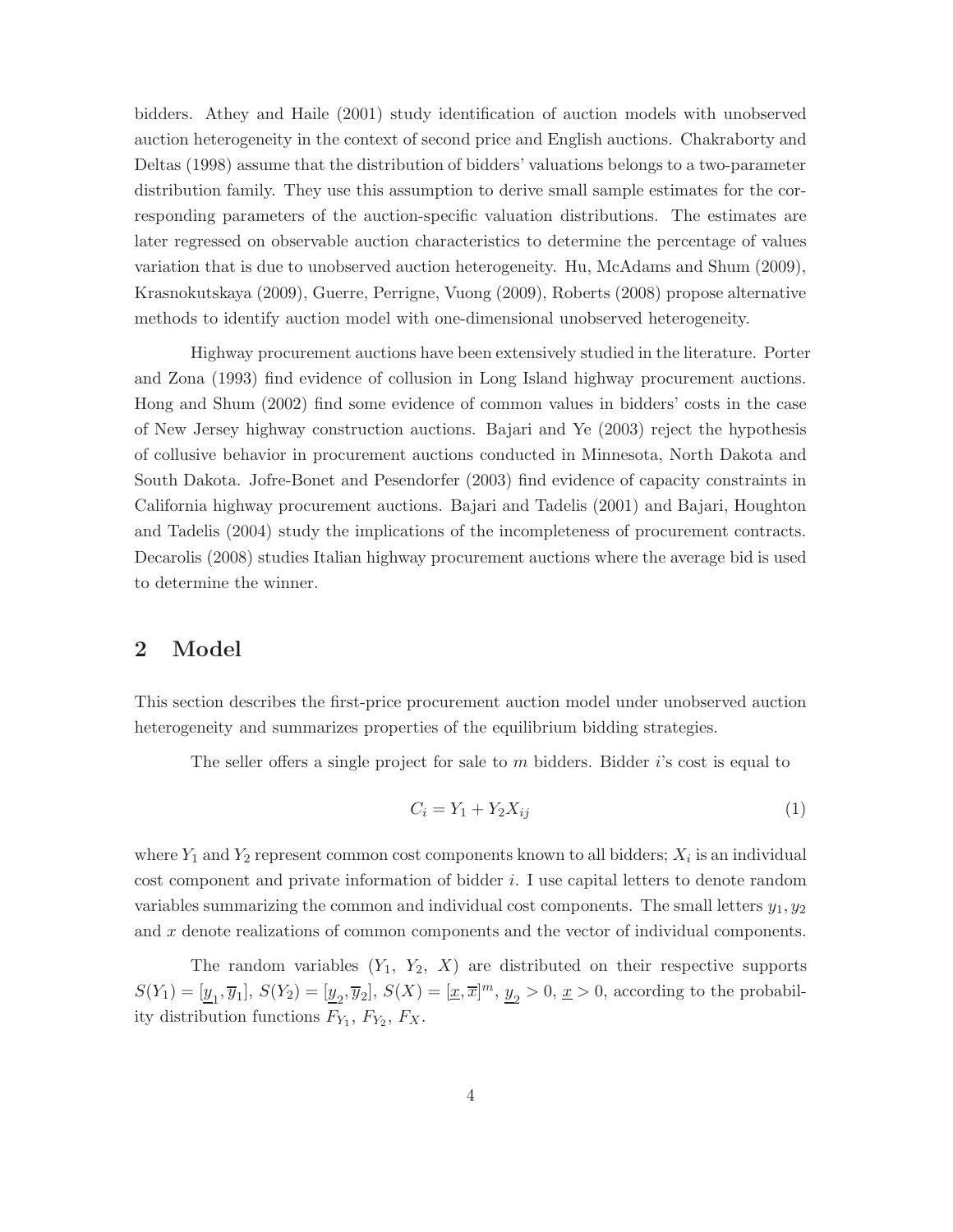Asymmetries between bidders: I assume that there are two groups of bidders;  $m_1$ bidders are from group 1, and  $m_2$  bidders,  $m_2 = (m - m_1)$ , are from group 2. Thus, the vector of independent cost components is given by  $X = (X_{11},...,X_{1m_1},X_{2(m_1+1)},...,X_{2m}).$ The model and all the results can easily be extended to the case of  $m$  groups. I focus on the case of two groups for the sake of expositional clarity. Groups are defined from the observable characteristics of bidders.

Assumptions  $(D_1) - (D_4)$  are maintained throughout the paper.

 $(D_1)$   $Y_1$ ,  $Y_2$  and  $X_j$ 's are mutually independent.

 $(D_2)$  The probability density functions of the individual cost components,  $f_{X_1}$  and  $f_{X_2}$ , are continuously differentiable and strictly positive on the interior of  $[\underline{x}, \overline{x}]$ .

 $(D_3) EY_1 = 0$  and  $EX_{1j} = 1$ .

 $(D_4)$  (a) The number of bidders is common knowledge;<sup>1</sup>

() There is no binding reservation price.

The assumption  $(D_2)$  ensures the existence and uniqueness of the equilibrium in the auction game;  $(D_1)$  and  $(D_3)$  provide a basis for the identification argument; assumption  $(D_3)$  is used to fix the locations of the common components; and  $(D_4)$  summarizes miscellaneous assumptions about the auction environment.

The auction environment can be described as a collection of auction games indexed by the different values of common components. An auction game corresponding to the common components values  $y_1 \in [\underline{y}_1, \overline{y}_1], y_2 \in [\underline{y}_2, \overline{y}_2]$  is analyzed below.

In this game, the cost realizations of bidder *i* are given by  $y_1+y_2x_i$ , for the realization of the individual cost component  $x_i$ . The bidding strategy of bidder i is a real-valued function defined on  $[x, \overline{x}]$ 

$$
\beta_i(.|y_1,y_2): [\underline{x}, \overline{x}] \to [0,\infty].
$$

Small Greek letter  $\beta$  with subscript *i* is used to denote the strategy of bidder *i* as a function of the individual cost components and a small Roman letter  $b$  to denote the value of this function at a particular realization  $x$ .

Expected profit. The profit realization of bidder i,  $\pi_i(b_i, b_{-i}, x_i|y_1, y_2)$ , equals  $(b_i$  $y_1 - y_2 x_i$ ) if bidder *i* wins the project and zero if he loses. The symbol  $b_i$  denotes the bid submitted by bidder i, and the symbol  $b_{-i}$  denotes the vector of bids submitted by bidders

<sup>&</sup>lt;sup>1</sup>Note that the model does not assume that the number of bidders is exogenous. All the results in this paper are valid if the number of bidders is endogenous and depends on the realization of unobserved heterogeneity. For the details of the model with endogenous participation see Krasnokutskaya and Seim (2009).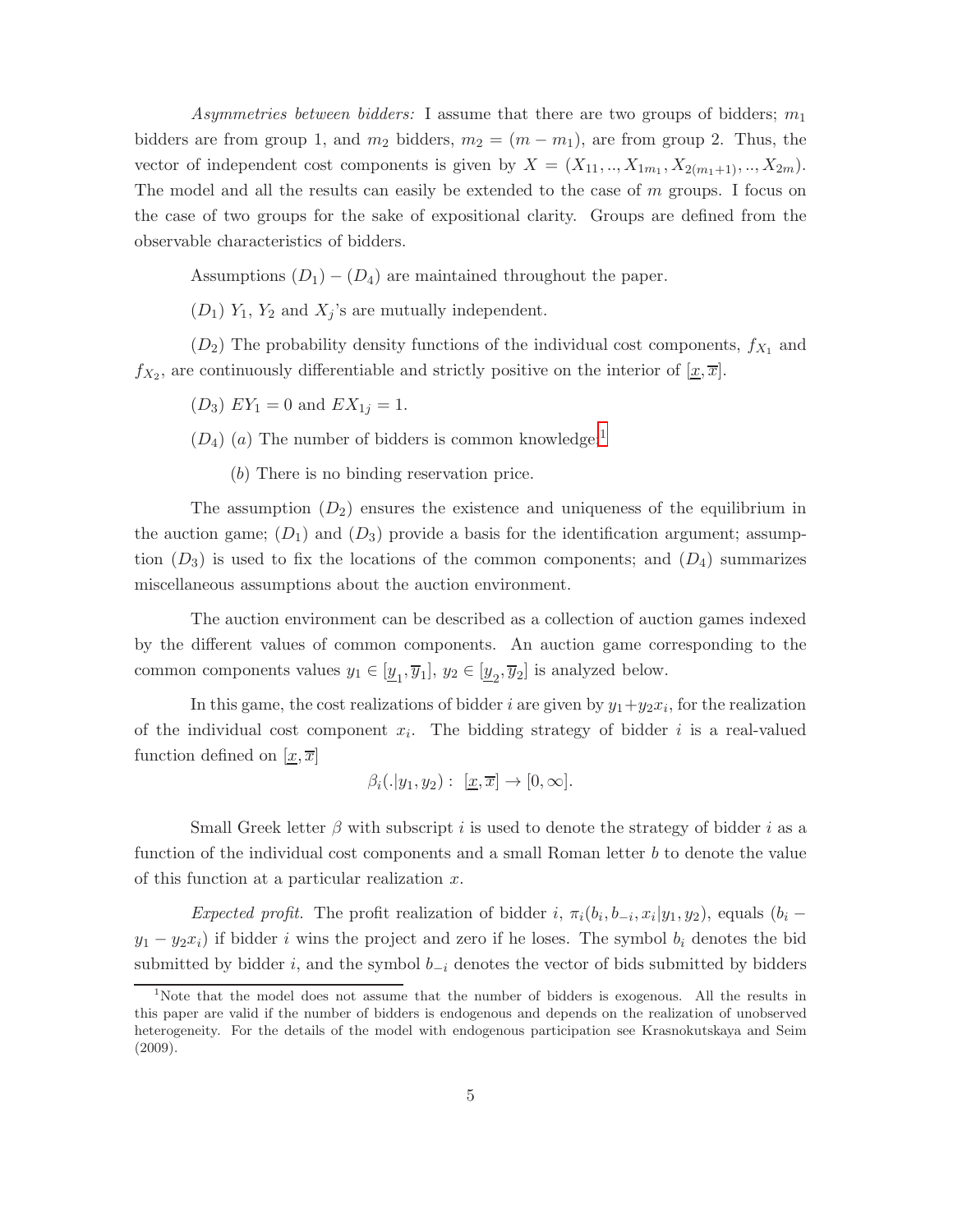other than *i*. At the time of bidding, bidder *i* knows  $(y_1, y_2)$  and  $x_i$  but not  $b_{-i}$ . The bidder who submits the lowest bid wins the project. The interim expected profit of bidder  $i$  is given by

$$
E[\pi_i | X_i = x_i, Y_l = y_l] = (b_i - y_1 - y_2 x_i) \Pr(b_i \le b_j, \forall j \ne i | X_i = x_i, Y_l = y_l).
$$

A Bayesian Nash equilibrium is then characterized by a vector of functions

 $\beta(.|y_1, y_2) = {\beta_1(.|y_1, y_2), ..., \beta_m(.|y_1, y_2)}$  such that  $b_{y_1, y_2; i} = \beta_i(x_i|y_1, y_2)$  maximizes  $E[\pi_i | X = x_i, Y_l = y_l],$  when  $b_{y_1, y_2; j} = \beta_j(x_j | y_1, y_2), \ j \neq i, j = 1, ..., m;$ for every  $i = 1, ..., m$  and for every realization of  $X_i$ .

McAdams (2003) and others establish that, under assumptions  $(D_1)-(D_2)$ , a vector of equilibrium bidding strategies  $\beta(|y_1, y_2) = {\beta_1(|y_1, y_2), ..., \beta_m(|y_1, y_2)}$  exists and is unique. The strategies are strictly monotone and differentiable.

Next, I characterize a simple property of the equilibrium bidding strategies.

#### **Proposition 1**

If  $(\alpha_1(.), ..., \alpha_m(.)$  is a vector of equilibrium bidding strategies in the game with  $y_1 = 0$  and  $y_2 = 1$ , then the vector of equilibrium bidding strategies in the game with  $(y_1, y_2), y_l \in [\underline{y}_l, \overline{y}_l],$  is given by  $\beta_i(.|y_1, y_2) = \{\beta_1(.|y_1, y_2), ..., \beta_m(.|y_1, y_2)\},$  such that  $\beta_i(x_i|y_1, y_2) = y_1 + y_2\alpha_i(x_i), i = 1, ..., m.$ 

The proposition shows that the bid function has a factor structure similar to costs with the individual bid component given by  $\alpha_i$ . The proof of this proposition is based on the comparison of two sets of first-order conditions and follows immediately from the assumption that the factor structure of bidders' costs and the common components are known to all bidders.

The equilibrium inverse individual bid function for a group  $"k"$  bidder is denoted by  $\xi_k$ . Since the function  $\alpha_k(.)$  is strictly monotone and differentiable, the function  $\xi_k(.)$  is welldefined and differentiable. The necessary first-order conditions for the set of equilibrium strategies when  $y_1 = 0, y_2 = 1$  are then given by

<span id="page-7-0"></span>
$$
\frac{1}{a - \xi_{k(i)}(a)} = (m_{k(i)} - 1) \frac{f_{X_{k(i)}}(\xi_{k(i)}(a)) \xi'_{k(i)}(a)}{1 - F_{X_{k(i)}}(\xi_{k(i)}(a))} + m_{-k(i)} \frac{f_{X_{-k(i)}}(\xi_{-k(i)}(a)) \xi'_{-k(i)}(a)}{1 - F_{X_{-k(i)}}(\xi_{-k(i)}(a))},
$$
(2)

where  $\xi'_{k}(.)$  denotes the derivative of  $\xi_{k}(.)$ .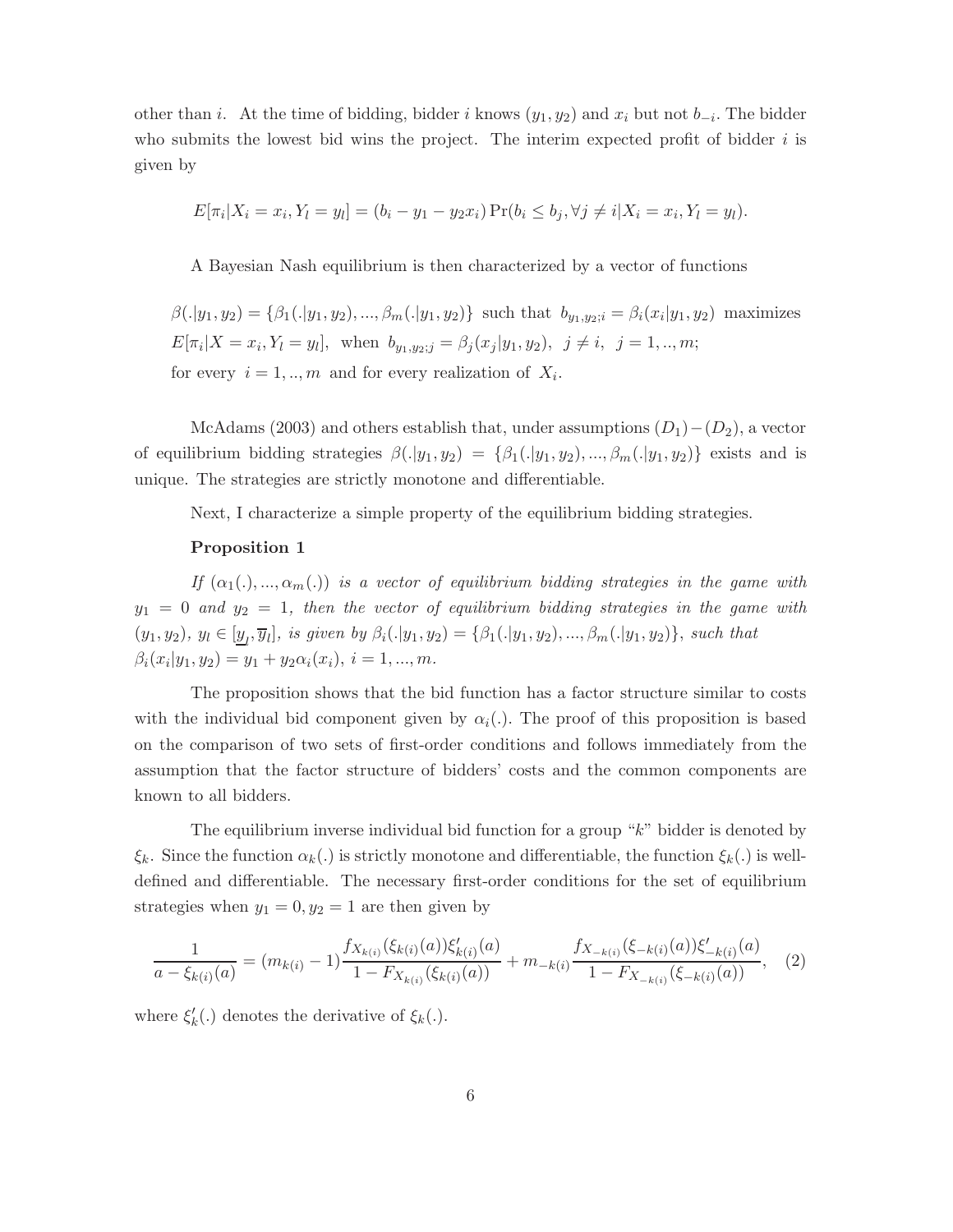Equation [\(2\)](#page-7-0) characterizes the equilibrium inverse individual bid function when  $y_1 = 0$  and  $y_2 = 1$ . It describes a trade-off the bidder faces when choosing a bid: an increase in the mark-up over the cost may lead to a higher ex-post profit if bidder  $i$  wins, but it reduces the probability of winning. The bid  $a$  is chosen in such a way that the marginal effects of an infinitesimal change in a bid on the winner's profit and the probability of winning sum to zero.

## **3 Identification**

I assume that the econometrician has access to bid data, based on  $n$  independent draws from the joint distribution of  $(Y_1, Y_2, X)$ . The observable data are in the form  $\{b_{ij}\}\$ , where i denotes the identity of the bidder,  $i = 1, ..., m$ ; and j denotes project,  $j = 1, ..., n$ . If data represent equilibrium outcomes of the model with two-dimensional unobserved auction heterogeneity, then

<span id="page-8-0"></span>
$$
b_{ij} = \beta_{k(i)}(x_{ij}|y_{1j}, y_{2j})
$$
\n(3)

(i.e.,  $b_{ij}$  is a value of bidder i's equilibrium bidding strategy corresponding to  $(y_{1j}, y_{2j})$ evaluated at the point  $x_{ij}$ .

I use  $B_i$  to denote the random variable that describes the bid of bidder i of group  $k(i)$  with distribution function  $G_{B_{k(i)}}$  and the associated probability density function  $g_{B_{k(i)}}$ ;  $b_{ij}$  denotes the realization of this variable in auction j. The econometrician observes the joint distribution function of  $(B_{i_1},...,B_{i_l})$  for all subsets  $(i_1,...,i_l)$  of  $(1,...,m)^2$ .

As was shown in the previous section,  $b_{ij}$  depends on the realizations of the common and individual cost components as well as on the distributions of the individual cost components. This section examines under what conditions on available data there exists a unique tuple  $\{\{x_{ij}\}, F_{Y_1}, F_{Y_2}, F_X\}$  that satisfies [\(3\)](#page-8-0), i.e., under what conditions the model from a previous section is identified.

Proposition 1 establishes that

$$
b_{ij} = y_{1j} + y_{2j}a_{ij},
$$

where  $a_{ij}$  is a hypothetical bid that would have been submitted by bidder *i* if  $y_1$  were equal to zero and  $y_2$  were equal to one. I use  $A_i$  to denote the random variable with realizations equal to  $a_{ij}$ . The associated distribution function is denoted by  $G_{A_{k(i)}}$  with the probability density function  $g_{A_{k(i)}}$ . Notice that the econometrician does not observe  $(y_{1j}, y_{2j})$  and

<sup>&</sup>lt;sup>2</sup>In fact, it is not necessary to observe joint distribution for all subsets. For details, see the formulation of Theorem 1.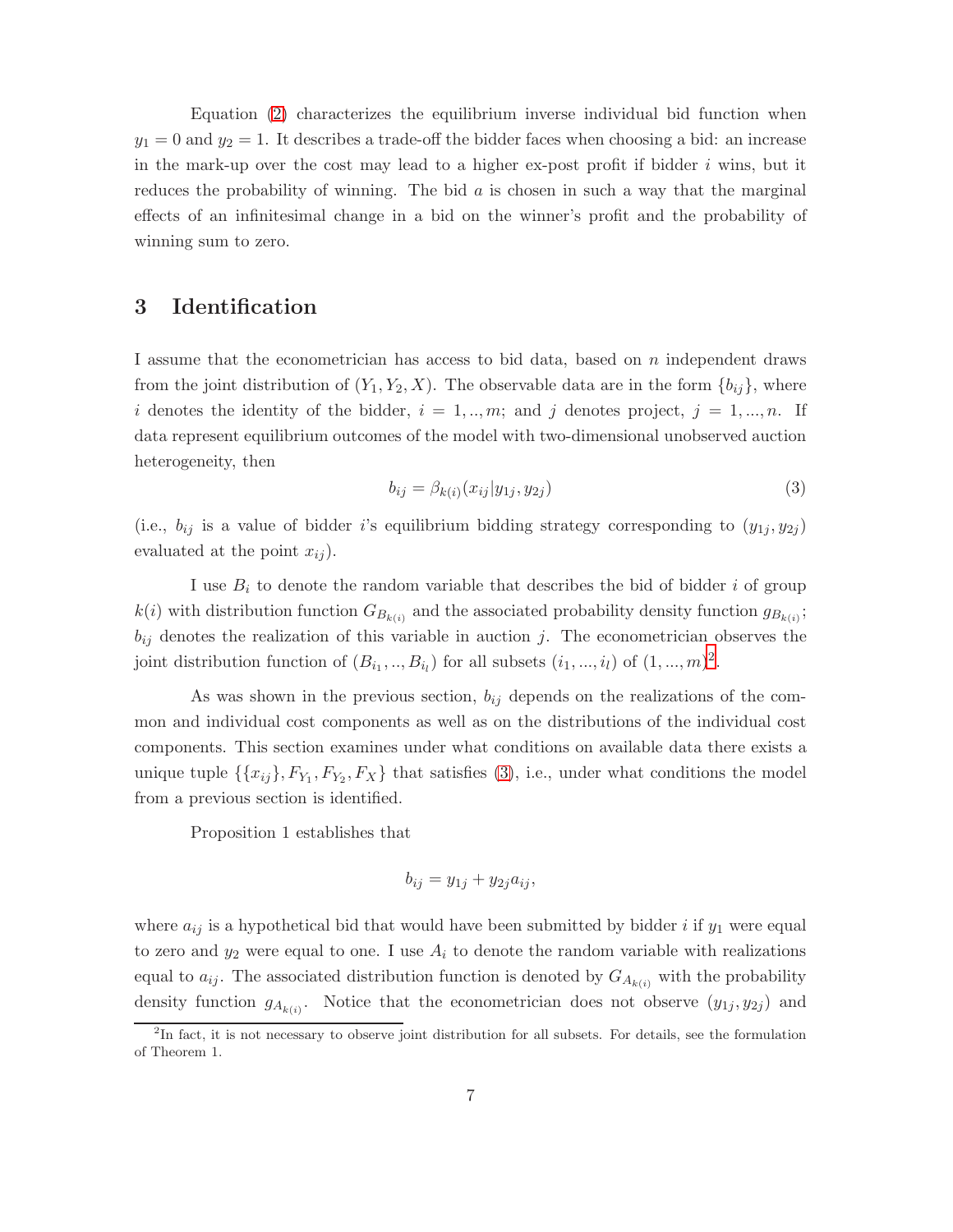neither therefore  $a_{ij}$ . The distribution of  $A_i$  is latent.

The following theorem is the main result of this section. It formulates sufficient identification conditions for the model with two dimensional unobserved heterogeneity.

#### **Theorem 1**

If conditions  $(D_1)-(D_4)$  are satisfied, then the probability density functions  $f_{Y_1}, f_{Y_2}$ are uniquely identified from the joint distribution of four arbitrary bids  $(B_{i_1}, B_{i_2}, B_{i_3}, B_{i_4}).$ The probability density functions  $f_{X_j}$ ,  $j = 1, 2$ , are also uniquely identified from the joint distribution of four arbitrary bids  $(B_{i_1}, B_{i_2}, B_{i_3}, B_{i_4})$  if  $k(i_l) = j$  for some  $l = 1, ..., 4$ .<sup>3</sup>.

The proof of Theorem 1 relies on a statistical result by Kotlarski  $(1966)$ ,<sup>4</sup> which establishes that the marginal distributions of mutually independent random variables  $(Z_1, Z_2, Z_3)$ are identified from the joint distribution of random variables  $(W_1, W_2)$  such that

$$
W_1 = Z_1 + Z_3, \ W_2 = Z_1 + Z_3.
$$

This result requires that the characteristic functions of  $Z_1, Z_2, Z_3$  should be non-vanishing. Under these conditions it is possible to solve for the characteristic functions of  $Z_i$ 's from the joint characteristic function of  $(W_1, W_2)$ . More specifically, let  $\Psi(.,.)$  and  $\Psi_1(.,.)$  denote the joint characteristic function of  $(W_1, W_2)$  and the partial derivative of this characteristic function with respect to the first component respectively. Also, let  $\Phi_{Z_i}(\cdot)$  denote characteristic functions of  $Z_i's$ . Then,

$$
\Phi_{Z_3}(t) = \exp\left(\int_0^t \frac{\Psi_1(0, u_2)}{\Psi(0, u_2)} du_2 - itE[Z_1]\right),
$$
\n
$$
\Phi_{Z_1}(t) = \frac{\Psi(t, 0)}{\Phi_{Z_3}(t)},
$$
\n
$$
\Phi_{Z_2}(t) = \frac{\Psi(0, t)}{\Phi_{Z_3}(t)},
$$
\n(4)

Once characteristic functions of  $Z_1, Z_2, Z_3$  are known the probability density functions of  $Z_i$ 's can be recovered using inverse Fourier transformation. In fact, since there is a one-toone distribution between characteristic and density functions,the distribution of random variable is identified if the characteristic function of this distribution can be recovered.

 $3$ Therefore, at least four bids are needed to identify the model with two-dimensional unobserved heterogeneity.

 $4$ See Rao (1992).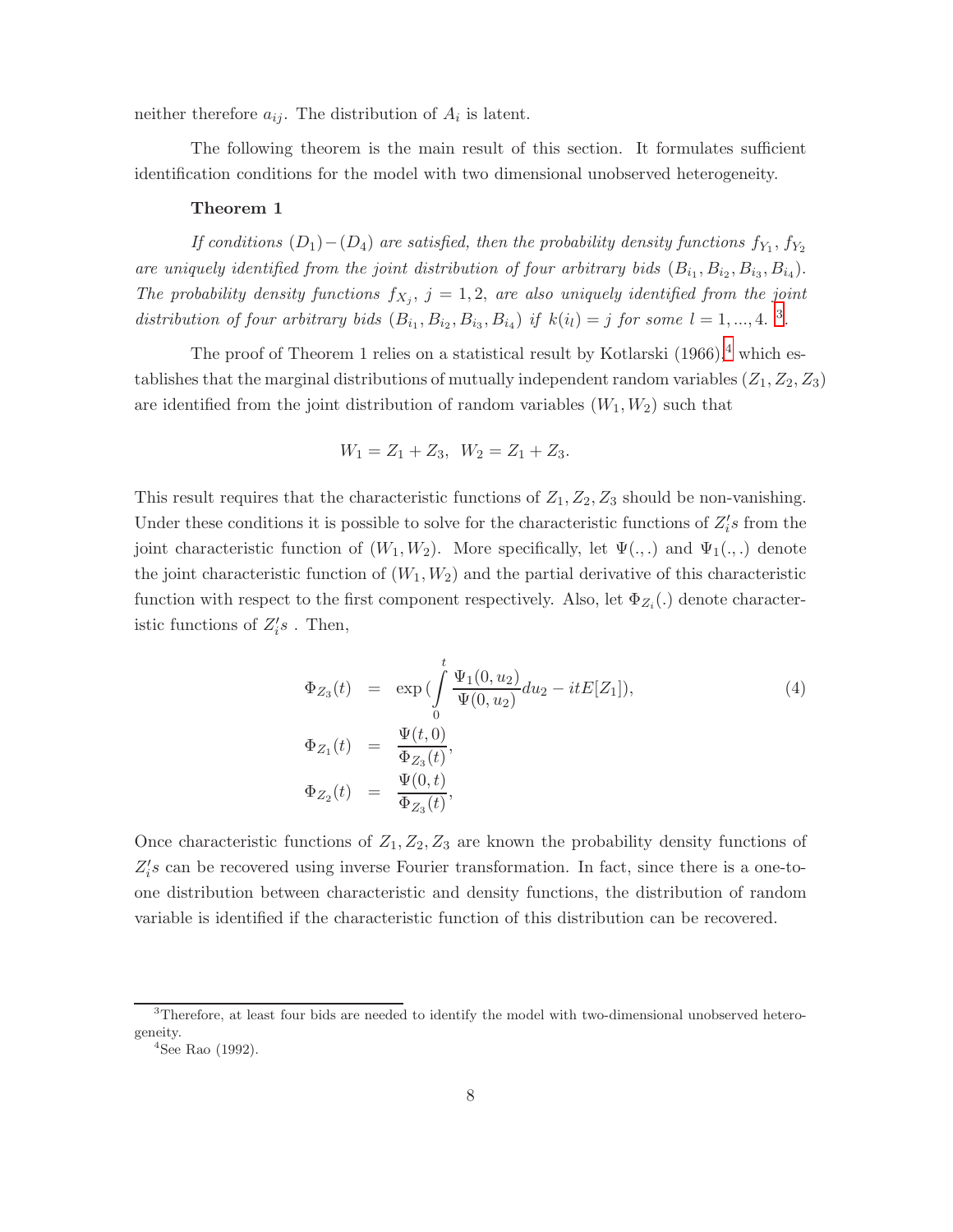#### **Proof**

Lemma 1 (see Appendix) establishes that all the random variables considered in this proof have non-vanishing characteristic functions. The rest of the proof is organized in 3 steps.

#### **Step 1**

First,I form the pair-wise bid differences for two pairs of distinct bids:

 $W_{i_1,i_2} = B_{i_1} - B_{i_2}$  and  $W_{i_3,i_4} = B_{i_3} - B_{i_4}$ . The identification of the probability density function  $f_{Y_2}$  is established by applying Kotlarski's argument to the joint distribution of  $(\log W_{i_1,i_2}, \log W_{i_3,i_4})$  conditional on  $(W_{i_1,i_2} > 0, W_{i_3,i_4} > 0)$ . The later condition is equivalent to  $(A_{i_1} - A_{i_2} > 0, A_{i_3} - A_{i_4} > 0)$ . Since there is no special rule according to which indexes  $(i_1, i_2, i_3, i_4)$  are fixed, then  $log(A_{i_1} - A_{i_2})$  and  $log(A_{i_3} - A_{i_4})$  conditional on  $(A_{i_1} - A_{i_2} > 0, A_{i_3} - A_{i_4} > 0)$  are independent of each other and of  $log(Y_2)$ . Therefore, conditions of Kotlarski's theorem are satisfied. At this point I impose normalization  $E[\log(Y_2)] = 0$ . I will re-adjust recovered distributions later so as to satisfy condition  $(D_3)$ .

#### **Step 2**

(a) The joint characteristic function of  $W_{i_1,i_3}$  and  $W_{i_2,i_3}$  conditional on  $W_{i_1,i_3} > 0$ ,  $W_{i_2,i_3} > 0$  together with the characteristic function of  $Y_2$  (identified in (a)) identifies the joint characteristic functions and therefore joint distributions of  $(A_{i_1} - A_{i_3}, A_{i_2} - A_{i_3})$  conditional on  $(A_{i_1} - A_{i_3} > 0, A_{i_2} - A_{i_3} > 0)$ . The joint distributions of  $(A_{i_1} - A_{i_3}, A_{i_2} - A_{i_3})$  conditional on  $(A_{i_1} - A_{i_3} > 0, A_{i_2} - A_{i_3} < 0),$  $(A_{i_1} - A_{i_3} < 0, A_{i_2} - A_{i_3} > 0), (A_{i_1} - A_{i_3} < 0, A_{i_2} - A_{i_3} < 0)$  are identified in a similar way. The probabilities of observing  $(A_{i_1} - A_{i_3} > 0, A_{i_2} - A_{i_3} > 0), (A_{i_1} - A_{i_3} > 0, A_{i_2} - A_{i_3} < 0),$  $(A_{i_1} - A_{i_3} < 0, A_{i_2} - A_{i_3} > 0)$  or  $(A_{i_1} - A_{i_3} < 0, A_{i_2} - A_{i_3} < 0)$  are identified from the data. Therefore, the joint distribution of  $(A_{i_1} - A_{i_3}, A_{i_2} - A_{i_3})$  is also identified.

(b) The Kotlarski argument, then, is applied to the joint distribution of  $(A_{i_1} - A_{i_3}, A_{i_2} - A_{i_3})$  to identify the probability density functions of  $A_{i_1}$ ,  $A_{i_2}$  and  $A_{i_3}$  under normalization that  $E[A_{i_1}] = 0$ .

(c) The argument developed in Laffont and Vuong (1996) and used in Krasnokutskaya (2009) establishes identification of the probability density functions of  $X_{i_1}, X_{i_2}, X_{i_3}$ from the probability distributions of  $A_{i_1}$ ,  $A_{i_2}$  and  $A_{i_3}$ 

(d) Let  $e_{Y_2}$  and  $e_{X_1}$  denote the expectations of  $Y_2$  and  $X_1$  under above normalization, then the random variables  $\tilde{Y}_2 = \frac{Y_2}{e_Y}, \tilde{X}_1 = e_Y X_1 - e_Y e_{X_1} + 1$  and  $\tilde{X}_2 = e_Y X_2 - e_Y e_{X_1} + 1$ represent components of the model that corresponds to the normalization postulated in  $(D_3).$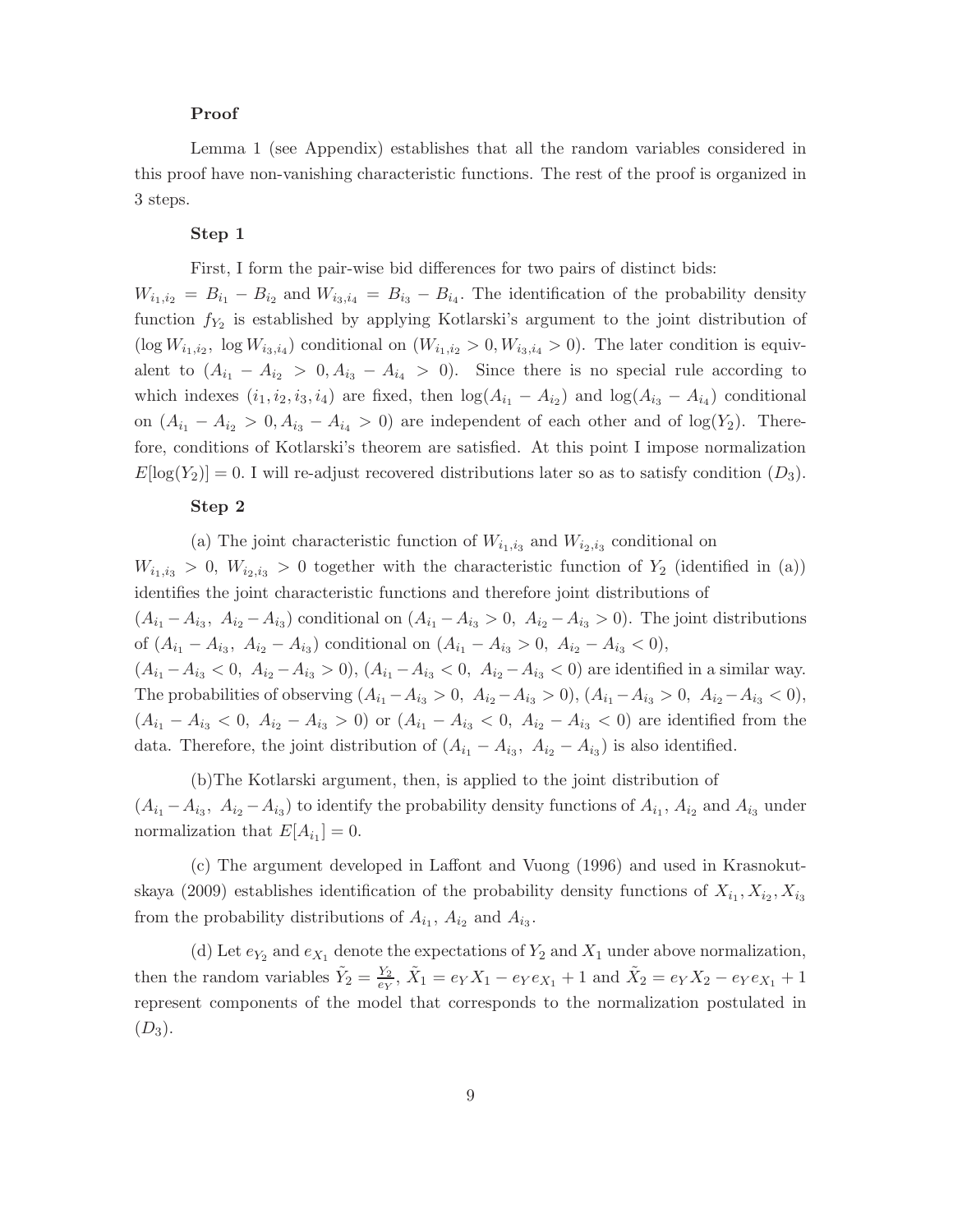#### **Step 3**

The probability density functions  $g_{A_{i_1}}$ ,  $f_{Y_2}$  uniquely determine the probability distribution and thus the characteristic function of  $Y_2 \cdot A_{i_1}$ , which allows unique identification of the probability distribution of  $Y_1$  from the characteristic function of  $B_{i_1}$ . **End of proof.** 

Thus,  $f_{Y_1}, f_{Y_2}, f_{X_1}, f_{X_2}$  are identified from the joint distribution of four arbitrary bids. Similar to the one-dimensional case, the exact realizations of  $y_{1j}$ ,  $y_{2j}$  and  $\{x_{ij}\}$  are not uniquely identified.

### **4 Estimation**

The econometrician has data for *n* auctions. For each auction *j*,  $(m_j, \{b_{ij}\}_{i=1}^{i=m_j}, z_j)$  are observed, where  $m_j$  is the number of bidders in the auction j, with  $m_{j1}$  bidders of group 1 and  $m_{j2}$  bidders of group 2;  ${b_{ij}}_{i=1}^{i=m_j}$  is a vector of bids submitted in the auction j; and  $z_i$  is a vector of auction characteristics.

In the estimation procedure which follows the observable covariates could be handled in two ways. An index assumption could be made, i.e.  $c_{ij} = \mu_j + \sigma_j(y_{1j} + y_{2j}x_{ij})$  where  $\mu_j = z_j \alpha$  and  $\sigma_j = z_j \gamma$ . From Proposition 1 it follows that  $b_{ij} = \mu_j + \sigma_j (y_{1j} + y_{2j} b_{ij}^0)$ . Then, in the first step the indices  $\mu_j$  and  $\sigma_j$  are estimated conditional on the number of bidders and normalized bids are formed:  $b_{ij}^0 = (b_{ij} - \mu_j)/\sigma_j$ . The remaining steps of estimation procedure are applied to the normalized bids. I follow this procedure in the empirical part of this paper. Alternatively, the estimation steps below could be implemented conditional on the observable project characteristics. More specifically,the researcher should condition on discrete attributes and use kernel smoothing over the continuous attributes.

The steps of the estimation procedure closely follow the steps of identification argument. I assume that at least four bids,  $(B_{i1}, B_{i2}, B_{i3}, B_{i4})$  are available per project. For the convenience of exposition it is assumed that index  $i_1$  corresponds to the bids submitted by the bidders from the group 1 whereas all other bids are submitted by the bidders from the group 2. It is straightforward to adjust the steps of estimation procedure if the configuration of bidder set is different. Finally, I use  $\Delta_{k,l}X$  to denote the difference between the observations of variable X subscripted  $i_k$  and  $i_l$ , i.e.  $\Delta_{k,l} X = X_{i_k} - X_{i_l}$ ;  $L \Delta_{k,l} X$  denotes logarithm of  $\Delta_{kl}X$ .

#### **Step 1**

1. First, the researcher selects a subsample such that  $(B_{i_1} - B_{i_2}) > 0$ ,  $(B_{i_3} - B_{i_4}) > 0$ . Let us denote the number of projects in this subsample by  $n_{01}$ . This subsample is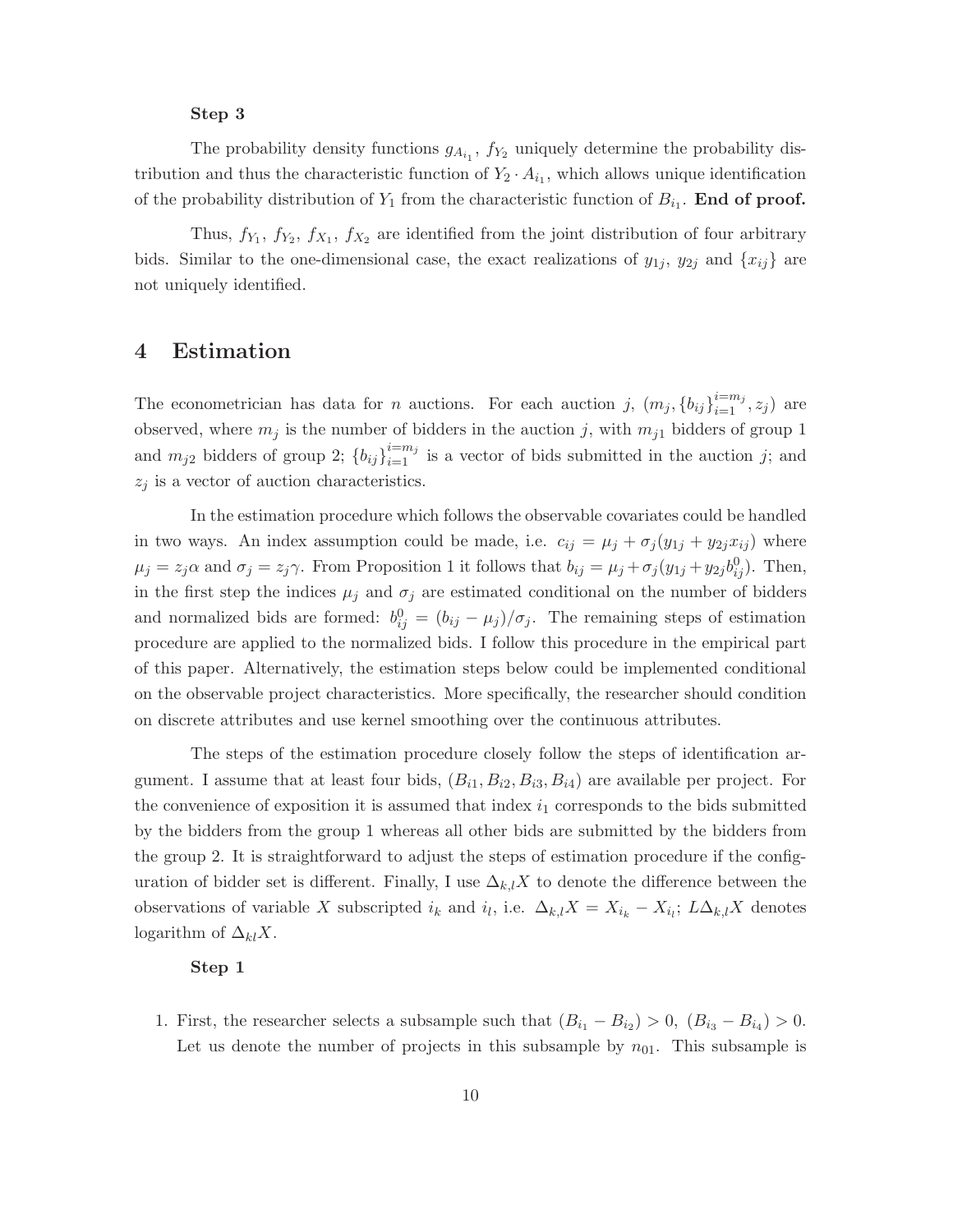used to estimate the joint characteristic function of  $(\log(B_{i_1} - B_{i_2}), \log(B_{i_3} - B_{i_4}))$ as

$$
\hat{\Psi}_{(L(\Delta_{1,2}B),L(\Delta_{3,4}B))}(t_1,t_2) = \frac{1}{n} \sum_{j=1}^{n_{01}} \exp(it_1 \log(B_{i_1} - B_{i_2}) + it_2 \log(B_{i_3} - B_{i_4}))
$$

and the derivative of  $\Psi(.,.)$  with respect to the first argument,  $\Psi_1(.,.),$  by

$$
\hat{\Psi}_{1,(L(\Delta_{1,2}B),L(\Delta_{3,4}B))}(t_1,t_2) = \frac{1}{n} \sum_{j=1}^{n_{01}} i \log(B_{i_1} - B_{i_2}) \exp(it_1 \log(B_{i_1} - B_{i_2}) + it_2 \log(B_{i_3} - B_{i_4})).
$$

The researcher should average over all possible quadruples to enhance efficiency. If bidders are symmetric, the efficiency could be further improved by using  $(-(B_{i_1} - B_{i_2}), -(B_{i_3} - B_{i_4}))$  for  $B_{i_1} - B_{i_2} < 0$ ,  $B_{i_3} - B_{i_4} < 0$ .

2. The characteristic function of  $log(Y_2)$  is estimated as

$$
\hat{\varphi}_{LY_2}(t) = \exp\left(\int\limits_0^t \frac{\hat{\Psi}_{1,(L(\Delta_{1,2}B),L(\Delta_{3,4}B))}(0,u_2)}{\hat{\Psi}_{(L(\Delta_{1,2}B),L(\Delta_{3,4}B))}(0,u_2)}du_2 - itE[\log(B_{i_1} - B_{i_2})]).
$$

Here I adopt normalization  $E[log(Y_2)] = 0$ . As in the identification argument the researcher would re-normalize all the variables in the later steps.

3. Next, I use inversion formula to estimate  $\tilde{f}_{LY_2}(.)$ .

$$
\tilde{f}_{LY_2}(y) = \frac{1}{2\pi} \int_{-T}^{T} \exp(-ity)\hat{\Phi}_{LY_2}(t)dt
$$

for  $y \in S(\log Y_2)$ , where T is a smoothing parameter.

4. Finally, I obtain  $\tilde{f}_{Y_2}(.)$  as

$$
\tilde{f}_{Y_2}(y) = \frac{\tilde{f}_{LY_2}(\log(y))}{y}
$$

for  $y \in S(Y_2)$ .

#### **Step 2**

1. I use  $\hat{\varphi}_{LY_2}(t)$  to estimate the joint characteristic function of

 $(\log(A_{i_1}-A_{i_3}), \log(A_{i_2}-A_{i_3}))$  from the subsample with  $(B_{i_1}-B_{i_3} > 0, B_{i_2}-B_{i_3} > 0)$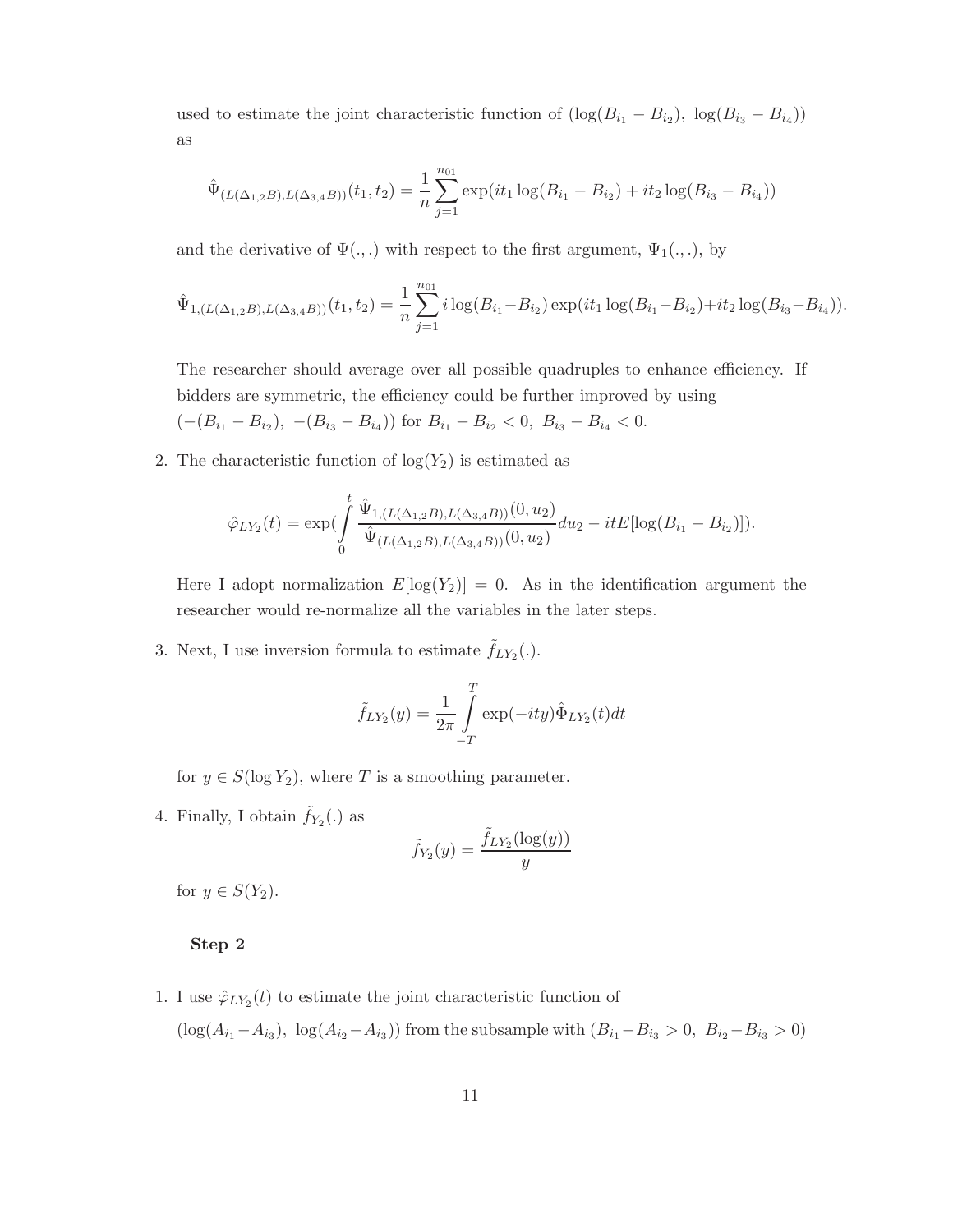and, therefore,  $(A_{i_1} - A_{i_3} > 0, A_{i_1} - A_{i_3} > 0)$ 

$$
\hat{\varphi}_{L(\Delta_{1,3}A),L(\Delta_{2,3}A)}(t_1,t_2)=\frac{\widehat{\Psi}_{(L(\Delta_{1,2}B),L(\Delta_{3,4}B))}(t_1,t_2)}{\widehat{\varphi}_{LY_2}(t_1+t_2)}.
$$

Similarly,I obtain

From subsample with 
$$
(\Delta_{1,3}B < 0, \ \Delta_{2,3}B < 0)
$$
:  
\n
$$
\hat{\varphi}_{L(-\Delta_{1,3}A),L(-\Delta_{2,3}A)}(t_1, t_2) = \frac{\hat{\Psi}_{(L(-\Delta_{1,2}B),L(-\Delta_{3,4}B))}(t_1, t_2)}{\hat{\varphi}_{LY_2}(t_1+t_2)};
$$
\nfrom subsample with  $(\Delta_{1,3}B < 0, \ \Delta_{2,3}B > 0)$ :  
\n
$$
\hat{\varphi}_{L(-\Delta_{1,3}A),L(\Delta_{2,3}A)}(t_1, t_2) = \frac{\hat{\Psi}_{(L(-\Delta_{1,2}B),L(\Delta_{3,4}B))}(t_1, t_2)}{\hat{\varphi}_{LY_2}(t_1+t_2)};
$$
\nfrom subsample with  $(\Delta_{1,3}B > 0, \ \Delta_{2,3}B < 0)$ :  
\n
$$
\hat{\varphi}_{L(\Delta_{1,3}A),L(-\Delta_{2,3}A)}(t_1, t_2) = \frac{\hat{\Psi}_{(L(\Delta_{1,2}B),L(-\Delta_{3,4}B))}(t_1, t_2)}{\hat{\varphi}_{LY_2}(t_1+t_2)}.
$$

2. I use the inversion formula to obtain

$$
\begin{aligned} \tilde{f}^{(1)}_{L(\Delta_{1,3}A),L(\Delta_{2,3}A)}(u_1,u_2)&=\tfrac{1}{(2\pi)^2}\int\limits_{-T}^{T}\int\limits_{-T}^T\exp(-it_1u_1-it_2u_2)\hat{\varphi}_{L(\Delta_{1,3}A),L(\Delta_{2,3}A)}(t_1,t_2)dt\\ &\text{conditional on }(\Delta_{1,3}A>0,\Delta_{2,3}A>0),\text{ for }u_1\in S(L\Delta_{1,3}A|\Delta_{1,3}A>0),\\ &u_2\in S(L\Delta_{2,3}A|\Delta_{2,3}A>0);\\ \tilde{f}^{(2)}_{L(-\Delta_{1,3}A),L(-\Delta_{2,3}A)}(u_1,u_2)&=\tfrac{1}{(2\pi)^2}\int\limits_{-T}^{T}\int\limits_{-T}^T\exp(-it_1u_1-it_2u_2)\hat{\varphi}_{L(-\Delta_{1,3}A),L(-\Delta_{2,3}A)}(t_1,t_2)dt\\ &\text{conditional on }(\Delta_{1,3}A<0,\Delta_{2,3}A<0),\text{ for }u_1\in S(L(-\Delta_{1,3}A)|\Delta_{1,3}A<0),\\ &u_2\in S(L(-\Delta_{2,3}A)|\Delta_{2,3}A<0);\\ \tilde{f}^{(3)}_{L(-\Delta_{1,3}A),L(\Delta_{2,3}A)}(u_1,u_2)&=\tfrac{1}{(2\pi)^2}\int\limits_{-T}^{T}\int\limits_{-T}^T\exp(-it_1u_1-it_2u_2)\hat{\varphi}_{L(-\Delta_{1,3}A),L(\Delta_{2,3}A)}(t_1,t_2)dt\\ &\text{conditional on }(\Delta_{1,3}A<0,\Delta_{2,3}A>0),\text{ for }u_1\in S(L(-\Delta_{1,3}A)|\Delta_{1,3}A<0),\\ &u_2\in S(L\Delta_{2,3}A|\Delta_{2,3}A>0);\\ \tilde{f}^{(4)}_{L(\Delta_{1,3}A),L(-\Delta_{2,3}A)}(u_1,u_2)&=\tfrac{1}{(2\pi)^2}\int\limits_{-T}^T\int\limits_{-T}^T\exp(-it_1u_1-it_2u_2)\hat{\varphi}_{L(\Delta_{1,3}A),L(-\Delta_{2,3}A
$$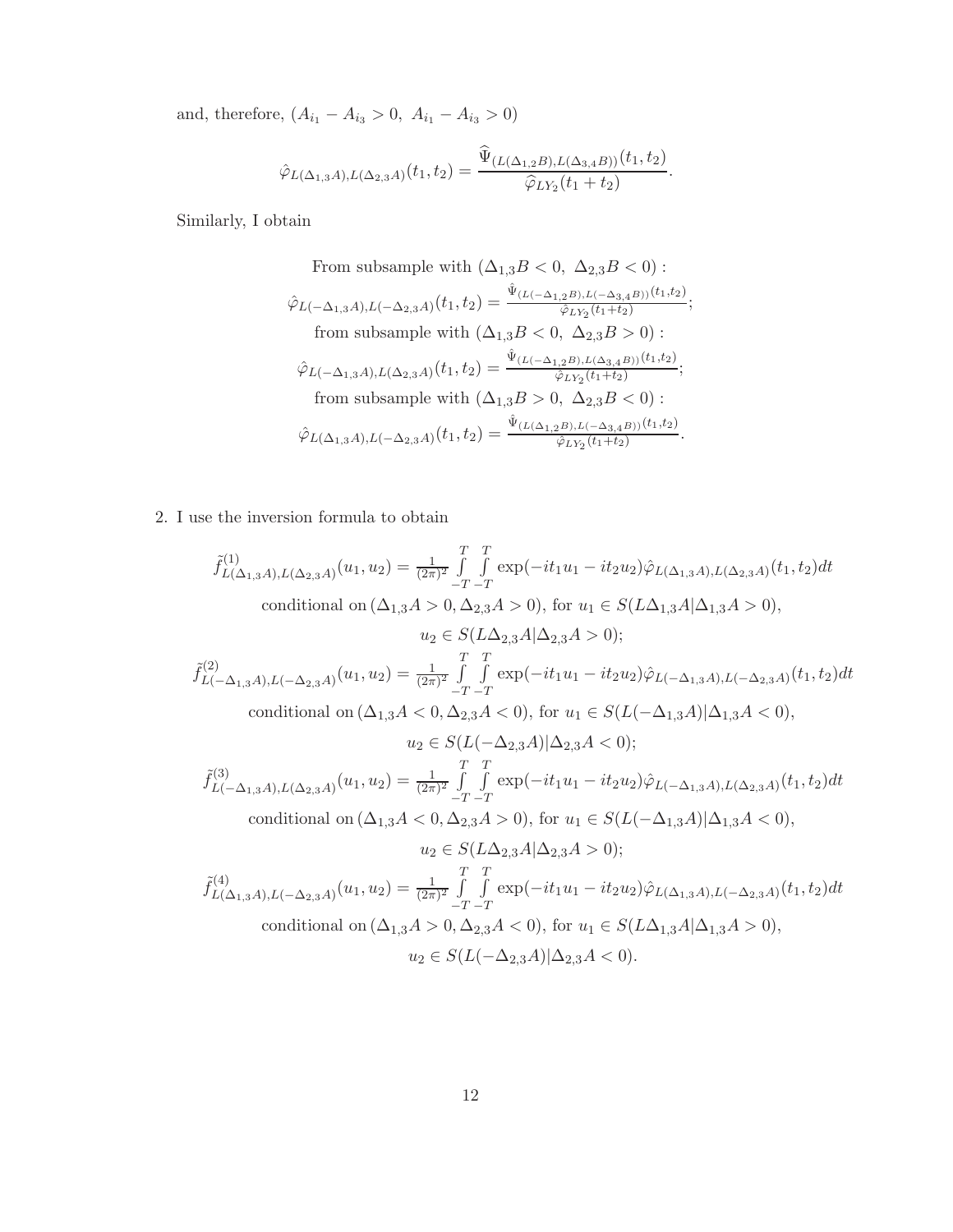## 3. Next,I derive

$$
\begin{split} \tilde{f}^{(1)}_{\Delta_{1,3}A,\Delta_{2,3}A}(u_1,u_2)&=\frac{\tilde{f}^{(1)}_{L(\Delta_{1,3}A),L(\Delta_{2,3}A})({\rm log}(u_1),{\rm log}(u_2))}{u_1,u_2}\\ \text{conditional on }(\Delta_{1,3}A>0,\Delta_{2,3}A>0),\text{ for }u_1\in S(L\Delta_{1,3}A|\Delta_{1,3}A>0),\\ u_2\in S(L\Delta_{2,3}A|\Delta_{2,3}A>0);\\ \tilde{f}^{(2)}_{-\Delta_{1,3}A,-\Delta_{2,3}A}(u_1,u_2)&=\frac{\tilde{f}^{(2)}_{L(-\Delta_{1,3}A),L(-\Delta_{2,3}A)}({\rm log}(u_1),{\rm log}(u_2))}{u_1,u_2}\\ \text{conditional on }(\Delta_{1,3}A<0,\Delta_{2,3}A<0),\text{ for }u_1\in S(L(-\Delta_{1,3}A)|\Delta_{1,3}A<0),\\ u_2\in S(L(-\Delta_{2,3}A)|\Delta_{2,3}A<0);\\ \tilde{f}^{(3)}_{-\Delta_{1,3}A,\Delta_{2,3}A}(u_1,u_2)&=\frac{\tilde{f}^{(3)}_{L(-\Delta_{1,3}A),L(\Delta_{2,3}A)}({\rm log}(u_1),{\rm log}(u_2))}{u_1,u_2}\\ \text{conditional on }(\Delta_{1,3}A<0,\Delta_{2,3}A>0),\text{ for }u_1\in S(L(-\Delta_{1,3}A)|\Delta_{1,3}A<0),\\ u_2\in S(L\Delta_{2,3}A|\Delta_{2,3}A>0);\\ \tilde{f}^{(4)}_{\Delta_{1,3}A,-\Delta_{2,3}A}(u_1,u_2)&=\frac{\tilde{f}^{(4)}_{L(\Delta_{1,3}A),L(-\Delta_{2,3}A)}({\rm log}(u_1),{\rm log}(u_2))}{u_1,u_2}\\ \text{conditional on }(\Delta_{1,3}A>0,\Delta_{2,3}A<0),\text{ for }u_1\in S(L\Delta_{1,3}A|\Delta_{1,3}A>0),\\ u_2\in S(L(-\Delta_{2,3}A)|\Delta_{2,3}A<0). \end{split}
$$

4. I use frequency estimators  $5$ 

$$
P\hat{r}ob(\Delta_{1,3}B > 0, \ \Delta_{2,3}B > 0) = \frac{1}{n_{01}} \sum_{j=1}^{n_{01}} I(\Delta_{1,3}B > 0, \ \Delta_{2,3}B > 0);
$$
  

$$
P\hat{r}ob(\Delta_{1,3}B < 0, \ \Delta_{2,3}B < 0) = \frac{1}{n_{02}} \sum_{j=1}^{n_{02}} I(\Delta_{1,3}B < 0, \ \Delta_{2,3}B < 0);
$$
  

$$
P\hat{r}ob(\Delta_{1,3}B < 0, \ \Delta_{2,3}B > 0) = \frac{1}{n_{03}} \sum_{j=1}^{n_{03}} I(\Delta_{1,3}B < 0, \ \Delta_{2,3}B > 0);
$$
  

$$
P\hat{r}ob(\Delta_{1,3}B > 0, \ \Delta_{2,3}B < 0) = \frac{1}{n_{04}} \sum_{j=1}^{n_{04}} I(\Delta_{1,3}B > 0, \ \Delta_{2,3}B < 0);
$$

to obtain the probability density function of the unconditional distribution of

<sup>&</sup>lt;sup>5</sup>Here  $n_{02}$  is the number of projects with  $(\Delta_{1,3} B < 0, \Delta_{2,3} B < 0)$ ,  $n_{03}$  is the number of projects with  $(\Delta_{1,3} B < 0, \ \Delta_{2,3} B > 0), n_{04}$  is the number of projects with  $(\Delta_{1,3} B > 0, \ \Delta_{2,3} B < 0).$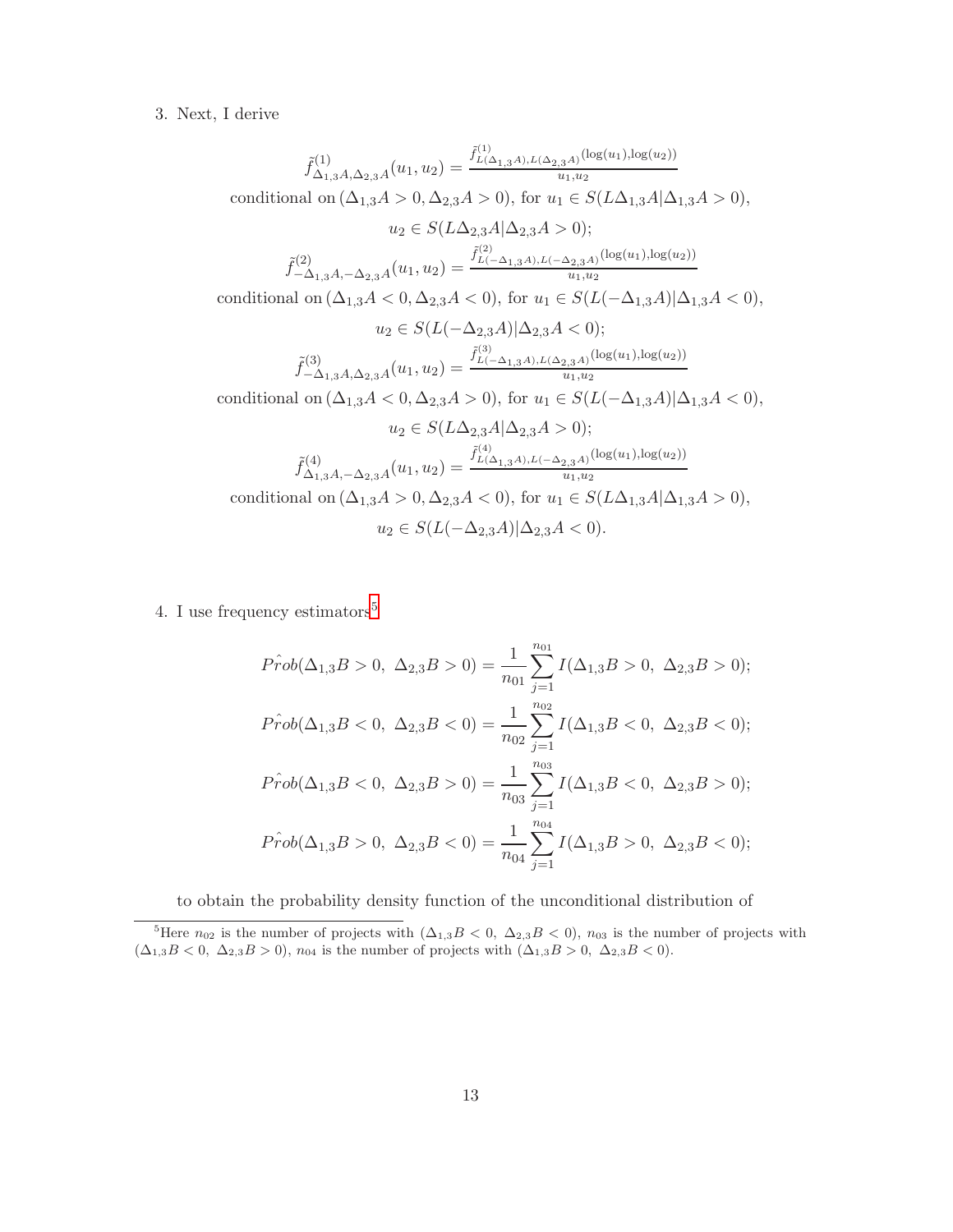$$
(A_{i_1} - A_{i_3}, A_{i_2} - A_{i_3}):
$$
  

$$
\tilde{f}_{\Delta_{1,3}A,\Delta_{2,3}A}(u_1, u_2) = \tilde{f}_{\Delta_{1,3}A,\Delta_{2,3}A}^{(1)}(u_1, u_2)P\hat{r}ob(\Delta_{1,3}B > 0, \Delta_{2,3}B > 0) +
$$
  

$$
\tilde{f}_{-\Delta_{1,3}A,-\Delta_{2,3}A}^{(2)}(-u_1, -u_2)P\hat{r}ob(\Delta_{1,3}B < 0, \Delta_{2,3}B < 0) +
$$
  

$$
\tilde{f}_{-\Delta_{1,3}A,\Delta_{2,3}A}^{(3)}(-u_1, u_2)P\hat{r}ob(\Delta_{1,3}B < 0, \Delta_{2,3}B > 0) +
$$
  

$$
\tilde{f}_{\Delta_{1,3}A,-\Delta_{2,3}A}^{(4)}(u_1, -u_2)P\hat{r}ob(\Delta_{1,3}B > 0, \Delta_{2,3}B < 0).
$$

5. This allows us to construct

$$
\hat{\Phi}_{\Delta_{1,3}A,\Delta_{2,3}A}(t_1, t_2) = \iint \exp(it_1 u_1 + it_2 u_2) \tilde{f}_{\Delta_{1,3}A,\Delta_{2,3}A}(u_1, u_2) du_1 du_2
$$
  

$$
\hat{\Phi}_{1,\Delta_{1,3}A,\Delta_{2,3}A}(t_1, t_2) = \iint i u_1 \exp(it_1 u_1 + it_2 u_2) \tilde{f}_{\Delta_{1,3}A,\Delta_{2,3}A}(u_1, u_2) du_1 du_2.
$$

6. The characteristic functions of the individual bid components  $A_{i_k}$ ,  $k = 1, 3$ , are estimated as

$$
\hat{\varphi}_{A_{i_3}}(t) = \exp\left(\int\limits_0^t \frac{\hat{\Psi}_{1,\Delta_{1,3}A,\Delta_{2,3}A}(0,u_2)}{\hat{\Psi}_{\Delta_{1,3}A,\Delta_{2,3}A}(0,u_2)}du_2 - itE[A_{i_1}]),
$$
  

$$
\hat{\varphi}_{A_{i_k}}(t) = \frac{\hat{\Psi}_{\Delta_{k,3}A,\Delta_{-k,3}A}(t,0)}{\hat{\Phi}_{A_{i_3}}(t)} \text{ for } k = 1,2.
$$

Here I use normalization that  $E[A_{i_3}] = 0$ . I re-normalize all the variables in the later steps.

7. The inversion formula is used to estimate densities  $\tilde{g}_{A_{i_k}}, k = 1, 3$ ,

$$
\tilde{f}_{A_{i_k}}(u) = \frac{1}{2\pi} \int_{-T}^{T} \exp(-itu) \hat{\Phi}_{A_{i_k},n}(t)dt.
$$

8. The individual inverse bid function at a point  $a \in S(A_k)$  is estimated as

$$
\hat{\xi}_{k,n}(a) = a - \frac{(1 - \tilde{F}_{A_1,n}(a)) \cdot (1 - \tilde{F}_{A_2,n}(a))}{(m_k - 1) \cdot \tilde{f}_{A_k,n}(a) \cdot (1 - \tilde{F}_{A_{-k},n}(a)) + m_{-k} \cdot \tilde{f}_{A_{-k},n}(a) \cdot (1 - \tilde{F}_{A_k,n}(a))}
$$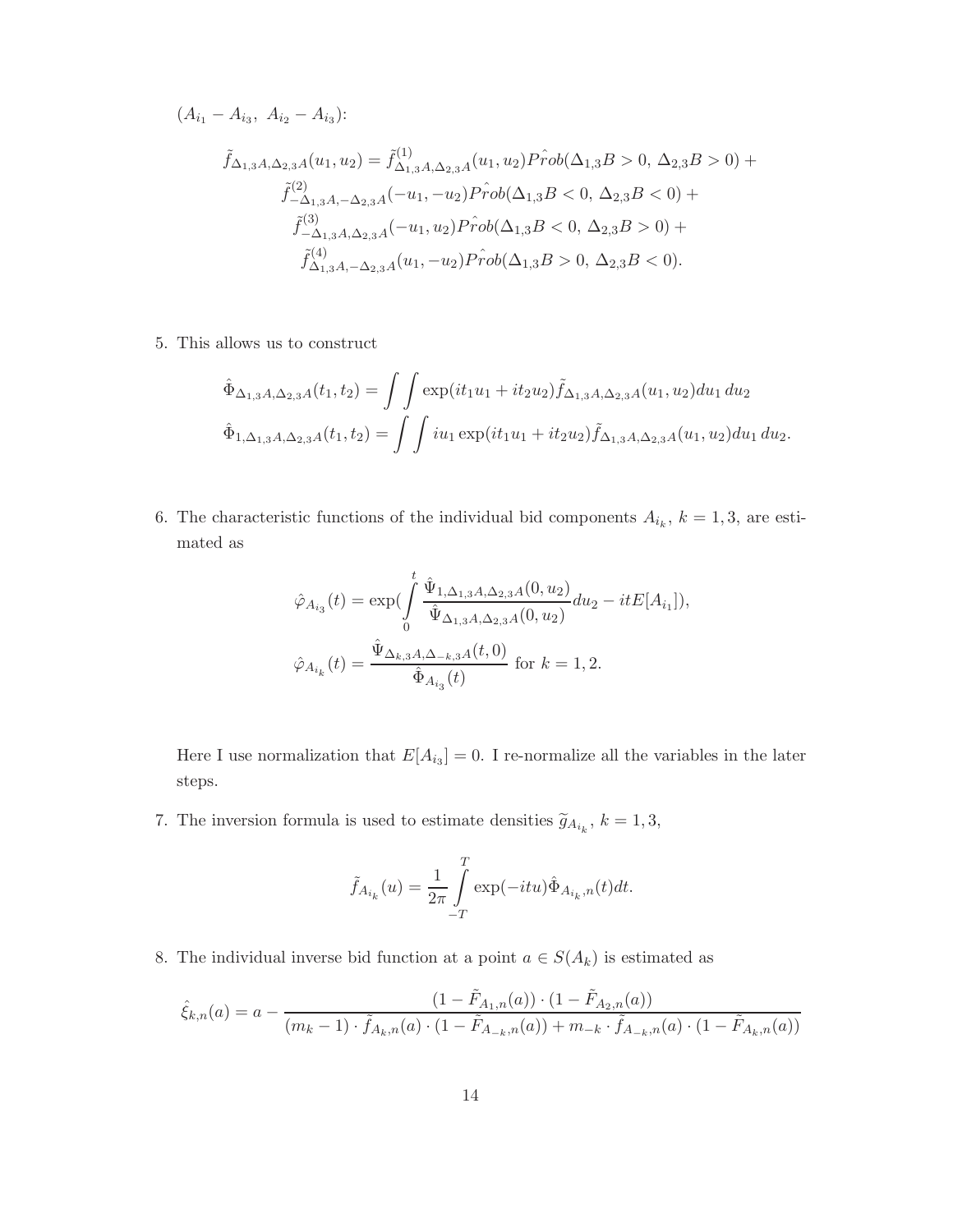where

$$
\tilde{F}_{A_k,n}(a) = \int\limits_{\hat{a}_n}^{a} \tilde{f}_{A_k,n}(z) dz
$$

and  $\underline{\hat{a}}_n$  is an estimate of the lower bound of the support of  $f_{A_k}(.)$ , which corresponds to the normalizations  $E[\log Y_2] = 0$  and  $E[A_{i_3}] = 0$  (see the Appendix for the discussion of the support estimation).

9. Here the re-normalization should be performed as described in step 2 of the identification argument.

#### **Step 3**

1. I estimate  $f_{Y_2A_{i_1}}(.)$  as

$$
\hat{f}_{Y_2A_{i_1}}(z) = \int\limits_{S(Y_2)} \frac{1}{y} \tilde{f}_{A_{i_1}}(\frac{z}{y}) \hat{f}_{Y_2}(y) \, dy.
$$

2. I then estimate  $\varphi_{Y_2 A_{i_1}}(t)$  and  $\varphi_{Y_1}(t)$  as

$$
\hat{\varphi}_{Y_2A_{i_1}}(t) = \int \limits_{S(Y_2A_{i_1})} \exp(itu) \hat{f}_{Y_2A_{i_1}}(u) du
$$

$$
\hat{\varphi}_{Y_1}(t) = \frac{\hat{\Phi}_{B_{i_1}}(t)}{\hat{\varphi}_{Y_2A_{i_1}}(t)}, \text{ where}
$$

$$
\hat{\Phi}_{B_{i_1}}(t) = \frac{1}{n} \sum_{j=1}^n \exp(itB_{i_1}).
$$

3. The inversion formula is used to estimate the density  $\hat{f}_{Y_1}$ 

$$
\hat{f}_{Y_1}(y) = \frac{1}{2\pi} \int\limits_{-T}^{T} \exp(-ity)\hat{\varphi}_{Y_1}(t)dt.
$$

## **5 Properties of the Estimators**

The estimation procedure yields uniformly consistent estimators of the relevant distributions. This result is derived under the following restrictions on the tail behavior of characteristic functions.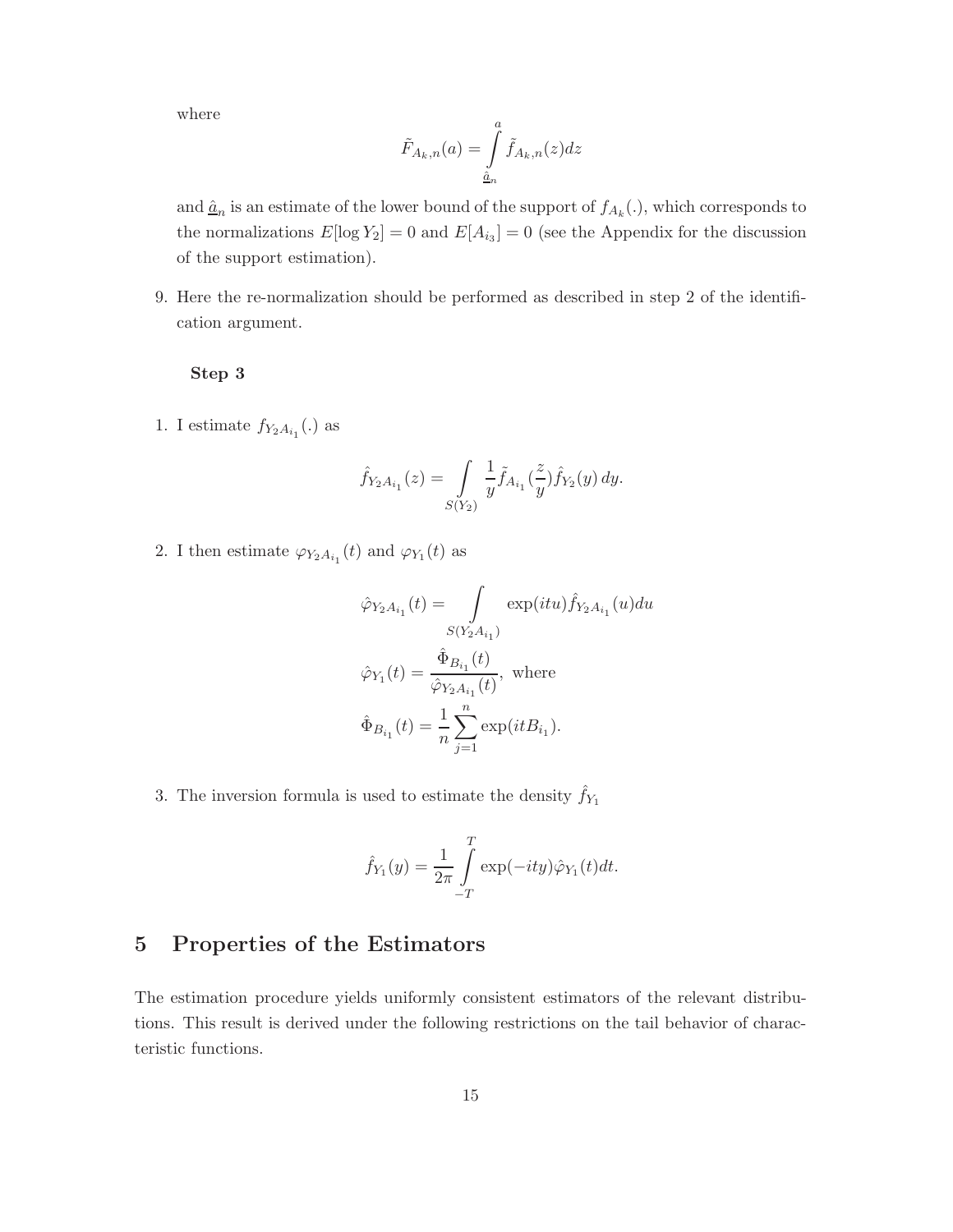$(D_5)$  The characteristic functions  $\varphi_{LY_2}, \varphi_{Y_1}, \varphi_{LA_k}, \varphi_{A_k}$  and  $\varphi_{Y_2A_k}$  are ordinarysmooth.<sup>6</sup>

This property holds, for example, when cumulative probability functions of cost components admit up to  $R, R > 1$  continuous derivatives on the support interior such that M of them,  $1 \leq M \leq R$ , can be continuously extended to the real line.

Theorem 2 summarizes properties of the estimator.

#### **Theorem 2**

If conditions  $(D_1)-(D_5)$  are satisfied, then  $\hat{f}_{Y_1}$ ,  $\hat{f}_{Y_2}$  and  $\hat{f}_{X_k}$  are uniformly consistent estimators of  $f_{Y_1}$ ,  $f_{Y_2}$  and  $f_{X_k}$ ,  $k = 1, 2$ , respectively.

Notice that in this setting I cannot directly apply results obtained in Li and Vuong (1998) on the uniform consistency of the estimators derived from the Kotlarski's theorem. This is because their results require that all the random variables involved have bounded support. This property does not hold in this setting. The random variables  $A_{i_k}$ ,  $k = 1, ..., 3$ , have the same support. As a result the support of  $(A_{i_k} - A_{i_l})$  contains zero and the support of  $log(A_{i_k} - A_{i_l})$  conditional on  $A_{i_k} - A_{i_l} > 0$  is given by  $(-\infty, M]$  for some  $M > 0$ . In order to derive the uniform convergence of estimators in the case with unbounded support I will exploit the tail behavior of  $\log(A_{i_k} - A_{i_l})$  which is established in Lemma 3 (in the Appendix).

## **6 Application**

I apply the methodology presented in Section 4 to data from highway procurement auctions. I use data provided by the California Department of Transportation (CalTrans), which is responsible for construction and maintenance of roads and highways within California. CalTrans allocates the work which needs to be done to companies in the form of projects through a first price sealed bid auction. The project usually involves a small number of tasks, such as resurfacing or replacing the base or filling in cracks.

Projects are advertised four weeks prior to the letting date. Companies interested in the project can obtain a detailed description from CalTrans. CalTrans constructs a cost estimate for every project. This estimate is based on the engineer's assessment of the work required to perform each task and prices derived from the winning bids for similar projects let in the past. The costs are then adjusted through a price deflator. The reserve price,

<sup>&</sup>lt;sup>6</sup>Following Fan (1991): The distribution of random variable Z is ordinary-smooth of order  $\varkappa$  if its characteristic function  $\Phi_z(t)$  satisfies  $d_0|t|^{-\varkappa} \leq |\Phi_z(t)| \leq d_1|t|^{-\varkappa}$  as  $t \to \infty$  for some positive constants  $d_0, d_1, \varkappa$  with  $\varkappa > 1$ .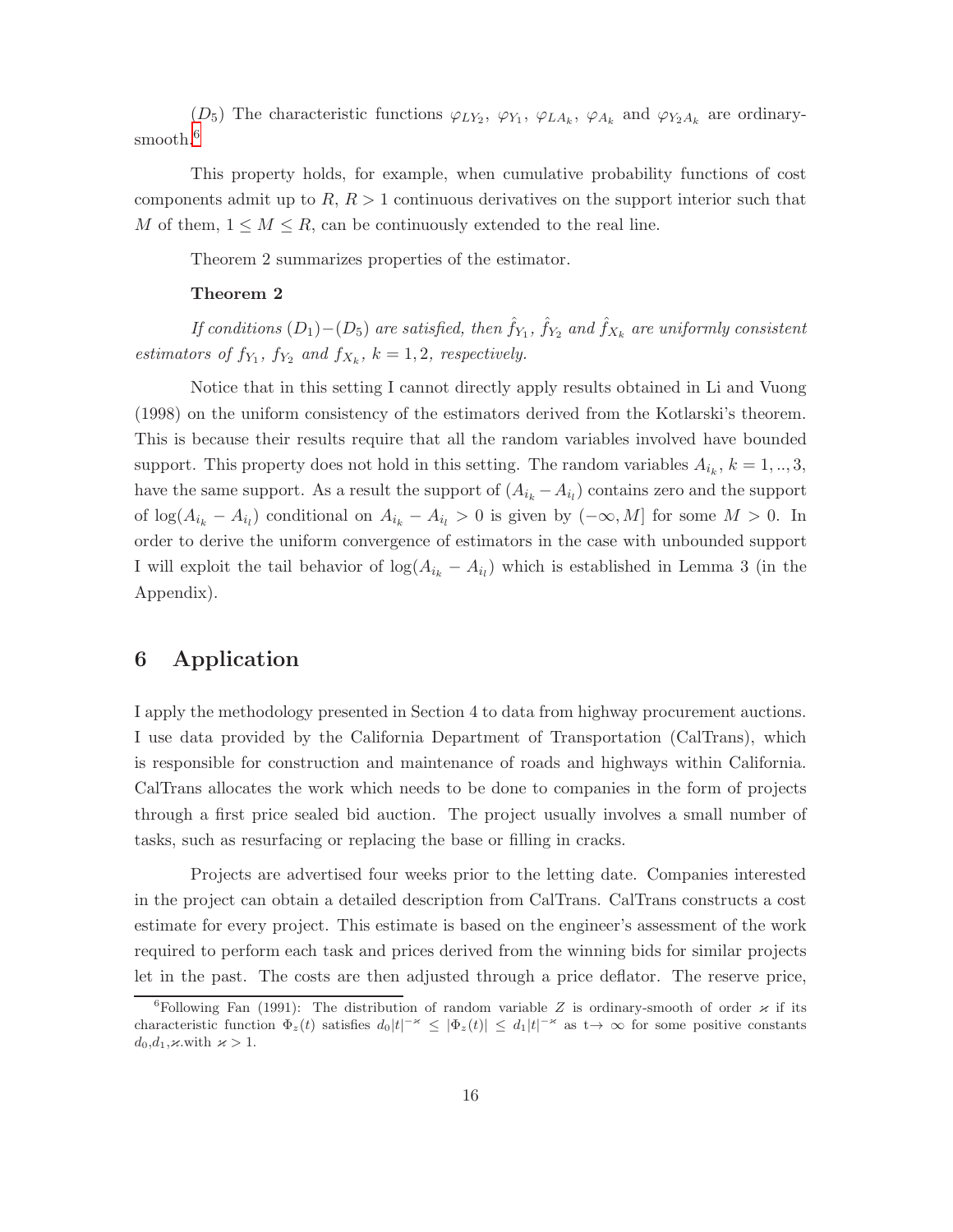while formally present, is not enforced.

It is unclear if the auction participants have a good idea about the number of their competitors. The existing literature on highway procurement auctions tends to argue that this is a small market where participants are well informed about each other and can accurately predict the identities of auction participants.<sup>7</sup> I follow this tradition and assume that the number of actual bidders is known to auction participants.

I allow for cost asymmetries between bidders. In particular,I distinguish between two types of bidders: regular (large) bidders and fringe bidders. The set of regular bidders is defined to include companies that consistently won at least \$10 million in projects during each year in my data set and have at least 100 employees.

The analysis focuses on two types of projects: (1) bituminous resurfacing and (2) small construction projects. The projects in the first set involve stripping the old surface off, correcting the road base and laying out new surface. These projects are quite similar and well defined. After I control for the size of the project, time allocated, location and type of road, the remaining variation (not observed in the data) is associated with possible curvature, incline or elevation of the road, ground conditions, etc. In comparison, small construction projects usually involve building small parking lots, culverts and small bridges. The projects in this set are less homogeneous and may have substantial amount of projectspecific variation which is difficult to summarize in the data. Such projects usually involve excavation, levering the ground, laying the base, building a stand alone structure, etc. They are much simpler than projects in the construction category because they involve building simple objects according to known and well-defined blueprints. The completion of such project does not require a lot of time and therefore is not associated with long-run risks, planning and commitments.

Table [3](#page-22-0) provides summary statistics for the two sets of projects. I focus on the medium-size projects in both categories so that engineer's estimates are similar across the two sets. The small construction projects are allowed longer duration (on average 25% longer than the duration of resurfacing projects) and tend to have a higher number of tasks.

Table [2](#page-19-0) reports the estimates from the OLS regression of the logs of the bids on the project characteristics for the two sets of projects used in the estimation. The results indicate that observable characteristics explain a higher portion of variation in log-bids in the case of bituminous resurfacing. In additional, the engineer's estimate plays a more important role in the case of bituminous resurfacing. This indicates that this measurement

<sup>7</sup>See, for example, Bajari and Ye (2003).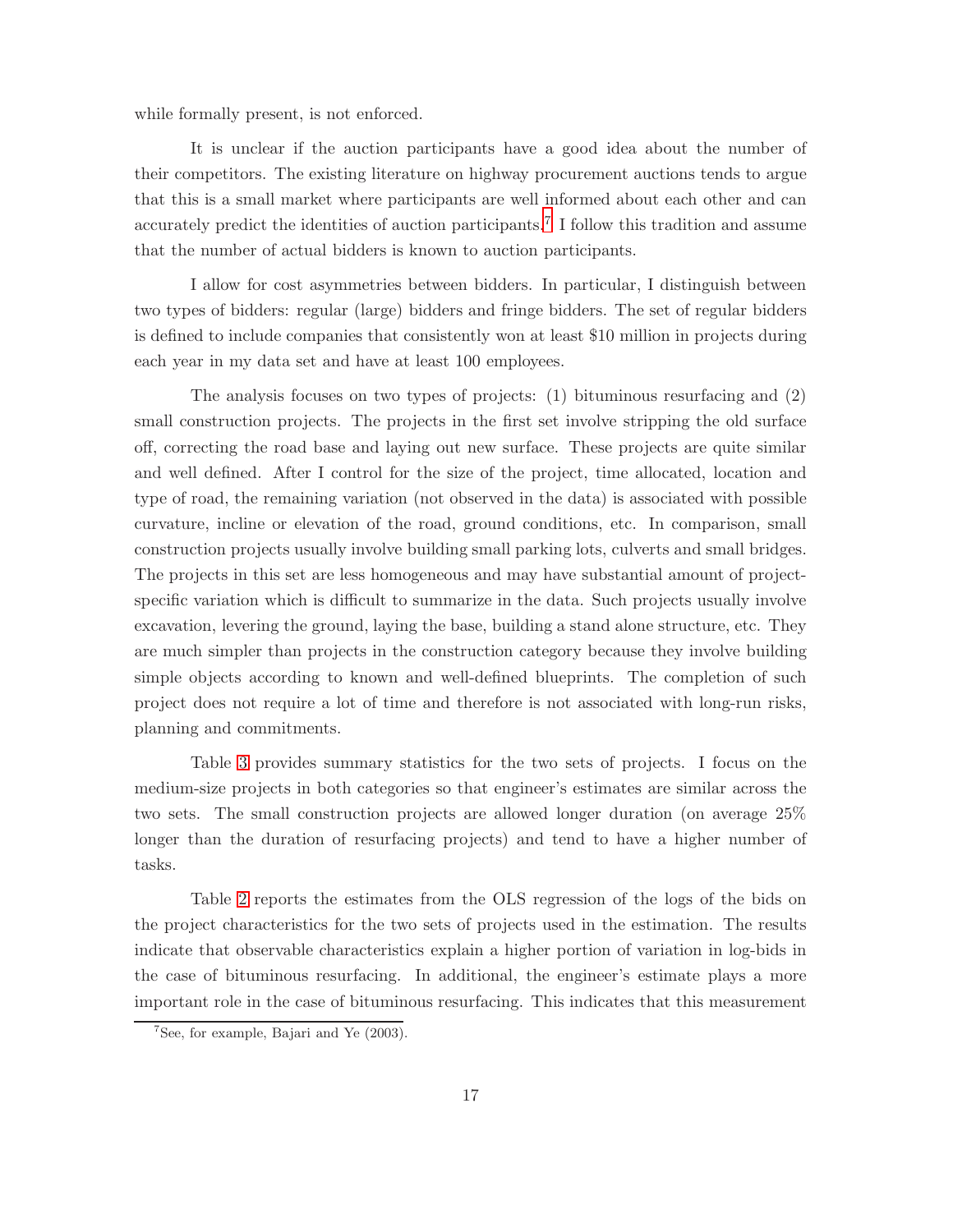| <b>Variables</b>            | <b>Bituminous</b> | Small        |
|-----------------------------|-------------------|--------------|
|                             | Resurfacing       | Construction |
|                             |                   |              |
| Engineer's estimate         | 6.05              | 6.0          |
| (hundreds of thousands)     | (1.6)             | (1.2)        |
| Duration (days)             | 69.5              | 44 1         |
|                             | (15.1)            | (25.3)       |
| Tasks                       | 42                | 9.4          |
|                             | (1.32)            | (4.46)       |
| $[n_{regular}, n_{fringe}]$ | 4, O              | 4, 0         |
| Number of projects          | 252               | 270          |

Table 1: Summary Statistics

Note: The standard deviations are shown in the parenthesis.

is more precise for resurfacing projects.

| <b>Variables</b>    | <b>Bituminous</b>                         | Small        |
|---------------------|-------------------------------------------|--------------|
|                     | Resurfacing                               | Construction |
|                     |                                           |              |
| Constant            | 0.273                                     | $-0.0061$    |
|                     | (0.087)                                   | (0.002)      |
| Engineer's estimate | 0.903                                     | 1.013        |
|                     | (0.024)                                   | (0.012)      |
| Duration            | 0.0011                                    | 0.0003       |
|                     | (0.0002)                                  | (0.0001)     |
| Tasks               | 0.0008                                    | 0.0006       |
|                     | (0.0002)                                  | (0.0001)     |
| Other controls:     | year, month and district dummy variables. |              |
| $R^2$               | 0.91                                      | 0.82         |

<span id="page-19-0"></span>Table 2: Log-Bid Regression

Note: The standard errors are shown in the parenthesis.

To account for the observable project characteristics I assume that

$$
\log(b_{ij}) = x_j \beta + \log y + \log \tilde{b}_{ij}
$$

for the specification with one-dimensional unobserved heterogeneity and

$$
\log(b_{ij}) = x_j \beta + \log(y_1 + y_2 \tilde{b}_{ij})
$$

for the specification with two-dimensional unobserved heterogeneity. That is, I extract observable project variation by using OLS projection of bids on observable project charac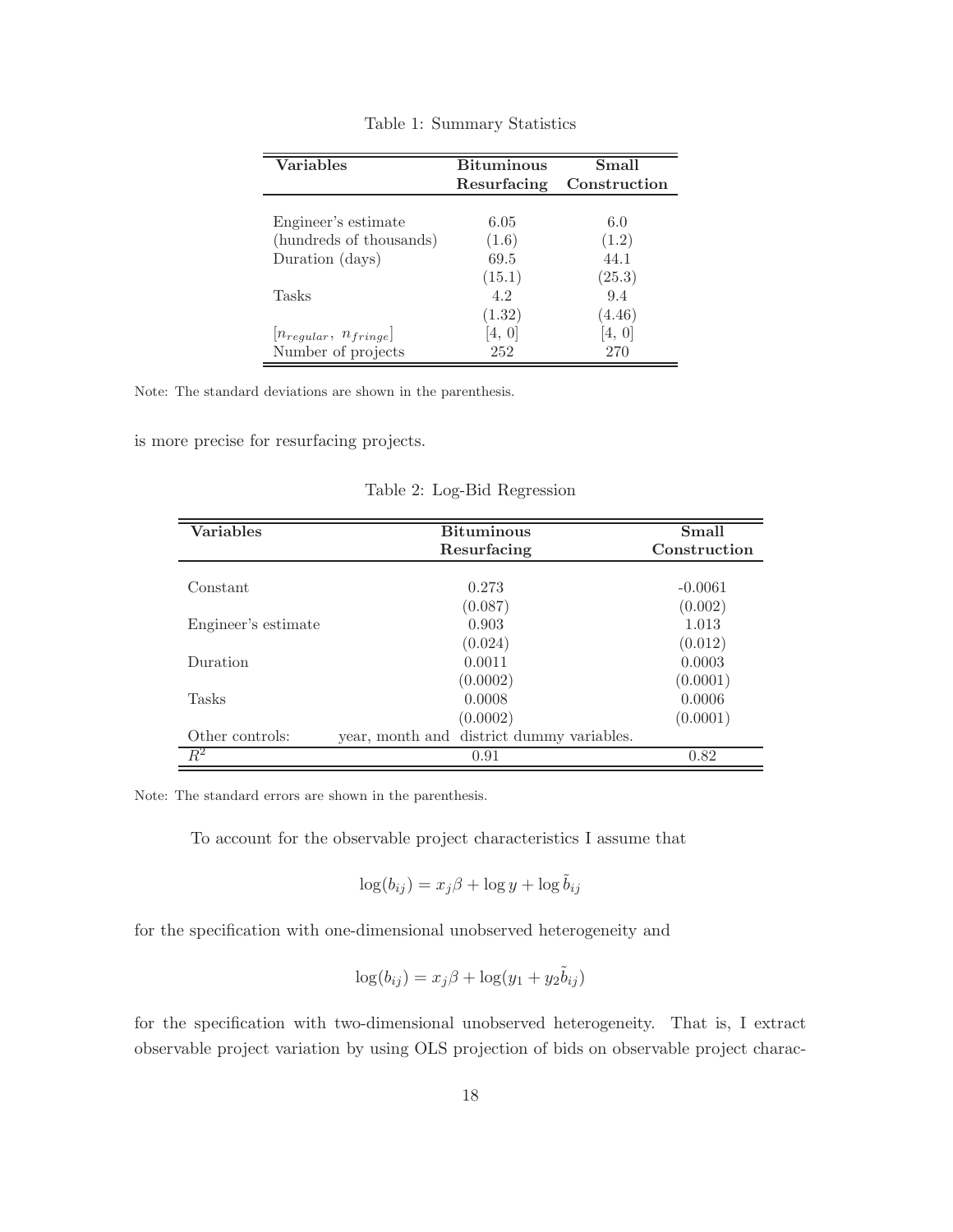teristics and use residuals from this regression in further estimation.

Figures [1](#page-20-0) and [2](#page-21-0) depict the estimated densities of the costs components under one-and two-dimensional unobserved heterogeneity, and for the two sets of projects. Table [2](#page-21-0) summarizes the results of the estimation. For both groups of projects the estimation under the assumption of two-dimensional unobserved heterogeneity recovers three non-trivial cost components. In both cases, the variance of the scaling component  $(Y_2)$  is smaller under two-dimensional specification relative to one-dimensional specification. The variance of the distribution of the individual cost component is very similar across specifications in the case of bituminous resurfacing and increases substantially in the case of small construction projects. Similarly, the estimated markups over the bidders' costs differ very little across specifications in the case of resurfacing projects whereas they increase from 7% (under onedimensional specification) to 9.3% (under two-dimensional specification) in the case of small construction projects.

The results of estimation, thus, underscore the potential for misspecification bias. The model with two-dimensional heterogeneity mitigates the bias by allowing for greater flexibility in estimation.

<span id="page-20-0"></span>



Note: The top panel shows the estimated densities of the unobserved auction heterogeneity components. The lower panel reports the estimated density of bidder private information. The solid line corresponds to the case of one-dimensional unobserved heterogeneity while the line with a cross-marker depicts the density estimated under two-dimensional unobserved heterogeneity. Dotted lines represent 5% - 95% quantiles of pointwise density estimators.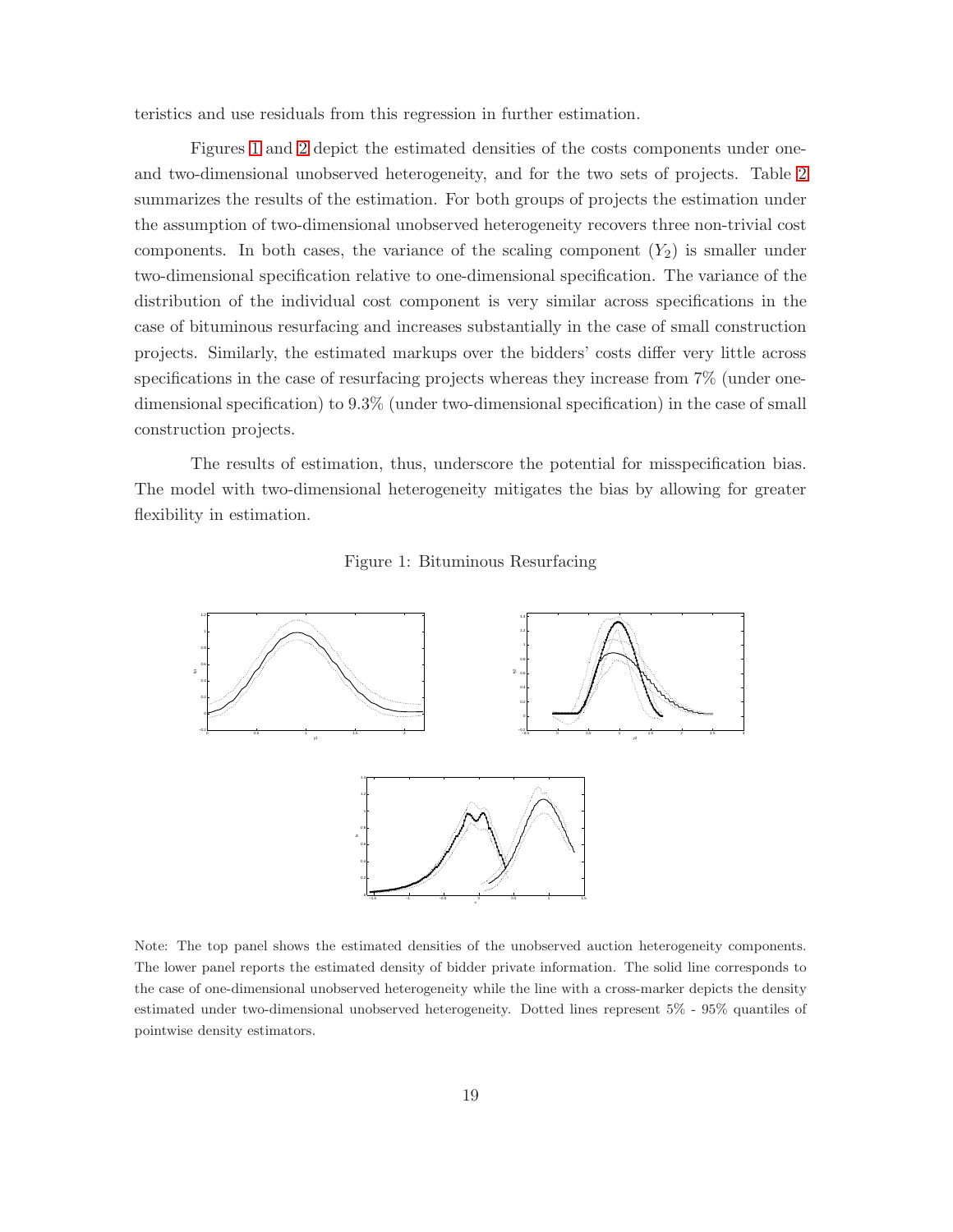<span id="page-21-0"></span>

Note: The top panel shows the estimated densities of the unobserved auction heterogeneity components. The lower panel reports the estimated density of bidder private information. The solid line corresponds to the case of one-dimensional unobserved heterogeneity while the line with a cross-marker depicts the density estimated under two-dimensional unobserved heterogeneity. Dotted lines represent 5% - 95% quantiles of pointwise density estimators.

Further,I study the importance of allowing for greater flexibility in the specification of the model with unobserved heterogeneity by comparing the optimal reserve price derived from the estimates obtained under the assumption of (a) one-dimensional and (b) twodimensional unobserved heterogeneity.

The government chooses a reserve price to minimize the expected cost of procurement, which consists of two parts: the expected cost of not allocating the job today and the expected cost of completing the work today given the reserve price  $r$ . Let us denote the first component  $c_0$ . It represents the sum of the cost of waiting another period and the expected cost at which the project can be completed in the future. Then the objective function of the government is therefore given by

$$
C = c_0 \Pr(b_{ij} > r, \ i = 1, ..., n) + \int_{\underline{b}}^{r} b n (1 - F_B(b))^{n-1} f_B(b) db.
$$

I do not have data on the magnitude of  $c_0$ . Therefore, I use a plausible value for  $c_0$ and derive an optimal reserve price for this value.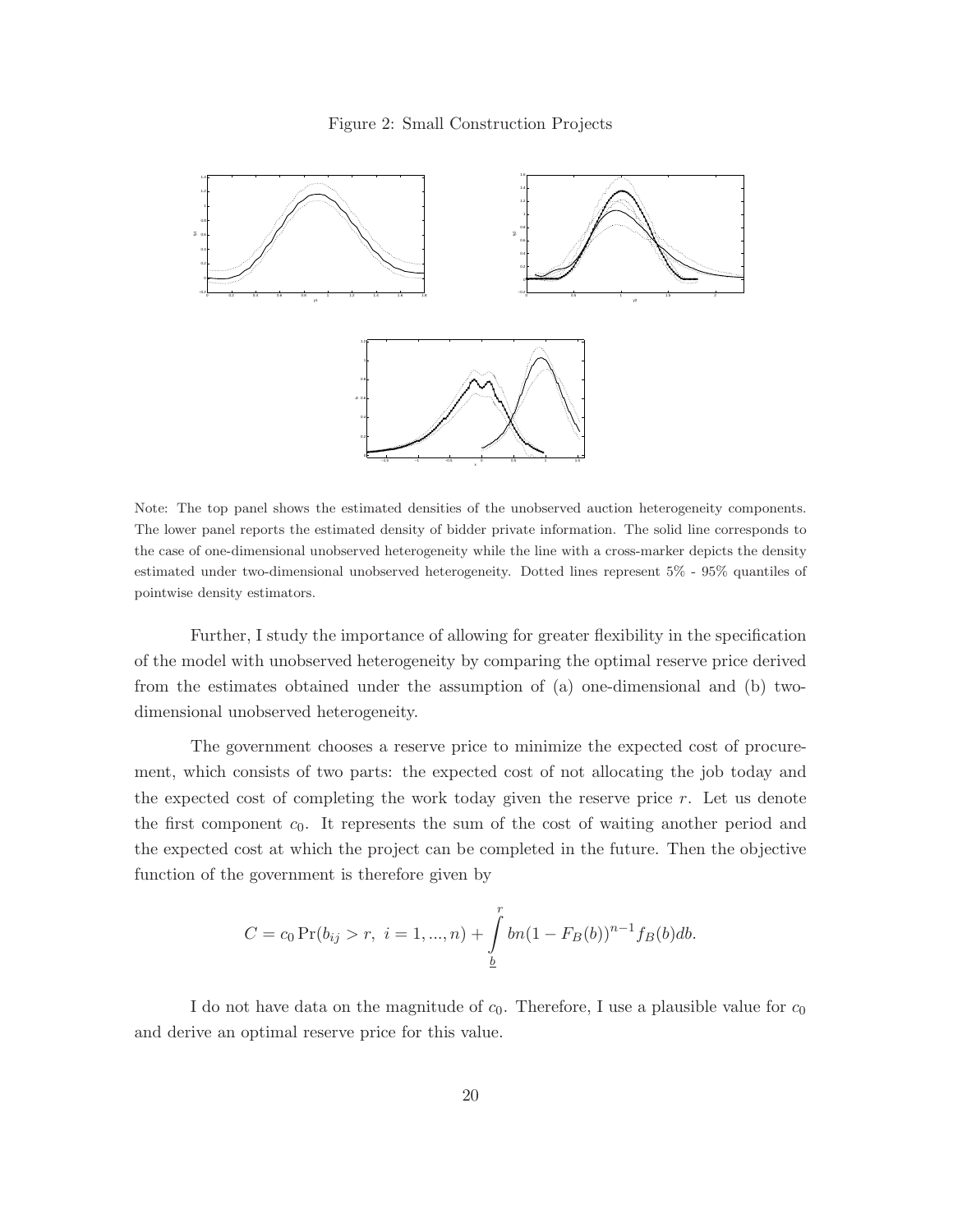|                         | One Factor             | Two Factor              |
|-------------------------|------------------------|-------------------------|
|                         | Model                  | Model                   |
| Bituminous resurfacing  |                        |                         |
| $\sigma_{Y_2}^2$        | 0.12<br>[0.11, 0.128]  | 0.062<br>[0.053, 0.068] |
| $\sigma_X^2$            | 0.11                   | 0.124                   |
| $\sigma_{Y_1}^2$        | [0.102, 0.125]         | [0.11, 0.132]<br>0.11   |
| avrg. mark-up           | $6.6\%$                | [0.106, 0.118]<br>$7\%$ |
|                         | [6.3, 6.9]             | [6.5, 7.2]              |
| <b>Small Structures</b> |                        |                         |
| $\sigma_{Y_2}^2$        | 0.16                   | 0.07                    |
| $\sigma_X^2$            | [0.153, 0.172]<br>0.08 | [0.064, 0.8]<br>0.13    |
| $\sigma_{Y_1}^2$        | [0.07, 0.085]          | [0.12, 0.14]<br>0.13    |
|                         |                        | [0.12, 0.126]           |
| avrg. mark-up           | 5.7%<br>[5.3, 6.4]     | 7.8%<br>[7.2, 8.3]      |

<span id="page-22-0"></span>Table 3: **Estimation Results**

Note: The 5% - 95% quantiles of the estimators are shown in the parenthesis.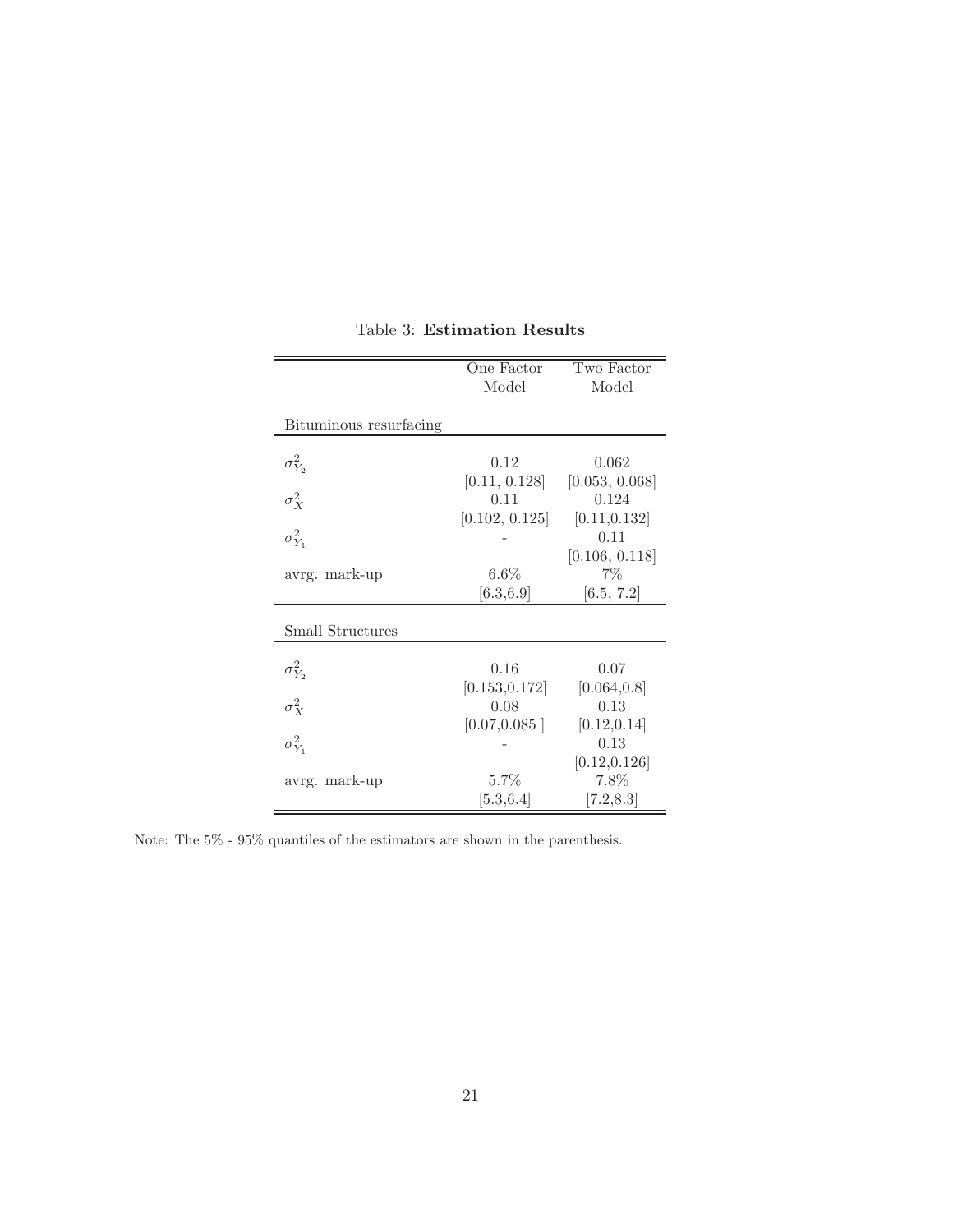The results of the analysis are summarized in the Table [4.](#page-24-0) The table records for every case (1) the reserve price,(2) the probability with which a bid is submitted and (3) the cost of procurement as a percent of  $c_0$ .

For each specification I consider two cases: (a) realization of unobserved heterogeneity is known to the government with the cost to the government given by

$$
C(y) = c_0 \Pr(b_{ij} > r, \ i = 1, ..., n|y) + \int_{\underline{b}}^{r} bn(1 - F_B(b|y))^{n-1} f_B(b|y) db;
$$

(b) realization of unobserved heterogeneity is unknown to the government and the reserve price is derived to minimize the average cost of procurement, where the average is taken with respect to the distribution of unobserved auction heterogeneity, i.e.

$$
C = \int (c_0 \Pr(b_{ij} > r, \ i = 1, ..., n | y) + \int_{\frac{b}{2}}^{r} b n (1 - F_B(b|y))^{n-1} f_B(b|y) db) f_Y(y) dy.
$$

For the case in (a) Table [4](#page-24-0) reports  $(1)$  the average reserve price,  $(2)$  the average probability with which a bid is submitted and (3) the average cost of procurement as a percent of  $c_0$ . The average is taken with respect to the distribution of unobserved heterogeneity.

I consider both (a) and (b) cases because the case (a) may not be implementable in practice if the government does not know the realization of unobserved auction heterogeneity. In this case the reserve price derived in (b) can be used.

The table shows that in the set of small construction projects the reserve price based on the distributions estimated under the assumption of two-dimensional unobserved heterogeneity is higher than the reserve price based on the distributions estimated under the assumption of one-dimensional unobserved heterogeneity. It also results in higher participation and lower cost of procurement. The table does not record significant differences between one- and two-dimensional cases in the case of bituminous resurfacing.

## **7 Conclusion**

This paper analyzes the first price auction model with two-dimensional unobserved auction heterogeneity. I show that such a model is identified from the bid data, and develop an estimation methodology to recover the distribution of bidders' private information and the distributions of two-dimensional unobserved auction heterogeneity. I show that this methodology produces uniformly consistent estimators of the distributions in question.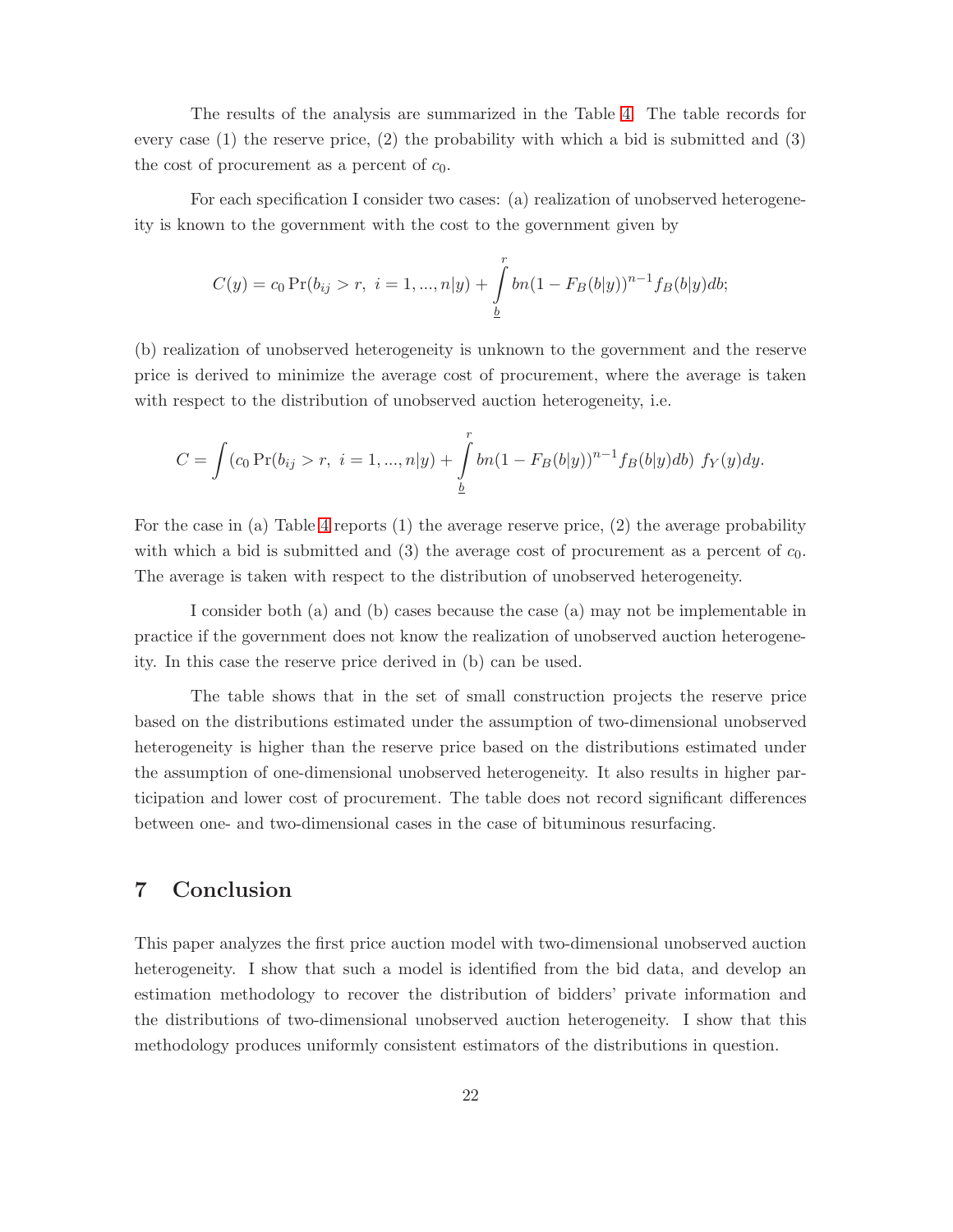|        |                                 | One-dimensiona     |                    | Two-dimensional        |                    |
|--------|---------------------------------|--------------------|--------------------|------------------------|--------------------|
|        |                                 | ල $\Xi$            | ê                  | $\widehat{\mathbf{a}}$ | ව                  |
|        | Bituminous Resurfacing          |                    |                    |                        |                    |
|        | 1. Reserve Price                | 52                 | 5.4                | 5.G                    | 5.G                |
|        |                                 | [5.11, 5.29]       | [5.28, 5.51]       | 5.4, 5.61              | [5.48, 5.71]       |
| ن<br>آ | Probability of Submitting a Bid | 0.56               | 0.57               | 0.55                   | 0.57               |
|        |                                 | [0.55, 0.57]       | [0.56, 0.58]       | [0.54, 0.56]           | [0.56, 0.58]       |
|        | Expected Cost of Procurement    | 70%                | 68%                | 72%                    | 70%                |
|        | (as $%$ of $c0$ )               | $[68.5\%, 71.3\%]$ | $[66.6\%, 69.4\%]$ | $[70.3\%, 73.2\%]$     | 68.6%, 71.8%       |
|        | Small Construction              |                    |                    |                        |                    |
|        | 1. Reserve Price                | 5.io               | 5.7                | $\ddot{6}$             | G.5                |
|        |                                 | [5.4, 5.6]         | [5.56, 5.83]       | [6.3, 6.5]             | [6.33, 6.64]       |
|        | Probability of Submitting a Bid | 0.65               | 0.68               | 0.53                   | 0.56               |
|        |                                 | [0.64, 0.66]       | [0.664, 0.693]     | [0.515, 0.554]         | 0.544, 0.573       |
|        | Expected Cost of Procurement    | 61%                | 58%                | 75%                    | 72%                |
|        | (as $%$ of $c0$ )               | $[60.2\%, 62.1\%]$ | $[57.0\%, 59.2\%]$ | $[73.4\%, 76.7\%]$     | $[70.6\%, 73.7\%]$ |

Table 4: Reserve Price,  $c_0=7$ Table 4: Reserve Price,  $c_0 = 7$ 

<span id="page-24-0"></span>Note: The  $5\%$  -  $95\%$  quantiles of the estimators are shown in the parenthesis. Note: The 5% - 95% quantiles of the estimators are shown in the parenthesis.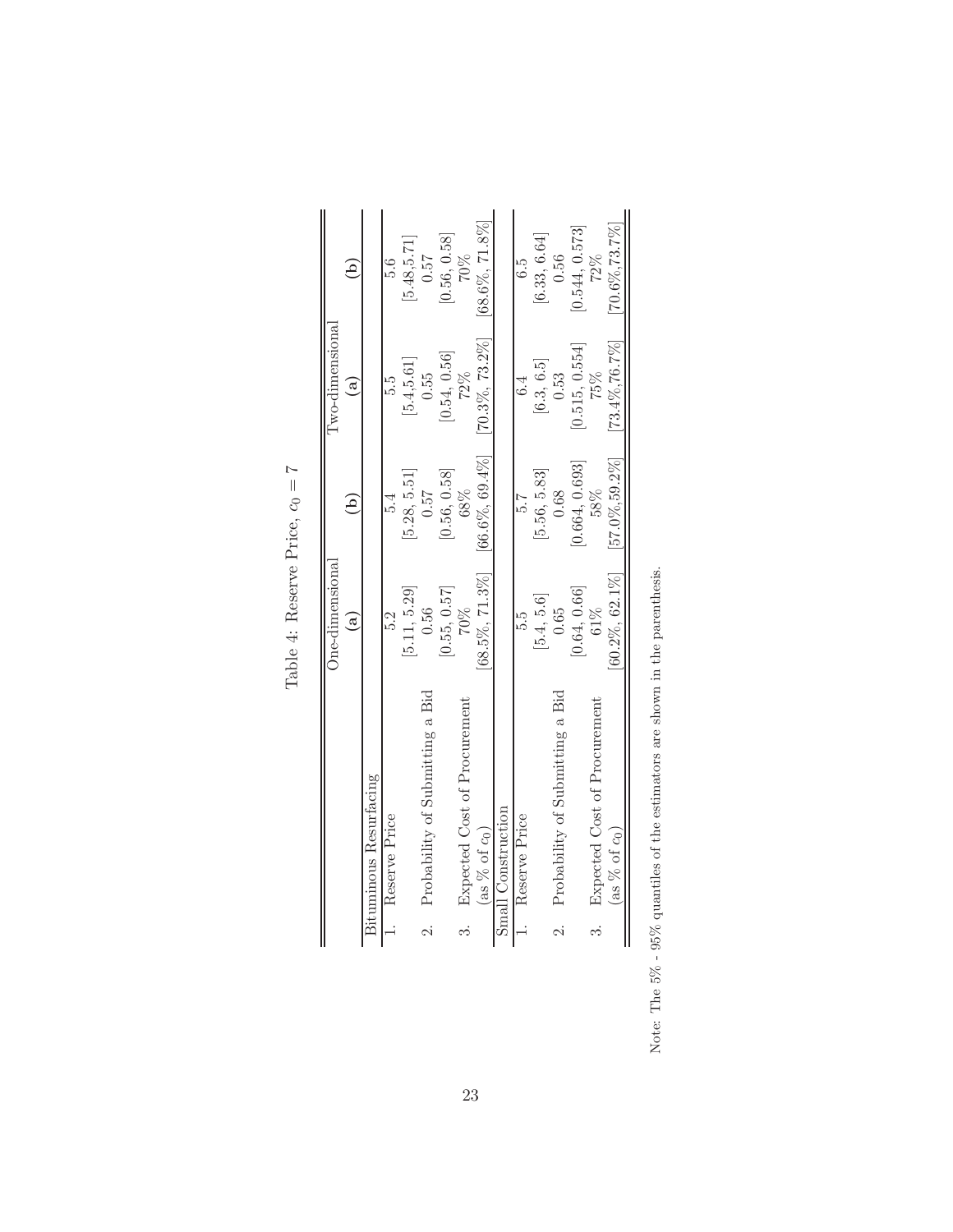I apply this methodology to the sets of projects associated with bituminous resurfacing and small structures. I find that while in the case of bituminous resurfacing projects the estimated distribution of the private information differs little across specifications, in the case of small structure projects, allowing for two-dimensional unobserved heterogeneity results in significantly different estimates.

I also show that accounting for the two-dimensional nature of unobserved heterogeneity has important implications for the computation of optimal reserve prices. In particular,I find that in the set of small construction projects where two distinct dimensions of unobserved heterogeneity are present, the optimal reserve price is higher and calls for higher participation compared to the reserve price derived from the estimates obtained under the assumption of one-dimensional unobserved heterogeneity. I also find that the reserve price based on estimates from the misspecified model results in procurement costs which are 15% higher than the procurement costs under optimal reserve price.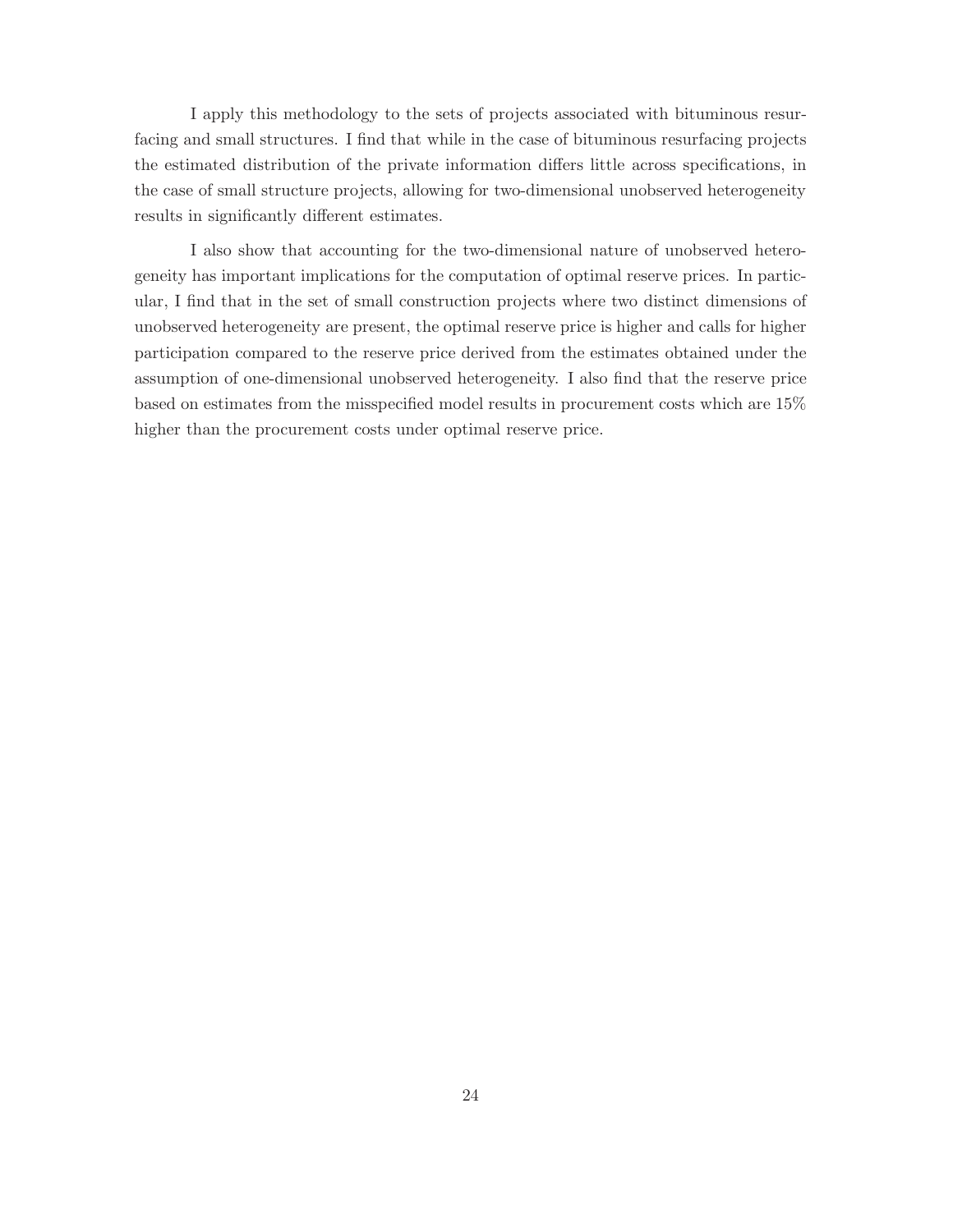#### **References**

Athey,S. and P. Haile (2001). "Identification of Standard Auction Models,"Econometrica, 70(b),2107-2140.

Bajari, P. and L.Ye (2003). "Deciding between Competition and Collusion," The Review of Economics and Statistics, 85(4), 971-989.

Bajari P., and S. Tadelis, (2001). "Incentives Versus Transaction Costs: A Theory of Procurement Contracts,"Rand Journal of Economics,32(3),287-307.

Bajari P., S. Houghton and S. Tadelis, (2004). "Bidding for Incomplete Contracts: An Empirical Analysis,"Working Paper.

Chakraborty,I., and G. Deltas (1998). "A Two-stage Approach to Structural Econometric Analysis of First-Price Auctions," Working Paper, University of Illinois.

Campo S., I. Perrigne, and Q. Vuong (2003). "Asymmetric Bidders in First-Price Auctions with Affiliated Private Values," Journal of Applied Econometrics,18,179-207.

Decarolis,F.,(2008). "When the Highest Bidder Loses the Auction: Theory and Evidence from Public Procurement," Working Paper, University of Wisconsin.

Donald, S. G. and H. J. Paarsch, (1993). "Piece-wise Pseudo-Maximum Likelihood Estimation in Empirical Models of Auctions," International Economic Review,34,121-148.

Donald, S., and H. Paarsch, (1996). "Identification, Estimation and Testing in Parametric Empirical Models of Auctions within the Independent Private Values Paradigm," Econometric Theory, 12, 517-567.

Fan,J. Q. (1991). "On the Optimal Rates of Convergence for Nonparametric Deconvolution Problems," Annals of Statistics, 19,1257-1272.

Guerre,E.,I. Perrigne,and Q. Vuong (2000). "Optimal Nonparametric Estimation of First-Price Auctions," Econometrica,68,525-574.

Guerre, E., I. Perrigne, and Q. Vuong, (2009). "Nonparametric Identification of Risk Aversion in First-Price Auctions under Exclusion Restrictions," Econometrica,77, 1193-1227.

Haile P.,H. Hong and M. Shum (2003). "Nonparametric Tests for Common Values in First-Price Sealed Bid Auctions,"Working Paper.

Hong H., and M. Shum (2002). "Increasing Competition and the Winner's Curse: Evidence from Procurement," Review of Economic Studies, 69, 871-898.

Hu, X., D. McAdams, and M. Shum, (2009). "Nonparametric Identification of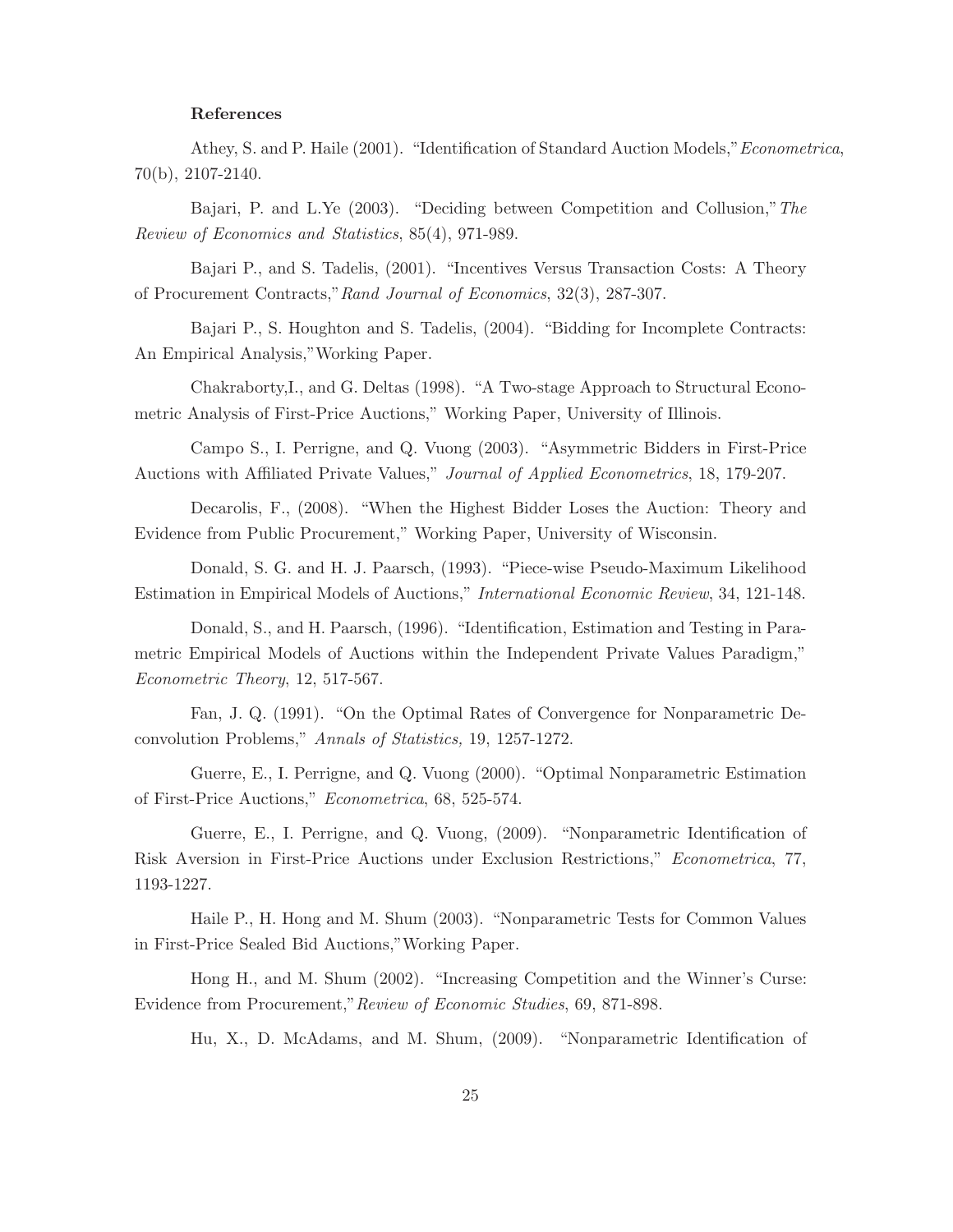Auction Models with Non-Separable Unobserved Heterogeneity,"Working paper.

Jofre-Bonet M., and M. Pesendorfer (2003). "Estimation of a Dynamic Auction Game," *Econometrica*, 71(5), 1443-1489.

Kotlarski,I. (1966). "On Some Characterizations of Probability Distributions in Hilbert Spaces," Annal di Matematica Pura et Applicate,74,129-134.

Krasnokutskaya,E. (2009). "Identification and Estimation of Auction Models with Unobserved Heterogeneity," forthcoming in Review of Economic Studies.

Krasnokutskaya,E. and K. Seim (2009). "Bid Preference Programs and Participation in Highway Procurement Programs," forthcoming in American Economic Review.

Laffont, J. J., H. Ossard and Q. Vuong (1995). "Econometrics of First-Price Auctions,"Econometrica,63,953-980.

Laffont, J. J., and Q. Vuong (1996). "Structural Analysis of Auction Data," American Economic Review, Papers and Proceedings, 86, 414-420.

Li, T., I. Perrigne, and Q. Vuong (2000), "Conditionally Independent Private Information in OCS Wildcat Auctions,"Journal of Econometrics,98,129-161.

Li, T., I. Perrigne, and Q. Vuong (2002). "Structural Estimation of the Affiliated Private Values Model," Rand Journal of Economics, 33(2), 171-194..

Li,T.,and Q. Vuong (1998). "Nonparametric Estimation of the Measurement Error Model Using Multiple Indicators,"Journal of Multivariate Analysis,65,135-169.

Lukacs, E. (1970). "Characteristic Function," Griffin, London.

McAdams,D. (2003). "Characterizing Equilibria in Asymmetric First-Price Auctions,"Working Paper.

Porter, R., and D. Zona, (1993). "Detection of Bid Rigging in Procurement Auctions," Journal of Political Economy, 101, 518-538.

Rao,B. L. S. P. (1992). "Identifiability in Stochastic Models: Characterization of Probability Distributions,"Academic Press, New York.

Roberts,J. (2008) "Unobserved Heterogeneity and Reserve Prices in Auctions,"Working paper.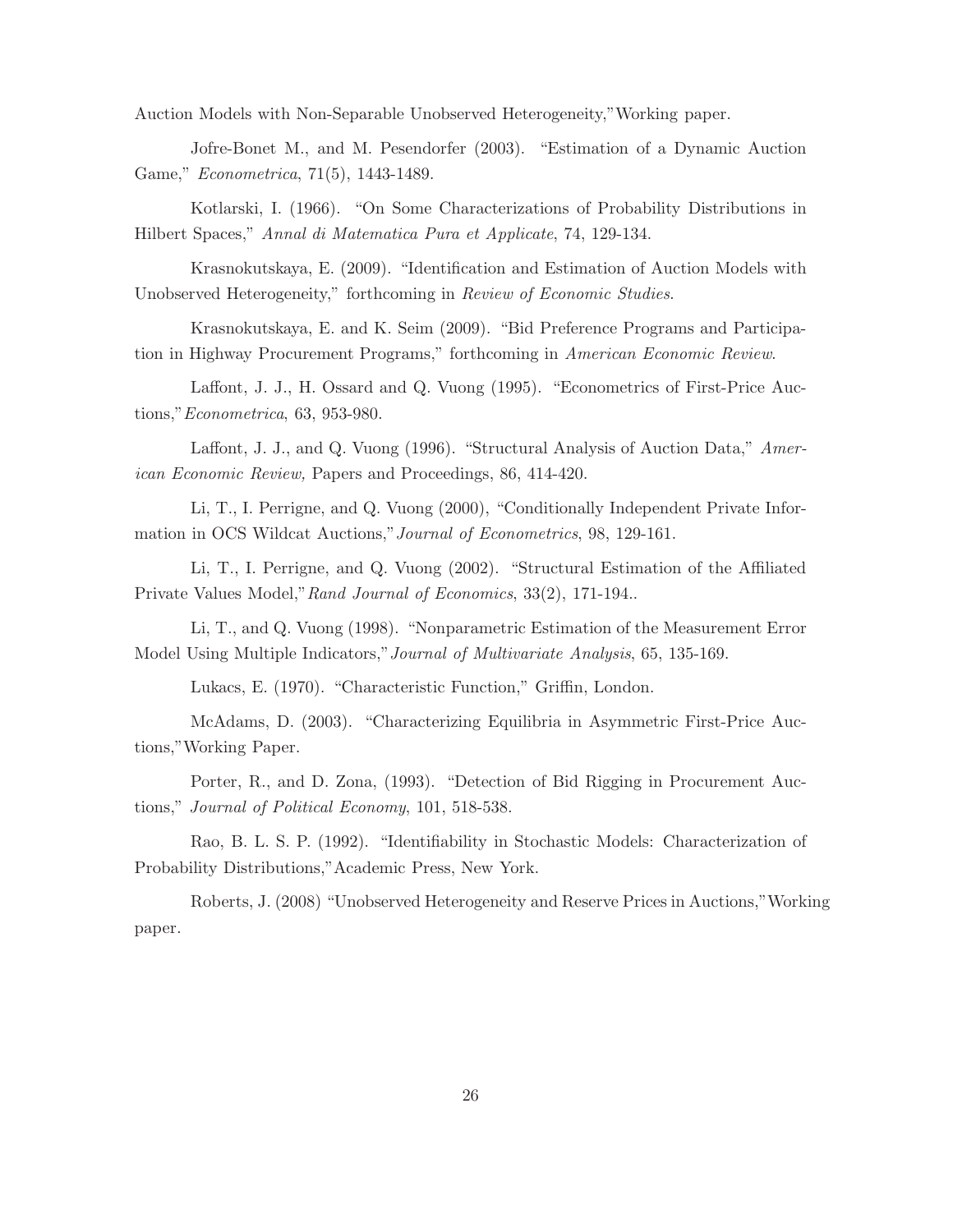## **8 Appendix**

#### **Definition**

The characteristic function of the variable X is non-vanishing if for every  $T > 0$ there exists t such that  $|t| > T$  and  $\varphi_X(t) \neq 0$ .

#### **Lemma 1**

Let Y and A denote random variables with bounded supports  $[y, \overline{y}]$  and  $(\underline{a}, \overline{a}]$  such that  $y > 0$ ,  $\underline{a} = 0$ . Then, the characteristic functions of (a) Y and (b)  $\log A$  are nonvanishing.

#### Proof

(a) The non-vanishing property of the characteristic function of  $Y$  is established as in Krasnokutskaya (2009). The proof introduces a function which is an extension of the characteristic function to the complex plane. It is shown that such a function is infinitely differentiable everywhere in the complex plane. It, therefore, is an entire function. Thus, the number of points where  $\varphi_Y(t)$  is equal to zero cannot be more than countable, which means that  $\varphi_Y(t)$  is non-vanishing.

(b) I follow a similar strategy to show that the characteristic function of  $\log A$  is non-vanishing. Notice that the density function of  $\log A$  is given by  $f_{\log A}(x) = f_A(e^x)e^x$ . Then, the characteristic function of  $\log A$  is given by  $\varphi_{\log A}(t) = \int_0^{\log \overline{a}}$ −∞  $e^{ita} f_{\log A}(a) da =$  $\log \overline{a}$ −∞  $e^{ita} f_A(e^a)e^a da$ . It is easy to see that the characteristic function can be extended to the complex plane. The k-th derivative of the characteristic function,  $\varphi_{\log A}^{(k)}(t)$  =  $\int_{0}^{\log \overline{a}} (ia)^{k} e^{ita} f_{A}(e^{a}) e^{a} da$ , is well defined and finite everywhere on the complex plane. There- $\bar{\ }$  = ∞ fore,  $\varphi_{\log A}$  is an entire function. As before this implies that  $\varphi_Y(t)$  is non-vanishing.

#### **Lemma 2**

Let  $X = (X_1, X_2)$  denote a vector of random variables such that

- 1. The support of X,  $S_X$ , is unbounded, i.e.  $S_X = [-\infty, M]^2$  for some  $M > 0$ ;
- 2.  $Prob(|X| \ge x) \le L_0 e^{-x}$  for some  $L_0 > 0$ .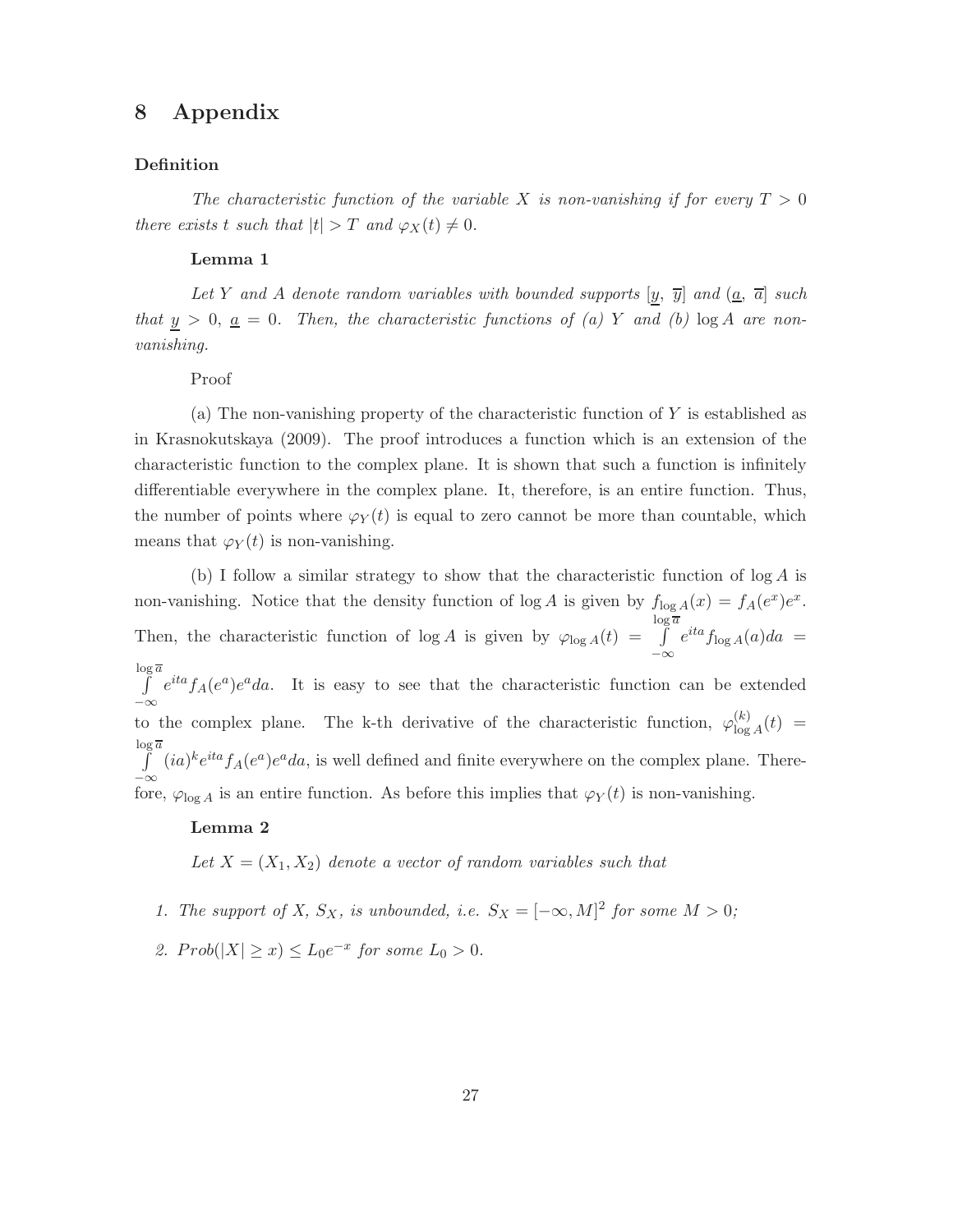Then, provided that  $T_n = O((\frac{n}{\log n})^{\alpha})$  for some  $\alpha > 0$ :

(a) 
$$
\sup_{[-T_n, T_n]} \left| \int e^{itX} d(\hat{F}_{n,X} - F_X) \right| = O((\frac{\log n}{n})^{0.5}) a.s.
$$

Further, if the following conditions are satisfied

- 3.  $Prob(|X_2| \geq x) \leq L_1 e^{-x}$  for some  $L_1 > 0$ ;
- 4.  $E[X_1^k | X_2] \le L_k < \infty$  for some  $L_k > 0$ ,  $k = 1, 2$ ;
- 5.  $E[X_1^k|X_2] \le L_2 * L_3^{k-2} k! < \infty$  for some  $L_3 > 0, k > 2$ ;

then, provided that  $T_n = O((\frac{n}{\log n})^{\alpha})$  for some  $\alpha > 0$ :

(b) 
$$
sup_{[-T_n, T_n]} \left| \int iX_1 e^{itX_2} d(\hat{F}_{n,X} - F_X) \right| = O((\frac{\log n}{n})^{0.5})
$$
 a.s.

Proof

The (a) statement of Lemma 2 follows from Theorem 1 in Csorgo (1980). The latter result establishes that

$$
\Delta_n(T_n) = \sup_{[-T_n, T_n]} \left| \int e^{itX} d(\hat{F}_{n;X} - F_X) \right| = O(R_n) \text{ a.s.}
$$
  
if 
$$
\sum_{n=n_0}^{\infty} e^{-M_1 R_n^2 n} + \sum_{n=n_0}^{\infty} (K_n T_n / R_n)^2 e^{-M_2 R_n^2 n} < \infty
$$

for some  $M_1, M_2 > 0$  such that  $n_0 = n_0(M_1, M_2) = \inf\{n : R_n \leq 1/4\sqrt{\max(M_1, M_2)}\}$ and  $K_n = \inf\{x > 0 : Prob(|X| > x) \le R_n\}.$ 

It is straightforward to verify that condition (5) is satisfied for  $R_n = (\frac{\log n}{n})^{0.5}$  and  $T_n =$  $O((\frac{n}{\log n})^{\alpha})$  with  $\alpha > 0$  when  $Prob(|X| \geq x) \leq L_0 e^{-x}$  for some  $L_0 > 0$ . The latter implies that  $K_n = -0.5(\log \log n - \log n) - \log(L_0)$ . Substituting all the appropriate values into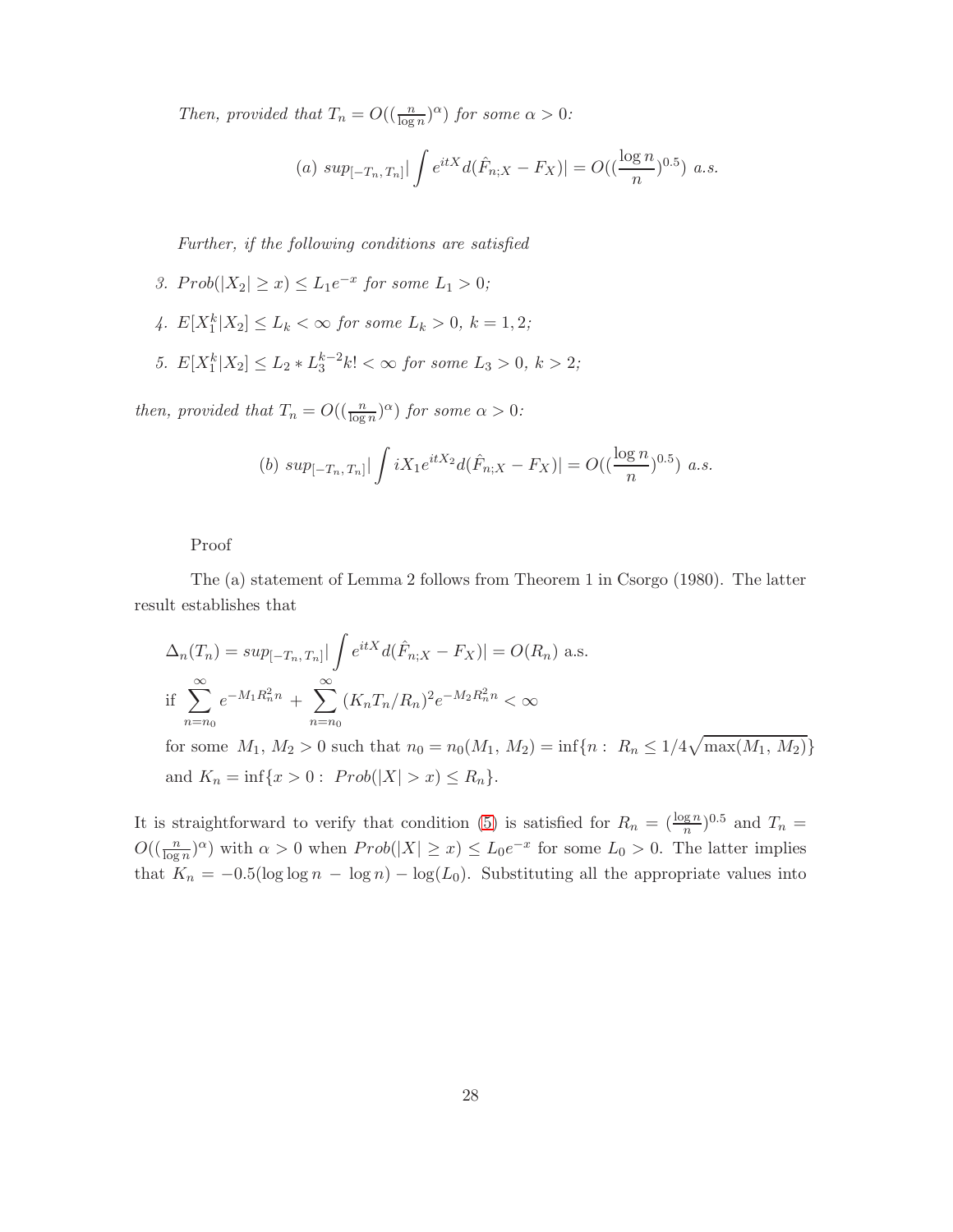(5) obtains:

$$
\sum_{n=n_0}^{\infty} e^{-M_1 R_n^2 n} + \sum_{n=n_0}^{\infty} (K_n T_n / R_n)^2 e^{-M_2 R_n^2 n}
$$
  
\n
$$
\sum_{n=n_0}^{\infty} n^{-M_1} + \sum_{n=n_0}^{\infty} ((-0.5(\log \log n - \log n) - \log(L_0))(\frac{n}{\log n})^{\alpha + 0.5})^2 n^{-M_2} \le
$$
  
\n
$$
\sum_{n=n_0}^{\infty} n^{-M_1} + \sum_{n=n_0}^{\infty} (\log n)^2 (\frac{n}{\log n})^{2\alpha + 1} n^{-M_2}
$$
  
\n
$$
\sum_{n=n_0}^{\infty} n^{-M_1} + \sum_{n=n_0}^{\infty} \frac{n^{2\alpha + 1 - M_2}}{(\log n)^{2\alpha - 1}} < \infty \text{ for } M_1 > 1 \text{ and } M_2 > 2(\alpha + 1).
$$

(b) The result in Csorgo (1980) can be extended to the case of

$$
\Delta_n(T_n) = \sup_{[-T_n, T_n]} |\int iX_1 e^{it_2 X_2} d(\hat{F}_{n;X} - F_X)|
$$

when random vector  $X$  satisfies conditions (1-5). The statement exactly identical to the one in Theorem 1 of Csorgo (1980) obtains with the only modification that  $n_0 = n_0(M_1, M_2)$  $\inf\{n: R_n \leq L_2/4\sqrt{\max(M_1, M_2)}\}.$ 

#### **Lemma 3**

Let  $X_1 = \log(B_{i_1} - B_{i_2})|B_{i_1} - B_{i_2} > 0$  and  $X_2 = \log(B_{i_3} - B_{i_4})|B_{i_3} - B_{i_4} > 0$  for some  $i_1, ..., i_4$  such that  $i_1 \neq i_2$  and  $i_3 \neq i_4$ . Then the the following properties hold:

- 1. The support of X,  $S_X$ , is unbounded, i.e.  $S_X = [-\infty, M_0]^2$  for some  $M_0 > 0$ ;
- 2.  $Prob(|X_2| \geq z) \leq L_0 e^{-z}$  as  $z \to -\infty$  and for some  $L_0 > 0$ .;
- 3.  $Prob(|X| \ge z) \le L_{01}e^z$  as  $z \to -\infty$  and for some  $L_{01} > 0$ .
- 4.  $E[X_1^k | X_2] \le L_k < \infty$  for some  $L_k > 0$ ,  $k = 1, 2$ ;
- 5.  $E[X_1^k | X_2] \le L_2 * L_3^{k-2} k! < \infty$  for some  $L_3 > 0, k > 2$ .

#### **Proof**

1. According to the assumptions of the model  $S(B_{i_k})=[\underline{b}, \overline{b}]$ . Then,  $S(\Delta_{kl}|\Delta_{kl}>0)$  $(0, \bar{b} - \underline{b}]$ . Finally,  $S(L\Delta_{kl}|\Delta_{kl} > 0) = (-\infty, \log(\bar{b} - \underline{b})]$ . Denoting  $M_0 = \log(\bar{b} - \underline{b})$ obtains the result.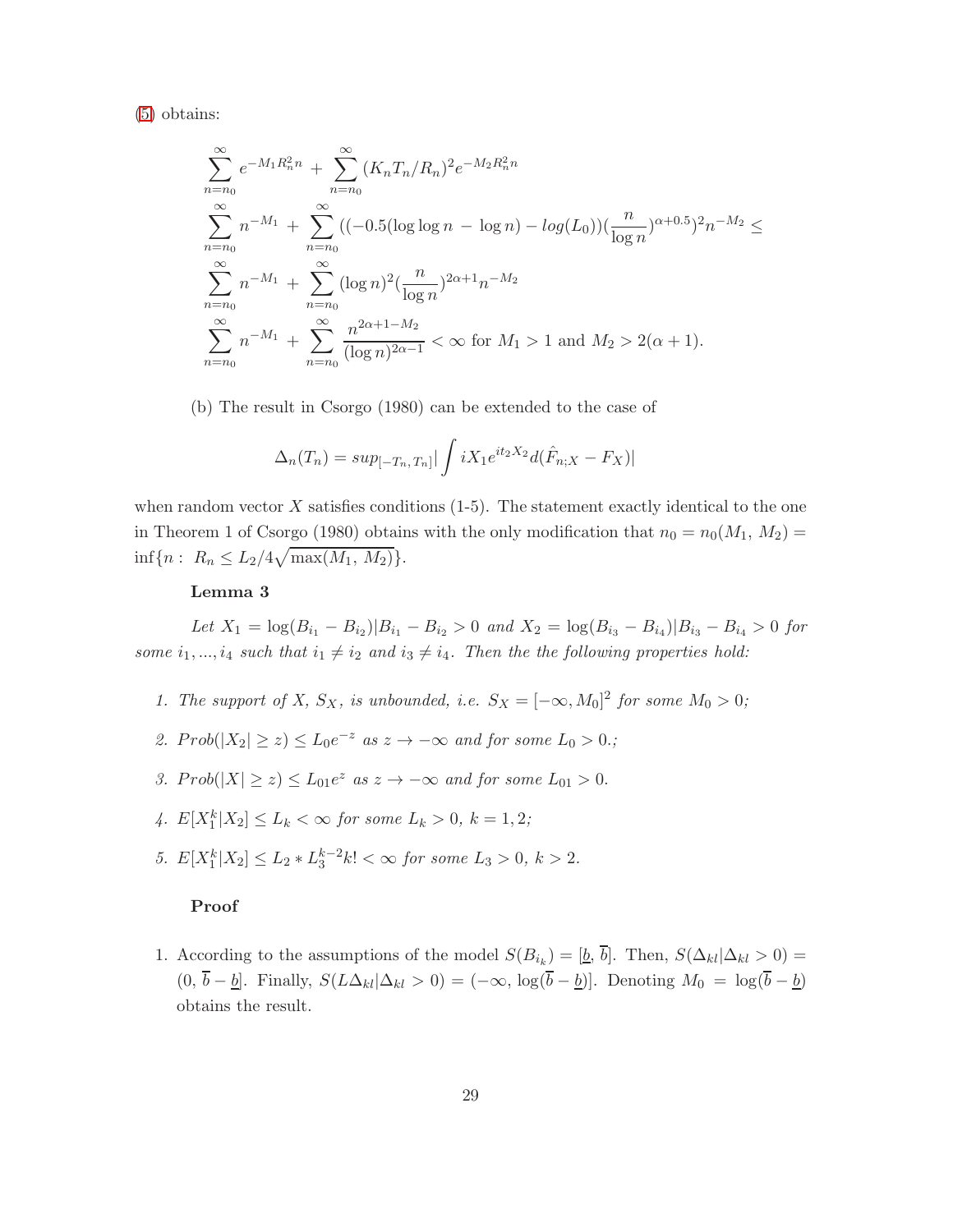2. Here I use that  $\log(B_{i_k}) = \log(A_{i_k}) + \log(Y_2)$ . Then,

$$
\Pr(\log(A_{i_k} - A_{i_l}) + \log Y_2 \le z | A_{i_k} - A_{i_l} > 0) = \frac{\Pr(\log(A_{i_k} - A_{i_l}) + \log Y_2 \le z, A_{i_k} - A_{i_l} > 0)}{\Pr(A_{i_k} - A_{i_l} > 0)}.
$$

Further,

<span id="page-31-0"></span>
$$
Pr(\log(A_{i_k} - A_{i_l}) + \log Y_2 \le z, A_{i_k} - A_{i_l} > 0) =
$$
\n
$$
\int_{\frac{y}{2}}^{\frac{\pi}{2}} \int_{a_1}^{a_1 + e^{z-y}} f_{A_k}(a_2) f_{A_l}(a_1) \, da_2 \, da_1 \, f_{LY_2}(y) \, dy =
$$
\n
$$
\int_{\frac{y}{2}}^{\frac{\pi}{2}} \int_{\frac{\pi}{2}}^{\frac{\pi}{2}} (F_{A_k}(a_1 + e^{z-y}) - F_{A_k}(a_1)) f_{A_l}(a_1) \, da_1 \, f_{LY_2}(y) \, dy =
$$
\n
$$
\int_{\frac{y}{2}}^{\frac{\pi}{2}} (F_{A_k}(a_1 + e^{z-y}) - F_{A_k}(a_1)) f_{A_l}(a_1) \, da_1 \, f_{LY_2}(y) \, dy =
$$
\n
$$
(5)
$$

$$
\int_{\frac{y}{2}}^{\frac{y}{2}} \int_{\frac{a}{2}}^{\frac{a}{2}} (f_{A_k}(a_1)e^z + o(e^z)) f_{A_l}(a_1) \, da_1 \, f_{LY_2}(y) \, dy =
$$
\n
$$
e^z \int_{\frac{y}{2}}^{\frac{y}{2}} \int_{\frac{a}{2}}^{\frac{a}{2}} f_{A_k}(a_1) f_{A_l}(a_1) \, da_1 \, f_{LY_2}(y) \, dy + o(e^z) \int_{\frac{y}{2}}^{\frac{y}{2}} \int_{\frac{a}{2}}^{\frac{a}{2}} f_{A_k}(a_1) \, da_1 \, f_{LY_2}(y) \, dy \le W_1 e^z + o(e^z)
$$
\nas  $z \to -\infty$ .

The last inequality holds because  $A_k$ ,  $A_l$ ,  $LY_2$  have finite support and continuous density functions. Therefore,  $f_{A_k}$ ,  $f_{A_l}$ ,  $f_{LY_2}$  as well as  $\overline{y}$  $\overline{y}$  $\overline{a}$  $\int_{a} f_{A_k}(a_1) f_{A_l}(a_1) da_1 f_{LY_2}(y) dy$ 

and  $\overline{y}$  $\overline{y}$  $\overline{a}$  $\int_{\mathcal{A}} f_{A_k}(a_1) da_1 f_{LY_2}(y) dy$  are bounded by some constant.

<span id="page-31-1"></span>In addition, 
$$
Pr(A_{i_k} - A_{i_l} > 0) = \int_{\underline{a}}^{\overline{a}} \int_{a_1}^{\overline{a}} f_{A_k}(a_2) \, da_2 \, f_{A_l}(a_1) \, da_1 =
$$
  

$$
\int_{\underline{a}}^{\overline{a}} (1 - F_{A_k}(a_1)) f_{A_l}(a_1) \, da_1 \ge W_2 \text{ for some } W_2 > 0.
$$
 (6)

Combining [\(5\)](#page-31-0) and [\(6\)](#page-31-1) proves the result of the lemma.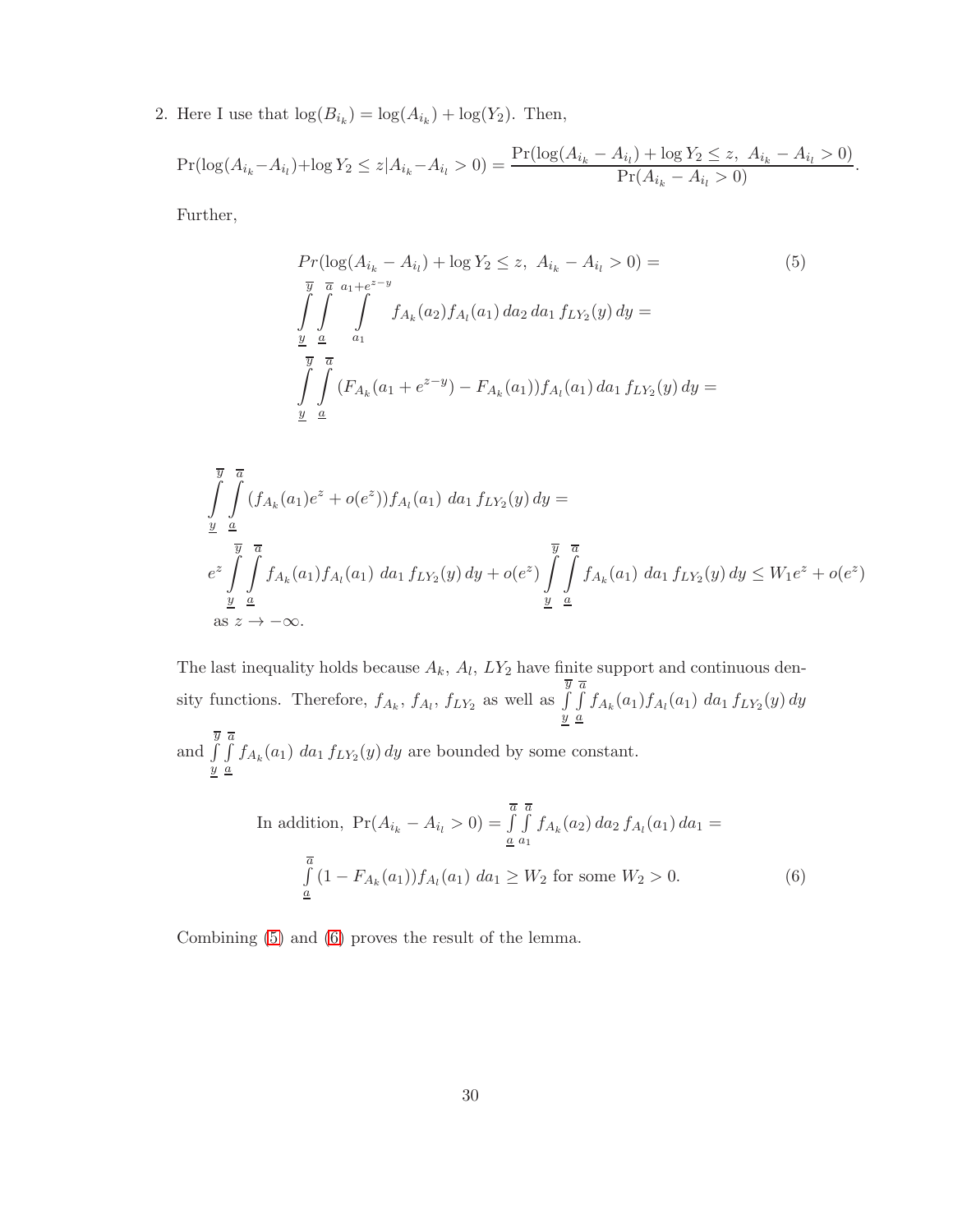## 3. Similarly,

$$
\Pr(\log(A_{i_1} - A_{i_2}) + \log Y_2 \le z_1, \log(A_{i_3} - A_{i_4}) + \log Y_2 \le z_2 | A_{i_1} - A_{i_2} > 0, A_{i_3} - A_{i_4} > 0) =
$$
  

$$
\frac{\int_{\frac{y}{2}}^{\frac{y}{2}} (F_{A_1}(a_1 + e^{z_1 - y}) - F_{A_1}(a_1)) f_{A_2}(a_1) da_1 \int_{\frac{a}{2}}^{\frac{y}{2}} (F_{A_3}(a_2 + e^{z_2 - y}) - F_{A_3}(a_2)) f_{A_4}(a_2) da_2 f_{LY_2}(y) dy}{\int_{\frac{a}{2}}^{\frac{a}{2}} (1 - F_{A_1}(a_1 + y)) f_{A_2}(a_1) da_1 \int_{\frac{a}{2}}^{\frac{a}{2}} (1 - F_{A_3}(a_2 + y)) f_{A_4}(a_2) da_2}.
$$

As above,

$$
\int_{\underline{a}}^{\overline{a}} (1 - F_{A_1}(a_1)) f_{A_2}(a_1) \, da_1 \int_{\underline{a}}^{\overline{a}} (1 - F_{A_3}(a_2)) f_{A_4}(a_2) \, da_2 > W_3 > 0.
$$

Further,

$$
\overline{y} \overline{a}
$$
\n
$$
\int_{\underline{y}} \int_{\underline{a}} (F_{A_1}(a_1 + e^{z_1-y}) - F_{A_1}(a_1)) f_{A_2}(a_1) da_1 \int_{\underline{a}} (F_{A_3}(a_2 + e^{z_2-y}) - F_{A_3}(a_2)) f_{A_4}(a_2) da_2 f_{LY_2}(y) dy =
$$
\n
$$
\overline{y} \overline{a}
$$
\n
$$
\int_{\underline{a}} \int_{\underline{a}} (e^{z_1-y} f_{A_1}(a_1) + o(e^{z_1})) f_{A_2}(a_1) da_1 \int_{\underline{a}} (e^{z_2-y} f_{A_3}(a_2) + o(e^{z_2})) f_{A_4}(a_2) da_2 f_{LY_2}(y) dy =
$$

$$
e^{z_1}e^{z_2}\int\limits_{\underline{y}}^{\overline{y}}\int\limits_{\underline{a}}^{\overline{a}}(e^{-y}f_{A_1}(a_1)+o(1))f_{A_2}(a_1) \, da_1 \int\limits_{\underline{a}}^{\overline{a}}(e^{-y}f_{A_3}(a_2)+o(1))f_{A_4}(a_2) \, da_2 \, f_{LY_2}(y) \, dy \leq
$$

$$
e^{z_1}e^{z_2}W_4 \text{ for some } W_4 > 0 \text{ as } z_1, \, z_2 \to -\infty.
$$

In addition,

$$
\Pr(\log(A_{i_1} - A_{i_3}) + \log Y_2 \le z_1, \log(A_{i_2} - A_{i_3}) + \log Y_2 \le z_2 | A_{i_1} - A_{i_3} > 0, A_{i_2} - A_{i_3} > 0) =
$$
  

$$
\frac{\int_{J}^{\overline{y}} \int_{S} (F_{A_1}(a + e^{z_1 - y}) - F_{A_1}(a))(F_{A_2}(a + e^{z_2 - y}) - F_{A_2}(a))f_{A_3}(a) da f_{LY_2}(y) dy}{\frac{\pi}{4}}}{\int_{\underline{a}}^{\overline{a}} (1 - F_{A_1}(a))(1 - F_{A_2}(a))f_{A_3}(a) da},
$$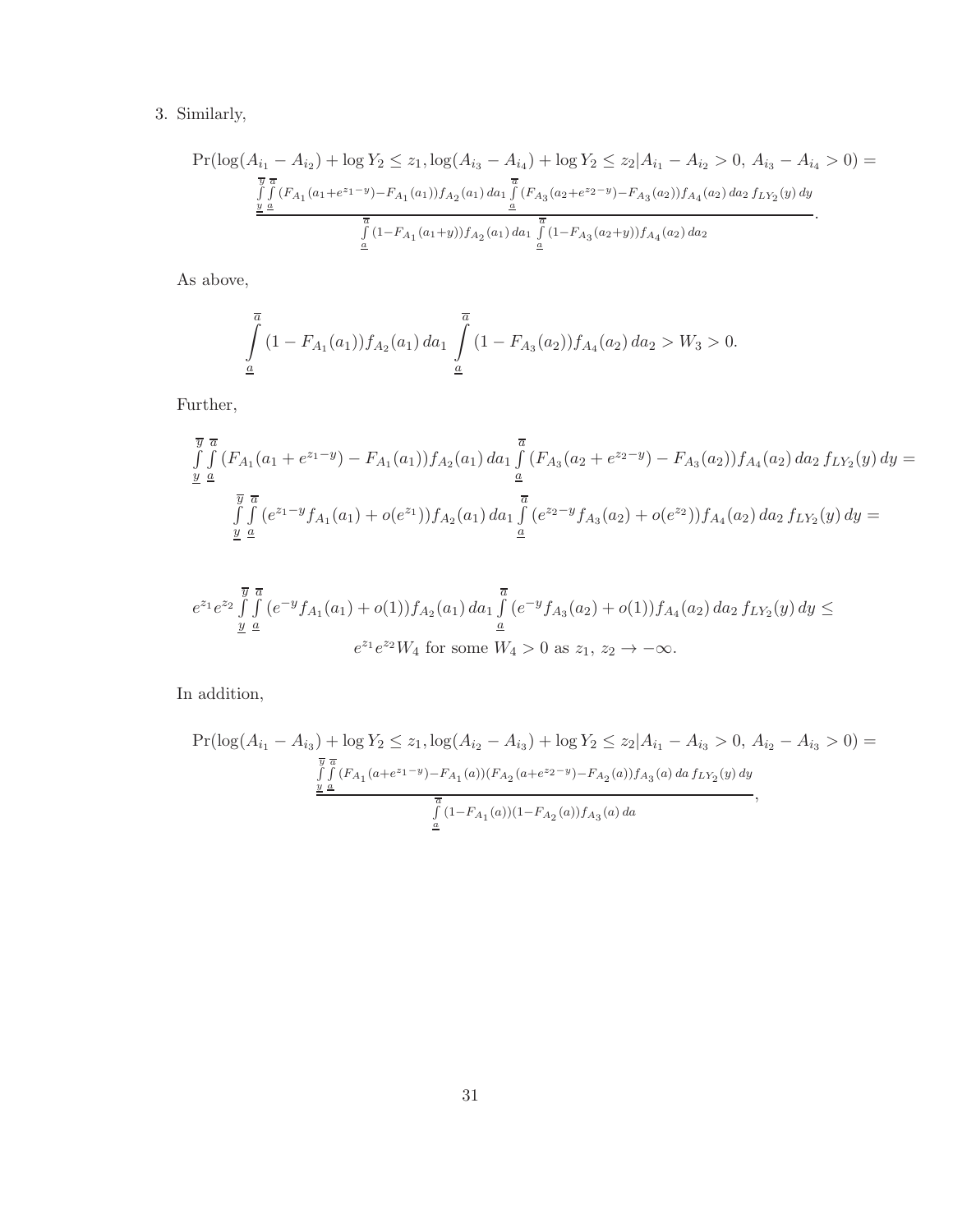and,

$$
\overline{y} \overline{a}
$$
\n
$$
\int_{\underline{y}} \int_{\underline{a}} \overline{f} (F_{A_1}(a + e^{z_1 - y}) - F_{A_1}(a)) (F_{A_2}(a + e^{z_2 - y}) - F_{A_2}(a)) f_{A_3}(a) da f_{LY_2}(y) dy =
$$
\n
$$
\frac{\overline{y} \overline{a}}{\int_{\underline{y}} \underline{a}} (e^{z_1 - y} f_{A_1}(a) + o(e^{z_1})) (e^{z_2 - y} f_{A_2}(a) + o(e^{z_2}) f_{A_3}(a) da f_{LY_2}(y) dy =
$$
\n
$$
e^{z_1} e^{z_2} \int_{\underline{y}} \int_{\underline{a}} (e^{-y} f_{A_1}(a) + o(1)) (e^{-y} f_{A_2}(a) + o(1)) f_{A_3}(a) da f_{LY_2}(y) dy \le
$$
\n
$$
e^{z_1} e^{z_2} W_5 \text{ for some } W_5 > 0 \text{ as } z_1, z_2 \to -\infty
$$

with 
$$
\int_{\underline{a}}^{\overline{a}} (1 - F_{A_1}(a + e^y))(1 - F_{A_2}(a + e^y)) f_{A_3}(a) \, da > W_6 > 0.
$$

4. The probability density function of the conditional distribution of  $log(B_{i_1} - B_{i_2})$  conditional on  $log(B_{i_3} - B_{i_4}), \Delta_{1,2}B > 0, \Delta_{3,4}B > 0$  is given by

$$
f_{\Delta_{1,2}B|\Delta_{3,4}B}(b_1|b_2) =
$$
\n
$$
\frac{\int \int_{\frac{y}{2}}^{\frac{y}{2}} e^{b_1-y} f_{A_1}(e^{b_1-y}+a_1) f_{A_2}(a_1) da_1 \int_{\frac{a}{2}}^{\frac{y}{2}} e^{b_2-y} f_{A_3}(e^{b_2-y}+a_2) f_{A_4}(a_2) da_2 f_{LY_2}(y) dy}{\int \int_{\frac{y}{2}}^{\frac{y}{2}} e^{b_2-y} f_{A_3}(e^{b_2-y}+a_2) f_{A_4}(a_2) da_2 f_{LY_2}(y) dy} =
$$
\n
$$
\frac{e^{b_1} \int_{\frac{y}{2}}^{\frac{y}{2}} e^{-2y} \int_{\frac{a}{2}}^{\frac{a}{2}} f_{A_1}(e^{b_1-y}+a_1) f_{A_2}(a_1) da_1 \int_{\frac{a}{2}}^{\frac{a}{2}} f_{A_3}(e^{b_2-y}+a_2) f_{A_4}(a_2) da_2 f_{LY_2}(y) dy}{\int \frac{y}{2}}.
$$

Then,

$$
E[|B_1||B_2] = \int |b_1| dF_{B_1|B_2} =
$$
\n
$$
\int_{-\infty}^{M} e^{b_1} \int_{\frac{y}{a}}^{1} e^{-2y} \int_{\frac{a}{a}}^{\frac{a}{b}} f_{A_1}(e^{b_1-y} + a_1) f_{A_2}(a_1) \, da_1 \int_{\frac{a}{a}}^{\frac{a}{b}} f_{A_3}(e^{b_2-y} + a_2) f_{A_4}(a_2) \, da_2 \, f_{LY_2}(y) \, dy
$$
\n
$$
\int_{-\infty}^{M} |b_1| \frac{y}{\frac{y}{a}} e^{-y} \int_{\frac{a}{a}}^{\frac{a}{b}} f_{A_3}(e^{b_2-y} + a_2) f_{A_4}(a_2) \, da_2 \, f_{LY_2}(y) \, dy
$$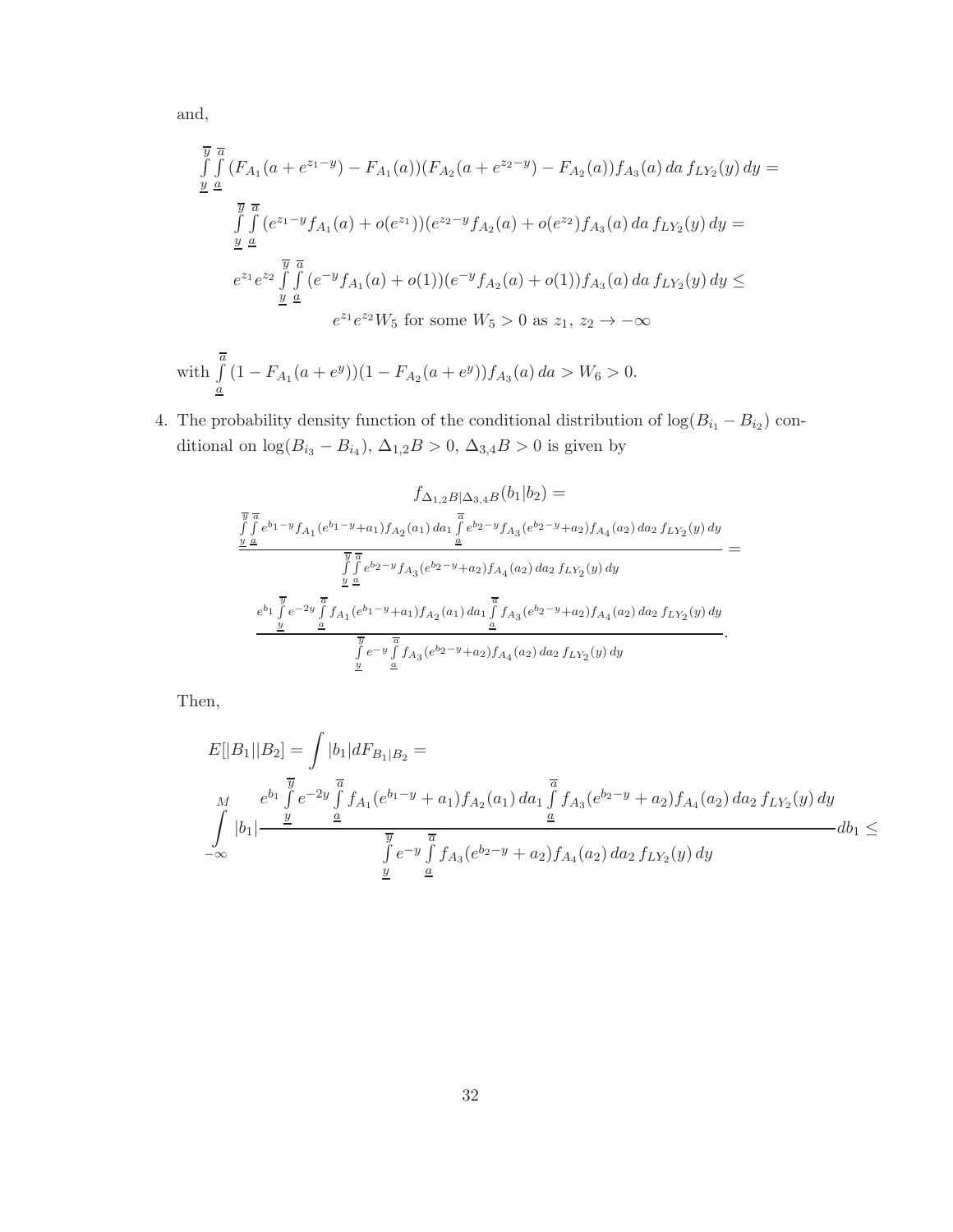$$
\int_{-\infty}^{M} \frac{e^{b_1} \int_{g}^{\overline{y}} e^{-2y} \int_{\underline{a}}^{\overline{a}} f_{A_1}(e^{b_1-y} + a_1) f_{A_2}(a_1) da_1 \int_{\underline{a}}^{\overline{a}} f_{A_3}(e^{b_2-y} + a_2) f_{A_4}(a_2) da_2 f_{LY_2}(y) dy}{W_7} db_1 \le
$$
\n
$$
\int_{-\infty}^{M} |b_1| e^{b_1} \frac{\frac{-e^{-\overline{y}} + e^{-\underline{y}}}{2} M_{LY_2} M_A^2 (\overline{a} - \underline{a})^2}{W_7} db_1 \le W_8 \int_{-\infty}^{M} |b_1| e^{b_1} db_1 = W_8(\int_{0}^{M} b_1 e^{b_1} db_1 + \int_{-\infty}^{0} |b_1| e^{b_1} db_1) = W_8(e^M(M-1) + 1 - \int_{0}^{\infty} b_1 e^{-b_1} db_1) = W_8 e^M(M-1).
$$

The first inequality holds for every  $b_2 \neq \underline{b}$ ,  $\overline{b}$  since due to absolute continuity of  $f_A$  and  $f_{LY_2}$  there exists non-empty sets of y's and  $a_2$ 's such that the integrand is positive over these sets. The second inequality also arises due to the continuity of  $f_A$  and  $f_{LY_2}$  and compactness of  $[\underline{y}, \overline{y}]$  and  $[\underline{a}, \overline{a}]$ . All the equalities are derived by direct computation. Similarly,

$$
E[B_1^2|B_2] = \int b_1^2 dF_{B_1|B_2} \le
$$
  
\n
$$
W_8 \int_{-\infty}^{M} b_1^2 e^{b_1} db_1 = W_8(\int_{0}^{M} b_1^2 e^{b_1} db_1 + \int_{-\infty}^{0} b_1^2 e^{b_1} db_1) = W_8(e^M(M^2 - 2(M - 1)) - 2 - \int_{0}^{\infty} b_1^2 e^{-b_1} db_1) = W_8(e^M(M^2 - 2(M - 1)).
$$

5. Finally, for the k-order moment I have

$$
E[|B_1|^k |B_2] = \int |b_1|^k dF_{B_1|B_2} \le
$$
  
\n
$$
W_8 \int_{-\infty}^M |b_1|^k e^{b_1} db_1 = W_8(\int_0^M b_1^k e^{b_1} db_1 + \int_0^M |b_1|^k e^{b_1} db_1) = W_8(\int_0^M b_1^k e^{b_1} db_1 - \int_0^\infty b_1^k e^{-b_1} db_1).
$$

Denote  $M_k^0 = \int\limits_{0}^{M}$ 0  $b_1^k e^{b_1} db_1$  and  $M_k^1 = \int\limits_{0}^{\infty}$ 0  $b_1^k e^{-b_1} db_1$ . Then,

$$
M_k^0 = e^M M^k - k M_{k-1}^0
$$

$$
M_k^1 = k M_{k-1}^1
$$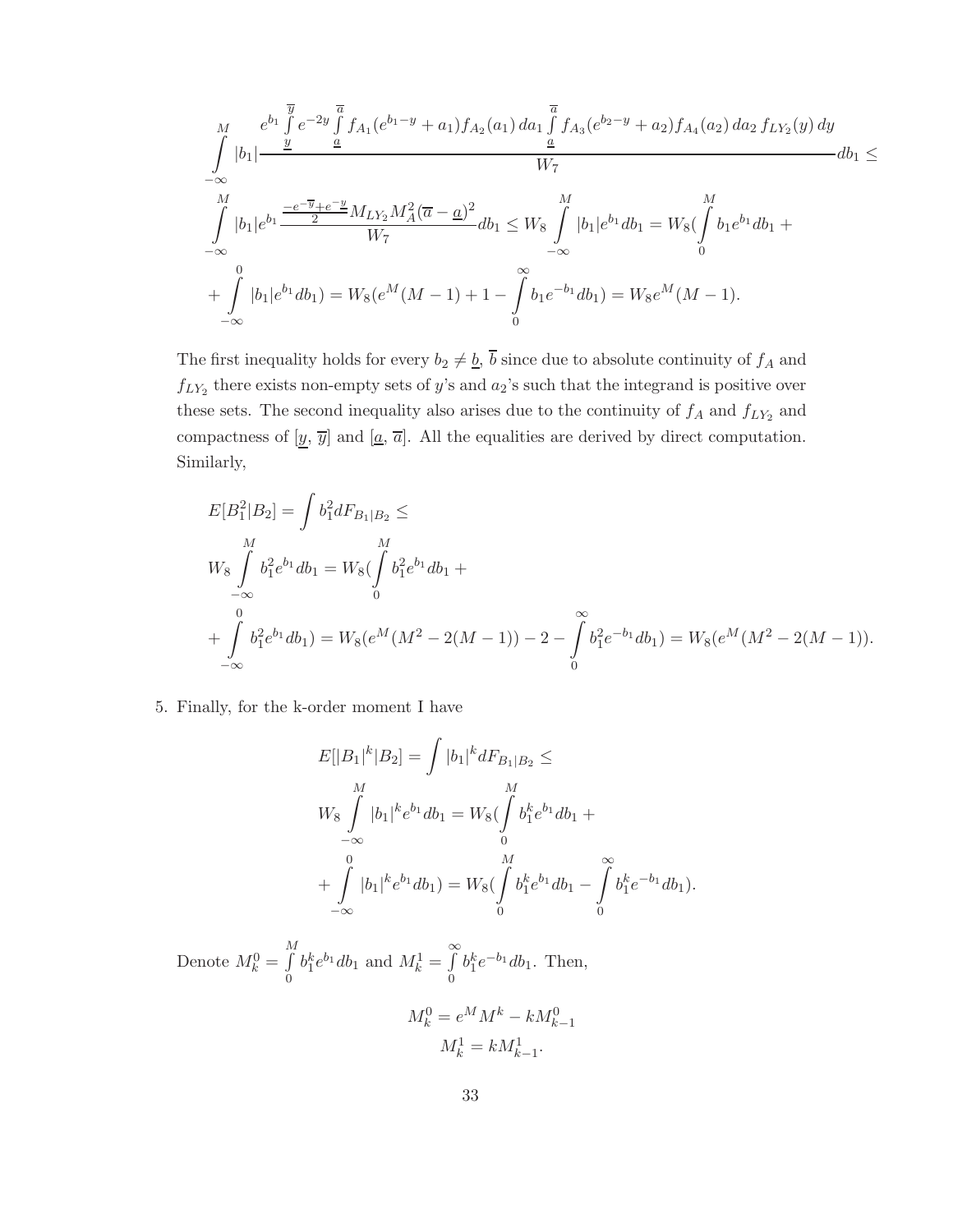Using the recursive formulas above obtains:

$$
M_k^1 = k!
$$
  

$$
M_k^0 = e^M(M^k + \sum_{l=1}^{l=k-1} \frac{k!}{(k-l)!} M^{k-l}(-1)^l) - k!
$$

This gives us

$$
E[|B_1|^k | B_2] \le W_8 e^M (M^k + \sum_{l=1}^{l=k-1} (M^k + \frac{k!}{(k-l)!} M^{k-l} (-1)^l) =
$$
  

$$
W_8 e^M M^k k! (1 + \sum_{l=1}^{l=k-1} \frac{1}{(k-l)!} M^{-l} (-1)^l) = W_8 e^M M^k k! W_9 = L_2 (MW_9^{\frac{1}{k-2}})^{k-2} k!
$$

for some  $W_9 > 0$ .

#### **Lemma 4**

Let X be a random variable with the probability density function  $f_X(.)$  and such that

1. The characteristic function of X,  $\varphi_X(t)$  is ordinarily smooth, i.e.  $|\varphi_X(t)| \geq d_0 |t|^{-\beta_x}$ for some  $d_0 > 0$  and  $\beta_x > 1$ ;

2. The estimator of  $\varphi_X(t)$ ,  $\hat{\varphi}_{X;n}(t)$  is such that  $sup_{t\in[-T_n,T_n]}|\hat{\varphi}_{X;n}(t) - \varphi_X(t)| = C_{\varphi;n}$ ;

3. The estimator of  $f_X(.)$ ,  $\hat{f}_{n,X}(x)$  is given by  $\hat{f}_{n,X}(x) = \int_0^{T_n}$  $-T_n$  $e^{-itx}\hat{\varphi}_{X;n}(t)dt.$ Then

$$
\sup_{x \in S(X)} |\hat{f}_{n,X}(x) - f_X(x)| \le 2T_n C_{n;\varphi} + T_n^{1-\beta_x} \ a.s.
$$

**Proof**

$$
|\hat{f}_{n;X}(x) - f_X(x)| \le \frac{1}{2\pi} \int_{-T_n}^{T_n} |\hat{\varphi}_{X;n}(t) - \varphi_X(t)| dt +
$$
  

$$
\frac{1}{2\pi} \int_{-\infty}^{-T_n} |\varphi_X(t)| dt + \frac{1}{2\pi} \int_{T_n}^{\infty} |\varphi_X(t)| dt \le
$$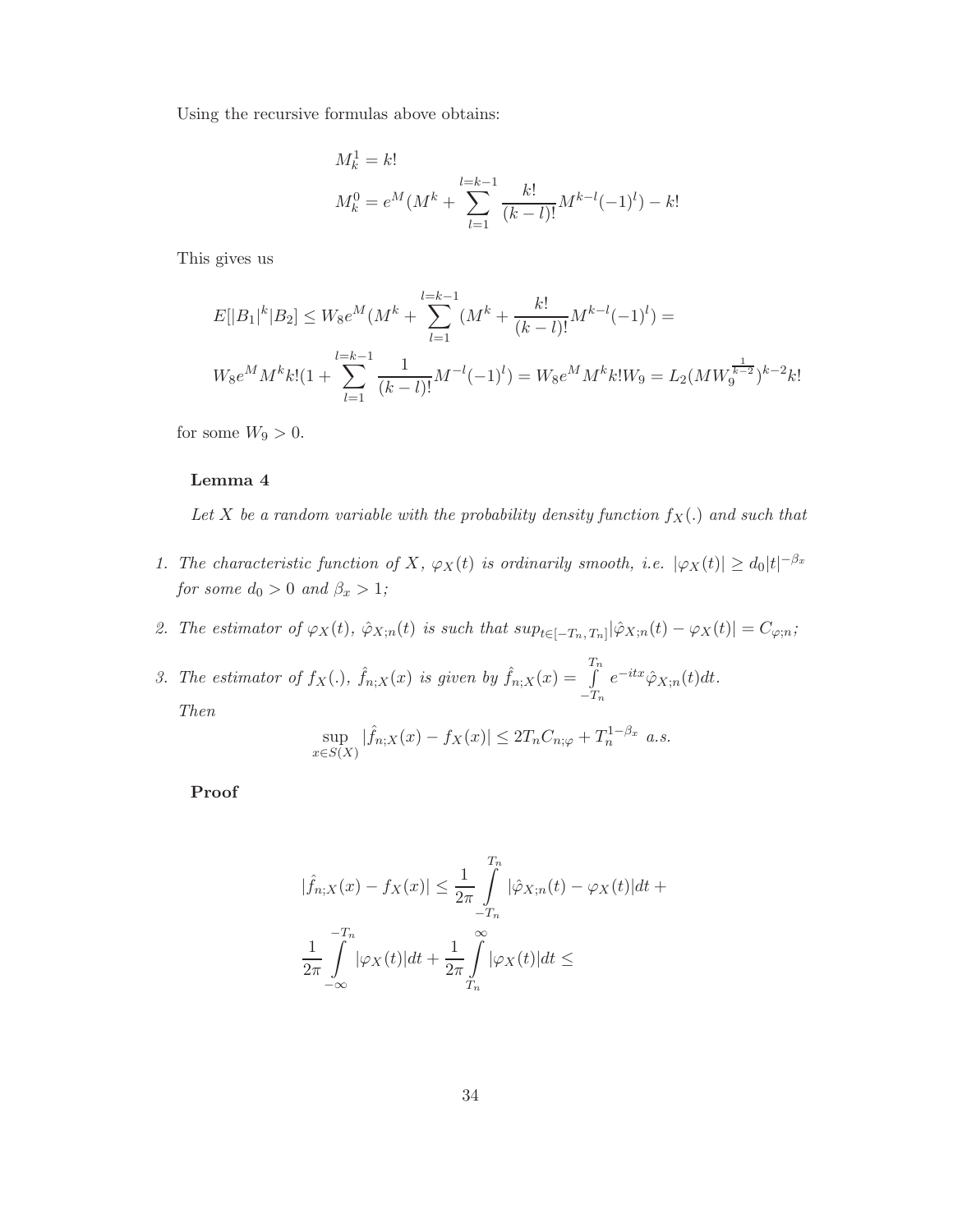$$
2T_n \sup_{t \in [-T_n, T_n]} |\hat{\varphi}_{X;n}(t) - \varphi_X(t)| + \frac{1}{\pi} \int_{T_n}^{\infty} |d_0 t^{-\beta_x}| dt =
$$
  

$$
2T_n C_{\varphi;n} + \frac{1}{\pi} d_0 T_n^{1-\beta_x}.
$$

#### **Proof of Theorem 2**

Step 1

First, I begin by establishing that  $\sup_{[-T_n, T_n]} |\hat{\varphi}_{n;LY_2}(t) - \varphi_{LY_2}(t)| = O((\frac{\log n}{n})^{0.5}).$ In Step 1 I always condition on  $\Delta_{1,2} B > 0$ ,  $\Delta_{3,4} B > 0$ . I suppress conditioning in the notations for the ease of exposition.

Applying Taylor approximation to

$$
\hat{\varphi}_{LY_2}(t) = \exp\left(\int\limits_0^t \frac{\hat{\Psi}_{1;L\Delta_{1,2}B,L\Delta_{3,4}B}(0,u_2)}{\hat{\Psi}_{L\Delta_{1,2}B,L\Delta_{3,4}B}(0,u_2)}du_2\right)
$$

obtains

$$
|\hat{\varphi}_{LY_2}(t)-\varphi_{LY_2}(t)|=\sum_{l=1}^{\infty}\frac{\varphi_{LY_2}(t)}{l!}(\int\limits_{0}^{t}\frac{\widehat{\Psi}_{1;L\Delta_{1,2}B,L\Delta_{3,4}B}(0,u_2)}{\widehat{\Psi}_{L\Delta_{1,2}B,L\Delta_{3,4}B}(0,u_2)}du_2-\int\limits_{0}^{t}\frac{\Psi_{1;L\Delta_{1,2}B,L\Delta_{3,4}B}(0,u_2)}{\Psi_{L\Delta_{1,2}B,L\Delta_{3,4}B}(0,u_2)}du_2)^l
$$

Denote 
$$
|\Delta_n| = \left| \int_0^t \frac{\hat{\Psi}_{1;L\Delta_{1,2}B,L\Delta_{3,4}B}(0,u_2)}{\hat{\Psi}_{L\Delta_{1,2}B,L\Delta_{3,4}B}(0,u_2)} du_2 - \int_0^t \frac{\Psi_{1;L\Delta_{1,2}B,L\Delta_{3,4}B}(0,u_2)}{\Psi_{L\Delta_{1,2}B,L\Delta_{3,4}B}(0,u_2)} du_2 \right|
$$
. Then  

$$
|\hat{\varphi}_{LY_2}(t) - \varphi_{LY_2}(t)| \le \sum_{l=1}^\infty |\Delta_n|^l.
$$

Using von Mises differentials I have

$$
\Delta_n = \sum_{k=1}^{\infty} \frac{1}{k!} d_k T(F_{L\Delta_{1,2}B, L\Delta_{3,4}B}; \hat{F}_{n;L\Delta_{1,2}B, L\Delta_{3,4}B} - F_{L\Delta_{1,2}B, L\Delta_{3,4}B}),
$$
  
where  $d_k T(F_{L\Delta_{1,2}B, L\Delta_{3,4}B}; \hat{F}_{n;L\Delta_{1,2}B, L\Delta_{3,4}B} - F_{L\Delta_{1,2}B, L\Delta_{3,4}B}) =$   

$$
\frac{d^k}{d\lambda^k} \int_0^t \frac{\int ib_1 e^{iu_2 b_2} d(F_{L\Delta_{1,2}B, L\Delta_{3,4}B} + \lambda(\hat{F}_{n;L\Delta_{1,2}B, L\Delta_{3,4}B} - F_{L\Delta_{1,2}B, L\Delta_{3,4}B}))}{\int e^{iu_2 b_2} d(F_{L\Delta_{1,2}B, L\Delta_{3,4}B} + \lambda(\hat{F}_{n;L\Delta_{1,2}B, L\Delta_{3,4}B} - F_{L\Delta_{1,2}B, L\Delta_{3,4}B}))} du_2|_{\lambda=0}.
$$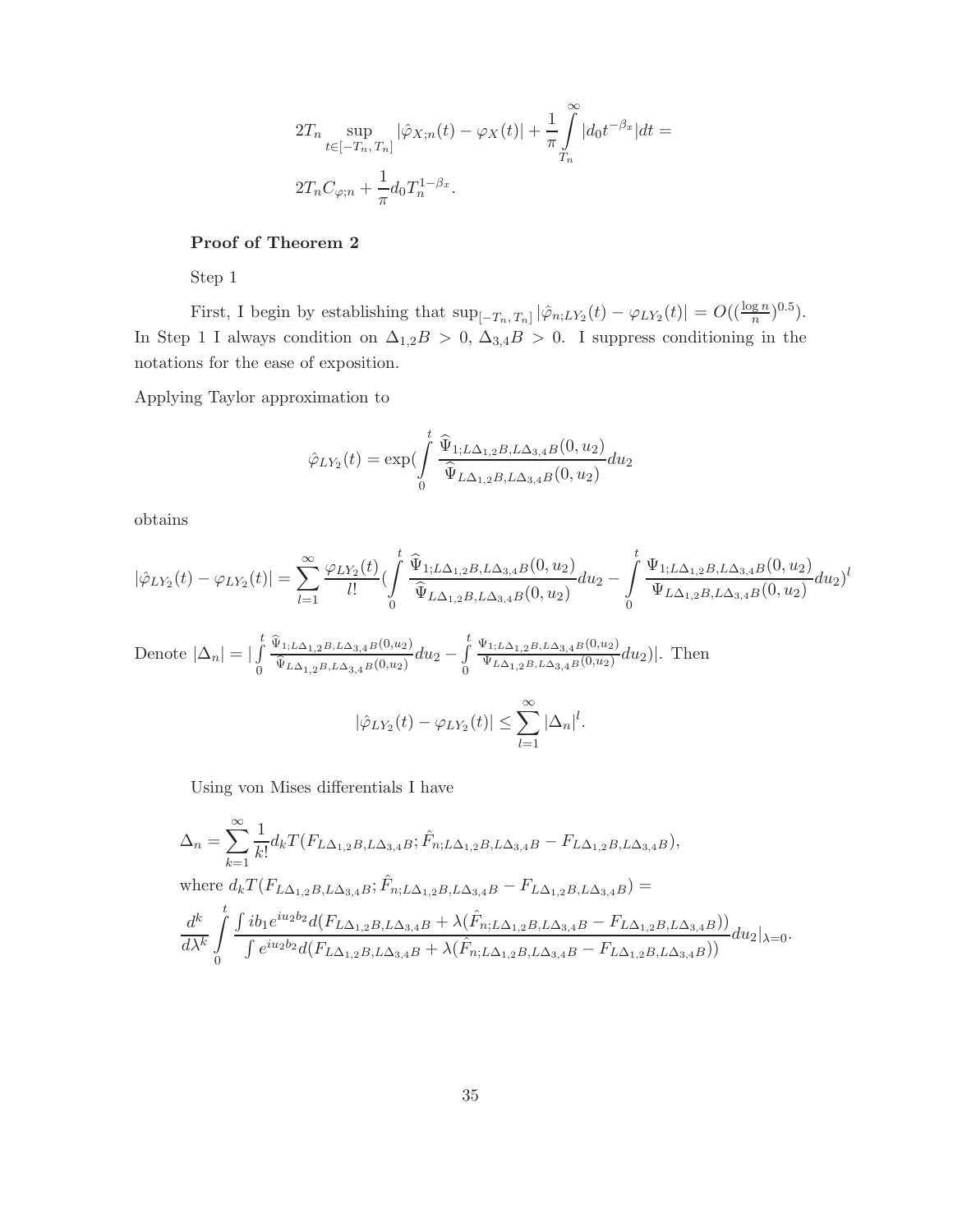By direct differentiation I establish that

$$
d_k T(F_{L\Delta_{1,2}B,L\Delta_{3,4}B}; \hat{F}_{n;L\Delta_{1,2}B,L\Delta_{3,4}B} - F_{L\Delta_{1,2}B,L\Delta_{3,4}B}) = (-1)^k k! \int_0^t \frac{A(u_2)B(u_2)^{k-1}}{\Psi_{L\Delta_{1,2}B,L\Delta_{3,4}B}(0,u_2)^{k+1}} du_2
$$

where

$$
A(u_2) = \int ib_1 e^{iu_2 b_2} d(\hat{F}_{n;L\Delta_{1,2}B, L\Delta_{3,4}B} - F_{L\Delta_{1,2}B, L\Delta_{3,4}B}) \int e^{iu_2 b_2} dF_{L\Delta_{1,2}B, L\Delta_{3,4}B}
$$

$$
- \int ib_1 e^{iu_2 b_2} dF_{L\Delta_{1,2}B, L\Delta_{3,4}B} \int e^{iu_2 b_2} d(\hat{F}_{n;L\Delta_{1,2}B, L\Delta_{3,4}B} - F_{L\Delta_{1,2}B, L\Delta_{3,4}B}).
$$

$$
B(u_2) = \int e^{iu_2 b_2} d(\hat{F}_{n;L\Delta_{1,2}B, L\Delta_{3,4}B} - F_{L\Delta_{1,2}B, L\Delta_{3,4}B}).
$$

Lemma 2 and Lemma 3 imply that

$$
\sup_{t \in [-T_n, T_n]} |B(u_2)| = \sup_{t \in [-T_n, T_n]} |\int e^{iu_2 b_2} d(\hat{F}_{n;L\Delta_{1,2}B, L\Delta_{3,4}B} - F_{L\Delta_{1,2}B, L\Delta_{3,4}B})| = O(R_n)
$$
  
where  $R_n = (\frac{\log n}{n})^{0.5}$  and  $T_n = (\frac{\log n}{n})^{\alpha}$  for some  $\alpha > 0$ ;  

$$
\sup_{t \in [-T_n, T_n]} |\int ib_1 e^{iu_2 b_2} d(\hat{F}_{n;L\Delta_{1,2}B, L\Delta_{3,4}B} - F_{L\Delta_{1,2}B, L\Delta_{3,4}B})| = O(R_n)
$$
  
where  $R_n = (\frac{\log n}{n})^{0.5}$  and  $T_n = (\frac{\log n}{n})^{\alpha}$  for some  $\alpha > 0$ .  

$$
|\int ib_1 e^{iu_2 b_2} dF_{L\Delta_{1,2}B, L\Delta_{3,4}B}| \le L_{1;L\Delta B}.
$$

Therefore,

$$
|A(u_2)| \leq |\int ib_1 e^{iu_2b_2} d(\hat{F}_{n;L\Delta_{1,2}B, L\Delta_{3,4}B} - F_{L\Delta_{1,2}B, L\Delta_{3,4}B})|| \int e^{iu_2b_2} dF_{L\Delta_{1,2}B, L\Delta_{3,4}B}| +
$$
  

$$
|\int ib_1 e^{iu_2b_2} dF_{L\Delta_{1,2}B, L\Delta_{3,4}B}|| \int e^{iu_2b_2} d(\hat{F}_{n;L\Delta_{1,2}B, L\Delta_{3,4}B} - F_{L\Delta_{1,2}B, L\Delta_{3,4}B})| \leq
$$
  

$$
|\int ib_1 e^{iu_2b_2} d(\hat{F}_{n;L\Delta_{1,2}B, L\Delta_{3,4}B} - F_{L\Delta_{1,2}B, L\Delta_{3,4}B})| +
$$

$$
|\int ib_1 e^{i u_2 b_2} dF_{L\Delta_{1,2}B, L\Delta_{3,4}B}|| \int e^{i u_2 b_2} d(\hat{F}_{n;L\Delta_{1,2}B, L\Delta_{3,4}B} - F_{L\Delta_{1,2}B, L\Delta_{3,4}B})| = O(R_n).
$$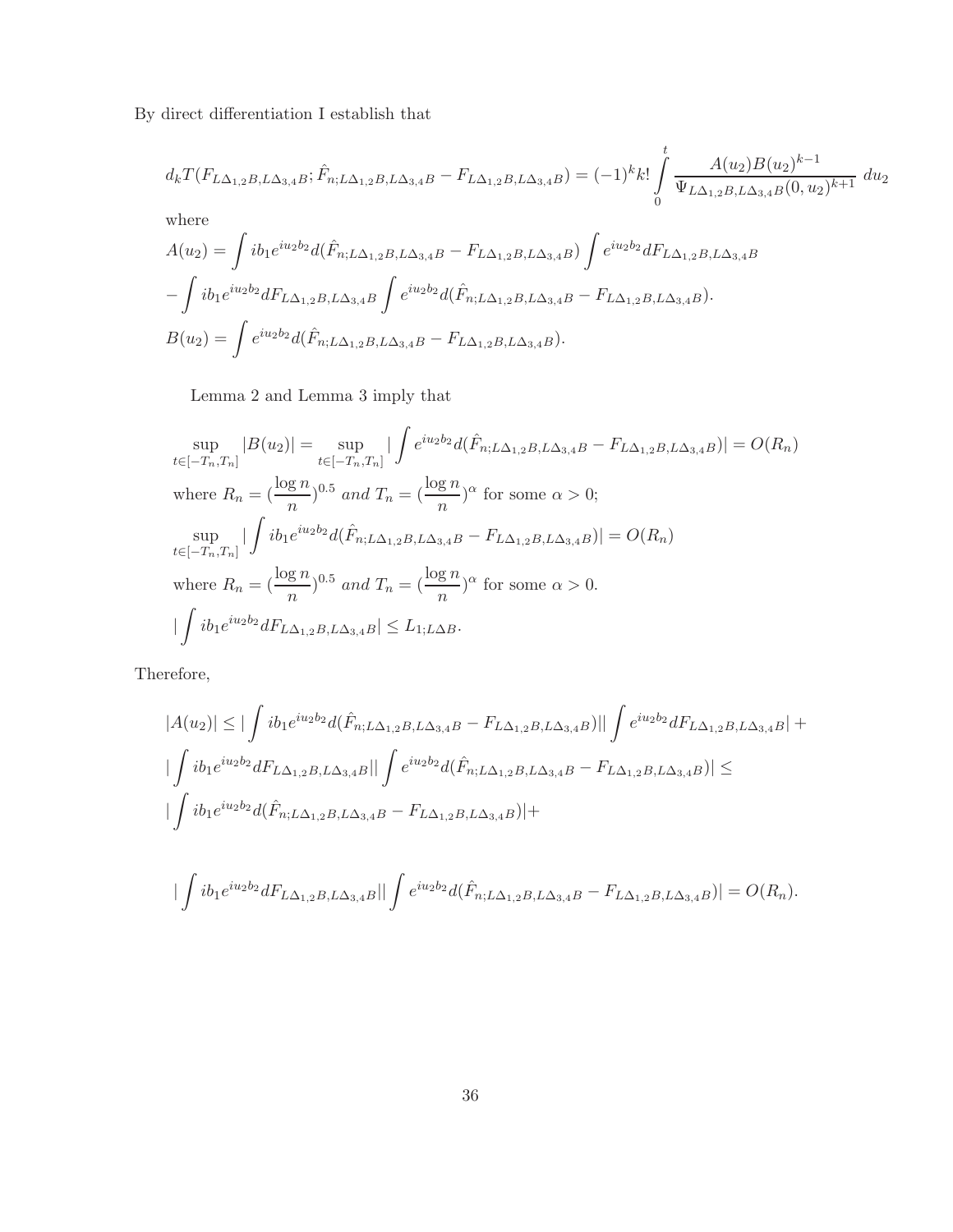Next,

$$
d_k T(F_{L\Delta_{1,2}B, L\Delta_{3,4}B}; \hat{F}_{n;L\Delta_{1,2}B, L\Delta_{3,4}B} - F_{L\Delta_{1,2}B, L\Delta_{3,4}B}) =
$$
  

$$
(-1)^k k! \int_0^t \frac{A(u_2)B(u_2)^{k-1}}{\Psi_{L\Delta_{1,2}B, L\Delta_{3,4}B}(0, u_2)^{k+1}} du_2 = \int_0^t \frac{Q_1 R_n R_n^{k-1}}{\Psi_{L\Delta_{1,2}B, L\Delta_{3,4}B}(0, u_2)^{k+1}} du_2 \le
$$
  

$$
Q_1 R_n^k \int_0^T \frac{1}{d_{L\Delta B} T_n^{-\beta_{L\Delta B}(k+1)}} du_2 = Q_2 R_n^k T_n^{1+\beta_{L\Delta B}(1+k)}
$$
 for some  $Q_1, Q_2 > 0$ .

The following reasoning justifies the inequality:  $\varphi_{LY_2}(t)$  and  $\varphi_{L\Delta_{k,l}A}(t)$  are ordinarily smooth with parameters  $\beta_{LY_2}$  and  $\beta_{L\Delta A}$  respectively. Since  $L\Delta_{k,l}B = LY_2 + L\Delta_{k,l}A$ then  $\Psi_{L\Delta_{1,2}B,L\Delta_{3,4}B}(0, u_2)$  is ordinarily smooth with parameter  $\beta_{L\Delta B} = \beta_{LY_2} + \beta_{L\Delta A}$ . Further, it can be shown (see Li and Voung (1998)) that if  $T_n$  is large enough then  $|\Psi_{L\Delta_{1,2}B,L\Delta_{3,4}B}(0,u_2)| > d_{L\Delta B}|T_n|^{-\beta_{L\Delta B}}$  for an appropriate  $d_{L\Delta B} > 0$ .

Then,

$$
|\Delta_n| = \sum_{k=1}^{\infty} Q_2(\frac{\log n}{n})^{k/2} T_n^{1+\beta_{L\Delta B}(1+k)} = Q_2 \frac{T_n^{1+2\beta_{L\Delta B}}(\frac{\log n}{n})^{0.5}}{1 - T_n^{\beta_{L\Delta B}}(\frac{\log n}{n})^{0.5}}.
$$

Therefore,

$$
|\Delta_n| \le O(T_n^{1+2\beta_{L\Delta B}}(\frac{\log n}{n})^{0.5}) = O((\frac{\log n}{n})^{0.5-\alpha(1+2\beta_{L\Delta B})})
$$
  
and  

$$
|\hat{\varphi}_{LY_2}(t) - \varphi_{LY_2}(t)| \le \frac{|\Delta_n|}{1-|\Delta_n|} = O((\frac{\log n}{n})^{0.5-\alpha(1+2\beta_{L\Delta B})})
$$
  
if  $\alpha \le \frac{1}{2(1+2\beta_{L\Delta B})}$ .

Next, Lemma 4 implies that

$$
\sup_{y \in S_{LY_2}} |\hat{f}_{LY_2}(y) - f_{LY_2}(y)| \le O(T_n(\frac{\log n}{n})^{0.5 - \alpha(1 + 2\beta_{L\Delta B})}) + T_n^{1 - \beta_{LY_2}}
$$
  
or 
$$
\sup_{y \in S_{LY_2}} |\hat{f}_{LY_2}(y) - f_{LY_2}(y)| \le O((\frac{\log n}{n})^{0.5 - 2\alpha(1 + \beta_{L\Delta B})}) + O((\frac{\log n}{n})^{\alpha(1 - \beta_{LY_2})}).
$$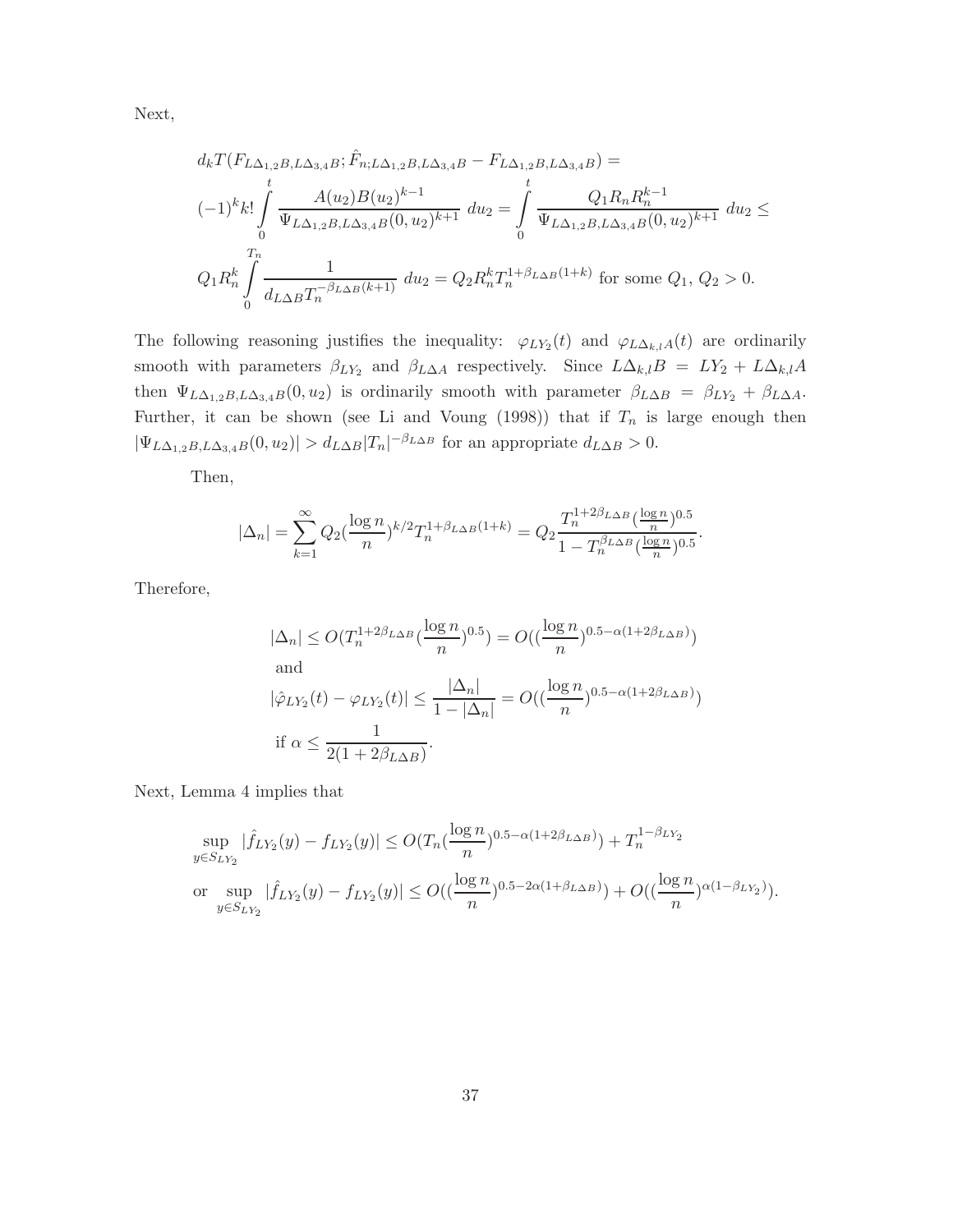Since  $\underline{y}_2 > 0$  and  $\overline{y}_2 < \infty$ :

$$
\sup_{y \in S_{Y_2}} |\hat{f}_{Y_2}(y) - f_{Y_2}(y)| = \sup_{y \in S_{Y_2}} |\frac{\hat{f}_{LY_2}(\log y) - f_{LY_2}(\log y)}{y}| \leq
$$
  

$$
O((\frac{\log n}{n})^{0.5 - 2\alpha(1 + \beta_{L\Delta B})}) + O((\frac{\log n}{n})^{\alpha(1 - \beta_{LY_2})}).
$$

I use  $C_{f_{Y_2}}$  to denote  $\sup_{y\in S_{Y_2}}|\widehat{f}_{Y_2}(y)-f_{Y_2}(y)|$  in the rest of the proof.

#### **Step 2**

All the analysis below is performed conditional on  $\Delta_{1,3}A$ ,  $\Delta_{2,3}A$  unless otherwise noted. The conditioning is suppressed for the ease of exposition. I begin by deriving

$$
\sup_{[-T_n,T_n]} |\hat{\varphi}_{L\Delta_{1,3}A,L\Delta_{2,3}A}(t_1,t_2) - \varphi_{L\Delta_{1,3}A,L\Delta_{2,3}A}(t_1,t_2)|.
$$

Taylor expansion gives:

$$
\hat{\varphi}_{L\Delta_{1,3}A,L\Delta_{2,3}A}(t_1, t_2) - \varphi_{L\Delta_{1,3}A,L\Delta_{2,3}A}(t_1, t_2) =
$$
\n
$$
\sum_{k=1}^{k=\infty} \frac{\varphi_{L\Delta_{1,3}A,L\Delta_{2,3}A}(t_1, t_2)}{k!} (\log(\hat{\varphi}_{L\Delta_{1,3}A,L\Delta_{2,3}A}(t_1, t_2)) - \log(\varphi_{L\Delta_{1,3}A,L\Delta_{2,3}A}(t_1, t_2)))^k.
$$

Further,

$$
|\hat{\varphi}_{L\Delta_{1,3}A, L\Delta_{2,3}A}(t_1, t_2) - \varphi_{L\Delta_{1,3}A, L\Delta_{2,3}A}(t_1, t_2)| \le
$$
  
\n
$$
\sum_{k=0}^{k=\infty} |(\log(\hat{\varphi}_{L\Delta_{1,3}A, L\Delta_{2,3}A}(t_1, t_2)) - \log(\varphi_{L\Delta_{1,3}A, L\Delta_{2,3}A}(t_1, t_2))|^k =
$$
  
\n
$$
O(\log(\hat{\varphi}_{L\Delta_{1,3}A, L\Delta_{2,3}A}(t_1, t_2)) - \log(\varphi_{L\Delta_{1,3}A, L\Delta_{2,3}A}(t_1, t_2)))
$$

when  $|\log(\hat{\varphi}_{L\Delta_{1,3}A,\,L\Delta_{2,3}A}(t_1,t_2)) - \log(\varphi_{L\Delta_{1,3}A,\,L\Delta_{2,3}A}(t_1,t_2))| < 1.$ 

Then,

$$
|\log(\hat{\varphi}_{L\Delta_{1,3}A, L\Delta_{2,3}A}(t_1, t_2)) - \log(\varphi_{L\Delta_{1,3}A, L\Delta_{2,3}A}(t_1, t_2))| =
$$
\n
$$
|\log(\hat{\Psi}_{L\Delta_{1,3}A, L\Delta_{2,3}A}(t_1, t_2)) - \log(\Psi_{L\Delta_{1,3}A, L\Delta_{2,3}A}(t_1, t_2)) +
$$
\n
$$
\log(\hat{\varphi}_{LY_2}(t_1 + t_2)) - \log(\varphi_{LY_2}(t_1 + t_2))| \le
$$
\n
$$
O(|\frac{\hat{\Psi}_{L\Delta_{1,3}B, L\Delta_{2,3}B}(t_1, t_2) - \Psi_{L\Delta_{1,3}B, L\Delta_{2,3}B}(t_1, t_2)}{\Psi_{L\Delta_{1,3}B, L\Delta_{2,3}B}(t_1, t_2)}| +
$$
\n
$$
O(\frac{|\hat{\varphi}_{LY_2}(t_1 + t_2) - \varphi_{LY_2}(t_1 + t_2)|}{\varphi_{LY_2}(t_1 + t_2)})
$$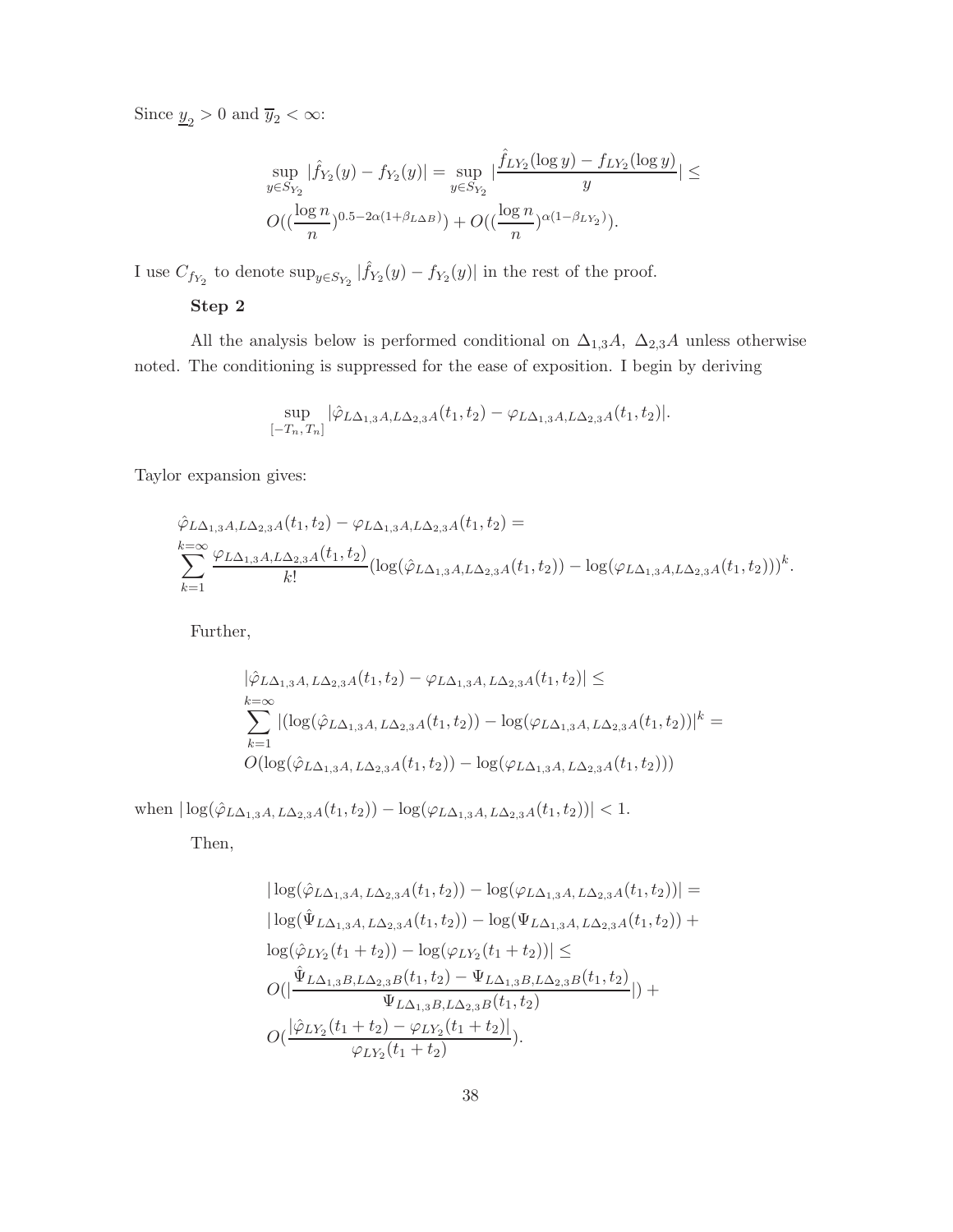Similar to Step 1, ordinary smoothness of  $\varphi_{L\Delta_{1,3}A,L\Delta_{2,3}A}$  and of  $\varphi_{LY_2}$  implies that

$$
|\varphi_{L\Delta_{1,3}A,L\Delta_{2,3}A}(t_1, t_2)| > d_{L\Delta A,L\Delta A}|t_1|^{-\beta_{L\Delta_{1,3}A}}|t_2|^{-\beta_{L\Delta_{2,3}A}}|\varphi_{LY_2}(t)| > d_{LY_2}|t|^{-\beta_{LY_2}}.
$$

Applying Lemma 2 and Lemma 3,I obtain

$$
\sup_{t_1, t_2 \in [-T_n, T_n]^2} |(\log(\hat{\varphi}_{L\Delta_{1,3}A, L\Delta_{2,3}A}(t_1, t_2)) - \log(\varphi_{L\Delta_{1,3}A, L\Delta_{2,3}A}(t_1, t_2))| =
$$
  

$$
O(\frac{\log n}{n})^{0.5 - \alpha(\beta_{L\Delta_{1,3}B} + \beta_{L\Delta_{2,3}B})} + O((\frac{\log n}{n})^{0.5 - \alpha(1 + 2\beta_{L\Delta B_{3,4}} + \beta_{LY_2})}) = O((\frac{\log n}{n})^{0.5 - \alpha\beta^*})
$$
  
if  $T_n = O(\frac{n}{\log n})^{\alpha}$ , with  $\alpha \le \frac{1}{2\beta^*}$  where  
 $\beta^* = \min\{(\beta_{L\Delta_{1,3}B} + \beta_{L\Delta_{2,3}B}), (1 + 2\beta_{L\Delta B_{3,4}} + \beta_{LY_2})\}.$ 

Notice that in above  $(t_1 + t_2) \in [-2T_n, 2T_n]$  where as  $2T_n$  is still  $O((\frac{n}{\log n})^{\alpha})$ .

Using Lemma 4 and the fact that  $\varphi_{L\Delta_{1,3}A,L\Delta_{2,3}A}$  is ordinarily smooth with parameters $\beta_{L\Delta A_{1,3}},$   $\beta_{L\Delta A_{2,3}}$  obtains:

$$
\sup_{a_1, a_2 \in S(L\Delta_{1,3}A, L\Delta_{2,3}A)} |\hat{f}_{L\Delta_{1,3}A, L\Delta_{2,3}A}(a_1, a_2) - f_{L\Delta_{1,3}A, L\Delta_{2,3}A}(a_1, a_2)| \le
$$
  

$$
O(T_n \frac{\log n^{0.5 - \alpha\beta^*}}{n}) + T_n^{2 - \beta_{L\Delta_{1,3}A} - \beta_{L\Delta_{1,3}A}} \text{ or } |\hat{f}_{L\Delta_{1,3}A, L\Delta_{2,3}A}(a_1, a_2) - f_{L\Delta_{1,3}A, L\Delta_{2,3}A}(a_1, a_2)| =
$$
  

$$
O((\frac{\log n}{n})^{0.5 - \alpha(1 + \beta^*)}) + O((\frac{\log n}{n})^{\alpha(\beta_{L\Delta_{1,3}A} + \beta_{L\Delta_{2,3}A} - 2)}) = O((\frac{\log n}{n})^{0.5 - \alpha(1 + \beta^*)})
$$
  
if  $\alpha < \frac{1}{2(\beta^* + \beta_{L\Delta_{1,3}A} + \beta_{L\Delta_{2,3}A} - 1)}.$ 

Also, for every subset,  $SC = [\varepsilon_n, M_A]^2$ , of  $S(\Delta_{1,3}A, \Delta_{2,3}A) = (0, M_A]^2$ 

$$
\sup_{[\varepsilon_n, M_A]^2} |\hat{f}_{\Delta_{1,3}A, \Delta_{2,3}A}(a_1, a_2) - f_{\Delta_{1,3}A, \Delta_{2,3}A}(a_1, a_2)| = \n\sup_{[\varepsilon_n, M_A]^2} \frac{|\hat{f}_{L\Delta_{1,3}A, L\Delta_{2,3}A}(a_1, a_2) - f_{L\Delta_{1,3}A, L\Delta_{2,3}A}(\log a_1, \log a_2)|}{a_1 a_2} \leq
$$
\n
$$
= O(\varepsilon_n^{-2} (\frac{\log n}{n})^{0.5 - \alpha(1 + \beta^*)}).
$$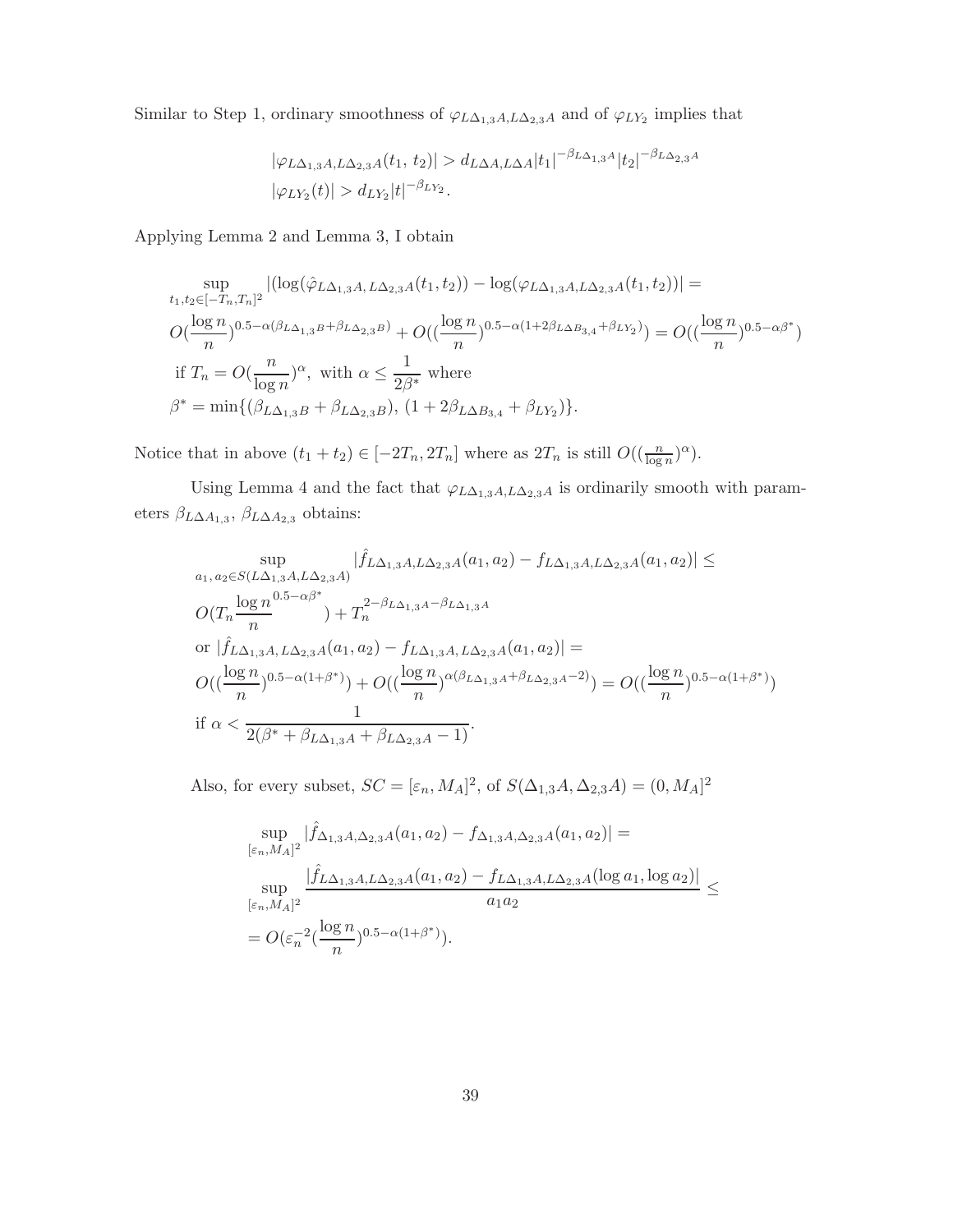Then,

$$
|\widehat{f}_{\Delta_{1,3}A,\Delta_{2,3}A}(a_1,a_2)-f_{\Delta_{1,3}A,\Delta_{2,3}A}(a_1,a_2)|=O((\frac{\log n}{n})^{0.5-\alpha(1+\beta^*)-2\gamma}).
$$
  
if  $\varepsilon_n = (\frac{\log n}{n})^{\gamma}$  for some  $\gamma > 0$ .

Next,I investigate the convergence of the estimator for the density of the unconditional distribution of  $\Delta_{1,2}A$ ,  $\Delta_{3,4}A$ .

$$
\sup_{a_1, a_2 \in S(\Delta_{1,3}A, \Delta_{2,3}A)} |\widehat{f}_{\Delta_{1,3}A, \Delta_{2,3}A}(a_1, a_2) - f_{\Delta_{1,3}A, \Delta_{2,3}A}(a_1, a_2)| = O((\frac{\log n}{n})^{0.5 - \alpha(1 + \beta^*) - 2\gamma}).
$$

It is so because

$$
|\hat{\Pr}(\Delta_{1,3}B> < 0, \ \Delta_{2,3}B> < 0) - \Pr(\Delta_{1,3}B> < 0, \ \Delta_{2,3}B> < 0)| = O(n^{\frac{1}{2}}).
$$

Next, I use the uniform convergence of  $\hat{f}_{\Delta_{1,3}A,\Delta_{2,3}A}(a_1, a_2)$  to show the uniform convergence for  $\hat{\varphi}_{A_{i_3}}, \hat{\varphi}_{A_{i_k}}$  as well as  $\hat{f}_{A_{i_3}}$  and  $\hat{f}_{A_{i_k}}$  for  $k = 1, 2$ . I begin as in Step 1 by using a Taylor approximation to obtain that

$$
|\hat{\varphi}_{A_{i_3}}(t) - \varphi_{A_{i_3}}(t)| \leq \sum_{l=1}^{\infty} |\Delta_n|^l.
$$

where 
$$
|\Delta_n| = |\int_0^t \frac{\hat{\Psi}_{1;\Delta_{1,3}A,\Delta_{2,3}A}(0,u_2)}{\hat{\Psi}_{\Delta_{1,3}A,\Delta_{2,3}A}(0,u_2)} du_2 - \int_0^t \frac{\Psi_{1;\Delta_{1,3}A,\Delta_{2,3}A}(0,u_2)}{\Psi_{\Delta_{1,3}A,\Delta_{2,3}A}(0,u_2)} du_2)|
$$
, and  
\n
$$
\hat{\Psi}_{\Delta_{1,3}A,\Delta_{2,3}A}(u_1,u_2) = \int e^{i(u_1a_1+u_2a_2)} \hat{f}_{\Delta_{1,3}A,\Delta_{2,3}A}(a_1,a_2) da_1 da_2
$$
\n
$$
\hat{\Psi}_{1;\Delta_{1,3}A,\Delta_{2,3}A}(u_1,u_2) = \int ia_1 e^{i(u_1a_1+u_2a_2)} \hat{f}_{\Delta_{1,3}A,\Delta_{2,3}A}(a_1,a_2) da_1 da_2.
$$

Using von Mises differentials I have

$$
\Delta_n = \sum_{k=1}^{\infty} \frac{1}{k!} d_k T(f_{\Delta_{1,3}A,\Delta_{2,3}A}; \hat{f}_{n;\Delta_{1,3}A,\Delta_{2,3}A} - f_{\Delta_{1,3}A,\Delta_{2,3}A}),
$$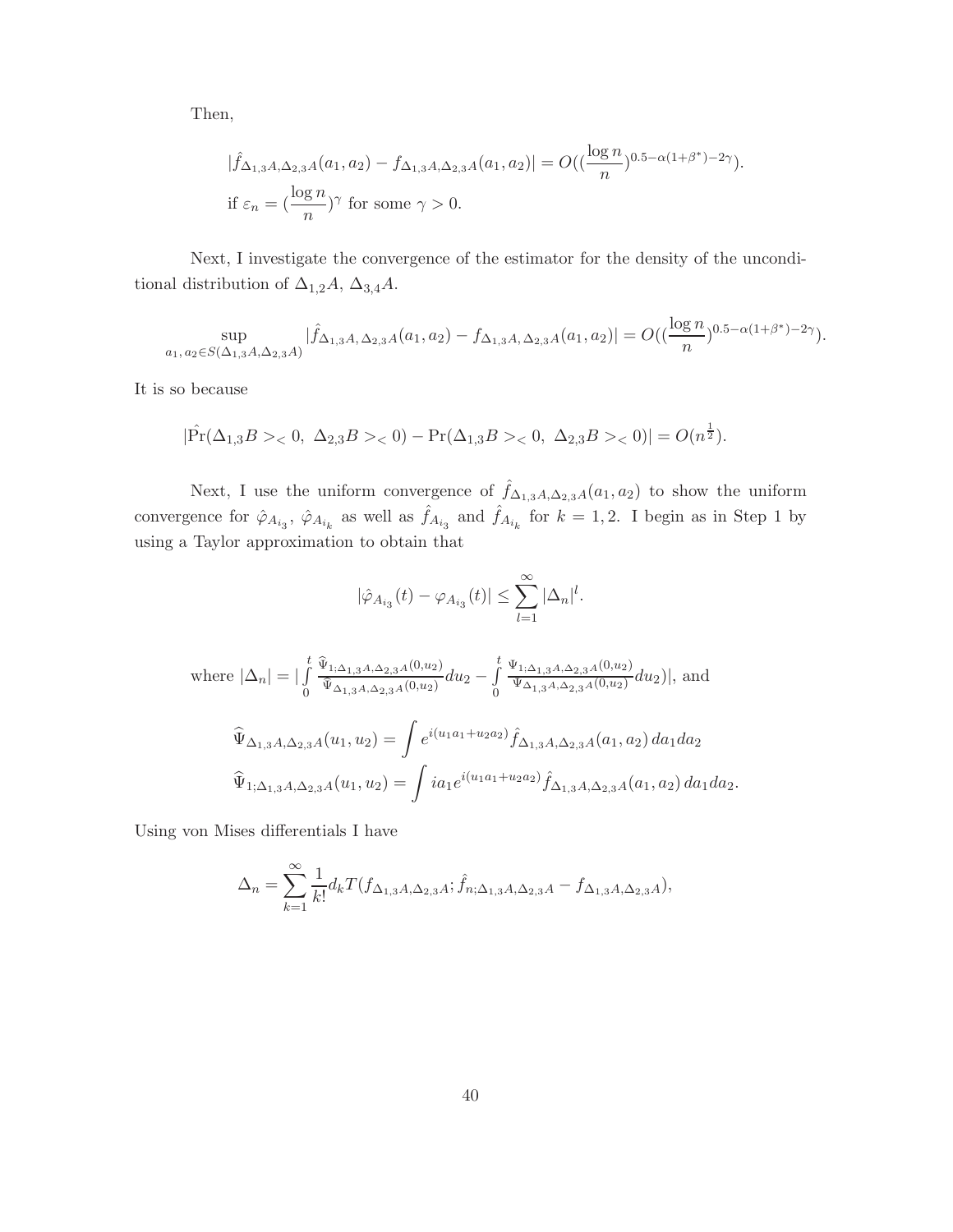where

$$
d_k T(f_{\Delta_{1,3}A,\Delta_{2,3}A}; \hat{f}_{n;\Delta_{1,3}A,\Delta_{2,3}A} - f_{\Delta_{1,3}A,\Delta_{2,3}A}) =
$$
  
\n
$$
\frac{d^k}{d\lambda^k} \int_0^t \frac{\int a_1 e^{i u_2 a_2} (f_{\Delta_{1,3}A,\Delta_{2,3}A} + \lambda(\hat{f}_{n;\Delta_{1,3}A,\Delta_{2,3}A} - f_{\Delta_{1,3}A,\Delta_{2,3}A})) da_1 da_2}{\int e^{i u_2 a_2} (f_{\Delta_{1,3}A,\Delta_{2,3}A} + \lambda(\hat{f}_{n;\Delta_{1,3}A,\Delta_{2,3}A} - f_{\Delta_{1,3}A,\Delta_{2,3}A})) da_1 da_2} du_2|\lambda = 0 =
$$
  
\n
$$
(-1)^k k! \int_0^t \frac{A(u_2)B(u_2)^{k-1}}{\Psi_{\Delta_{1,3}A,\Delta_{2,3}A}(0,u_2)^{k+1}} du_2
$$

with

$$
A(u_2) = \int i a_1 e^{i u_2 a_2} (\hat{f}_{n; \Delta_{1,3} A, \Delta_{2,3} A} - f_{\Delta_{1,3} A, \Delta_{2,3} A}) da_1 da_2 \int e^{i u_2 a_2} f_{\Delta_{1,3} A, \Delta_{2,3} A} da_1 da_2 -
$$
  

$$
\int i a_1 e^{i u_2 a_2} f_{\Delta_{1,3} A, \Delta_{2,3} A} da_1 da_2 \int e^{i u_2 a_2} d(\hat{f}_{n; \Delta_{1,3} A, \Delta_{2,3} A} - f_{\Delta_{1,3} A, \Delta_{2,3} A}) da_1 da_2.
$$
  

$$
B(u_2) = \int e^{i u_2 a_2} (\hat{f}_{n; \Delta_{1,3} A, \Delta_{2,3} A} - f_{\Delta_{1,3} A, \Delta_{2,3} A}) da_1 da_2.
$$

In contrast to Step 1 all the random variables in the expression above have bounded support. Therefore,

$$
|B(u_2)| \leq (\Delta a)^2 C_{f_{\Delta A}}
$$
  

$$
|A(u_2)| \leq (\overline{a}^2 - \underline{a}^2)(\Delta a + \Delta a^2)O(C_{f_{\Delta A}}).
$$

As in Step 1 I use the fact that  $\Delta_{k,l}A$  is ordinarily smooth with parameter  $\beta_{\Delta A}\colon$ 

$$
\begin{aligned} |\Delta_n| &\leq \sum_{k=1}^\infty Q_3 C_{f_{\Delta A}}^k \tilde{T}_n^{\beta_{\Delta A}(1+k)} = \frac{\tilde{T}_n^{2\beta_{\Delta A}} C_{f_{\Delta A}}}{1-\tilde{T}_n^{\beta_{\Delta A}} C_{F_{\Delta A}}} = O(\tilde{T}_n^{2\beta_{\Delta A}} C_{f_{\Delta A}}), \end{aligned}
$$
 where  $\tilde{T}_n = O((\frac{n}{\log n})^{\alpha_1})$  for some  $\alpha_1 > 0$ .

Therefore,

$$
|\hat{\varphi}_{A_{i_3}}(t) - \varphi_{A_{i_3}}(t)| \le O(|\Delta_n|) = O((\frac{\log n}{n})^{0.5 - \alpha(1 + \beta^*) - 2\gamma - 2\alpha_1\beta_{\Delta A}})
$$
  
with  $\alpha_1 < \frac{0.5 - \alpha(1 + \beta^*) - 2\gamma}{2\beta_{\Delta A}}$ .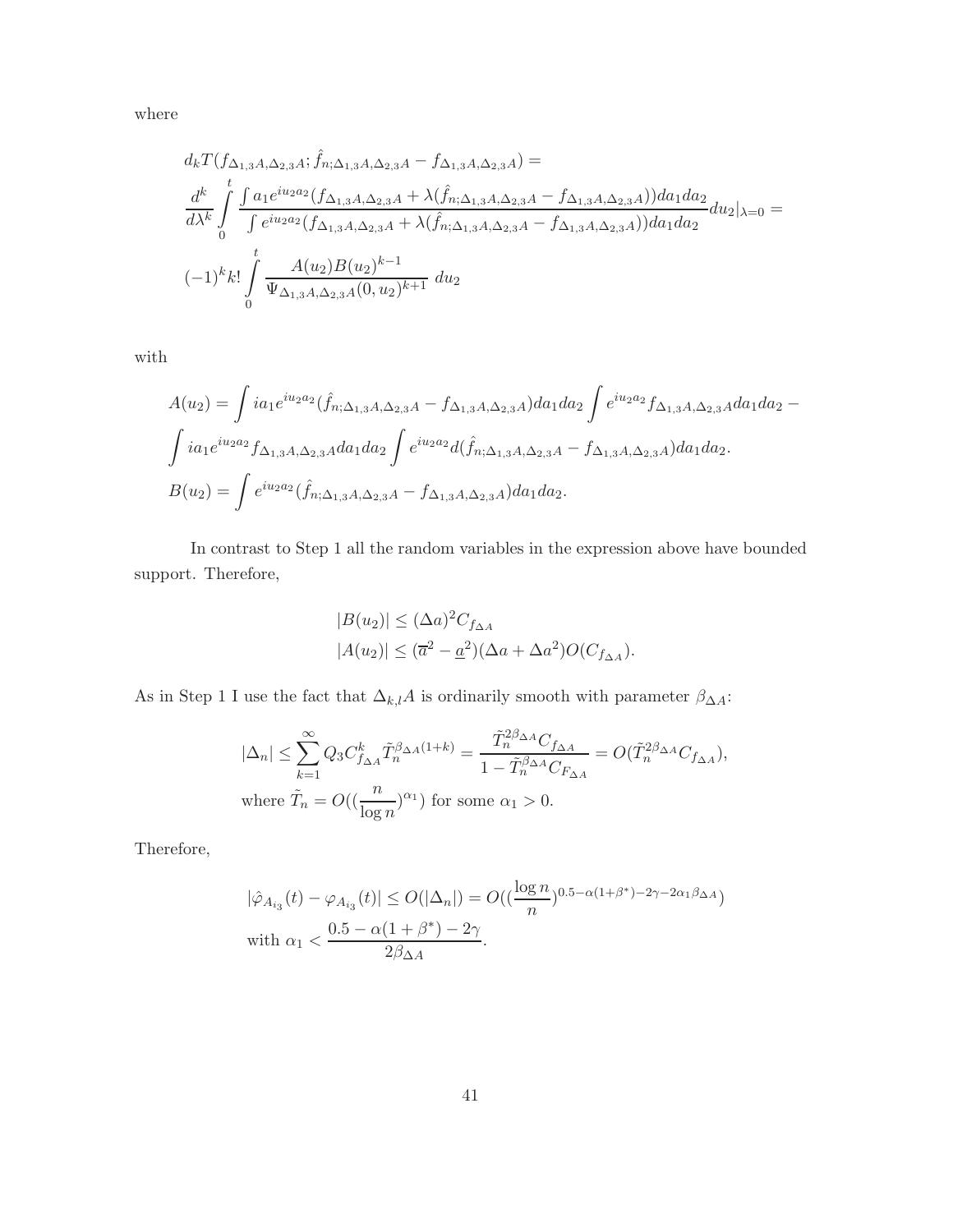The rate of convergence for  $A_{i_1}$  and  $A_{i_2}$  is obtained as at the beginning of Step 2.

$$
|\hat{\varphi}_{A_{i_k}}(t) - \varphi_{A_{i_k}}(t)| = O(C_{\Psi_{\Delta_{1,3}A,\Delta_{2,3}A}})) + O(\tilde{T}_n^{\beta_{A_{i_3}}}C_{\varphi_{A_{i_3}}})
$$
  
\n
$$
O(C_{f_{\Delta A}}) + O(\tilde{T}_n^{\beta_{A_{i_3}}}C_{\varphi_{A_{i_3}}}) =
$$
  
\n
$$
O((\frac{\log n}{n})^{0.5 - \alpha(1 + \beta^*) - 2\gamma}) + O((\frac{\log n}{n})^{0.5 - \alpha(1 + \beta^*) - 2\gamma - \alpha1(2\beta_{\Delta A} + \beta_{A_{i_3}})})
$$
  
\n
$$
O((\frac{\log n}{n})^{0.5 - \alpha(1 + \beta^*) - 2\gamma - \alpha1(2\beta_{\Delta A} + \beta_{A_{i_3}})})
$$
 for  $k = 1, 2$ .

Finally, the rate of convergence for densities follows from Lemma 4 and is given by

$$
\begin{aligned} &|\widehat{f}_{A_{i_k}}(a)-f_{A_{i_k}}(a)|\leq 2\tilde{T}_nC_{\varphi_{A_{i_k}}}+\frac{1}{\pi}d_{A_{i_k}}\tilde{T}_n^{1-\beta_{A_{i_k}}}\ \text{for}\ k=1,2,3\\ &|\widehat{f}_{A_{i_3}}(a)-f_{A_{i_3}}(a)|\leq O((\frac{\log n}{n})^{0.5-\alpha(1+\beta^*)-2\gamma-\alpha_1(2\beta_{\Delta A}+1)})+O((\frac{\log n}{n})^{\alpha_1(\beta_{A_{i_3}}-1)})=\\ &O((\frac{\log n}{n})^{0.5-\alpha(1+\beta^*)-2\gamma-\alpha_1(2\beta_{\Delta A}+1)})\ \text{for}\ \frac{0.5-\alpha(1+\beta^*)-2\gamma}{\beta_{\Delta A}+2\beta_{A_{i_3}}}<\alpha_1<\frac{0.5-\alpha(1+\beta^*)-2\gamma}{2\beta_{\Delta A}}\\ &|\widehat{f}_{A_{i_k}}(a)-f_{A_{i_k}}(a)|\leq O((\frac{\log n}{n})^{0.5-\alpha(1+\beta^*)-2\gamma-\alpha_1(2\beta_{\Delta A}+\beta_{A_{i_3}})})+O((\frac{\log n}{n})^{\alpha_1(\beta_{A_{i_k}}-1)})=\\ &O((\frac{\log n}{n})^{0.5-\alpha(1+\beta^*)-2\gamma-\alpha_1(2\beta_{\Delta A}+\beta_{A_{i_3}})})\ \text{for}\ \frac{0.5-\alpha(1+\beta^*)-2\gamma}{2\beta_{\Delta A}+\beta_{A_{i_3}}+\beta_{A_{i_k}}-1}<\alpha_1<\frac{0.5-\alpha(1+\beta^*)-2\gamma}{2\beta_{\Delta A}} \end{aligned}
$$

.

The uniform consistency of the estimator for the density of cost distribution is shown exactly like in Krasnokutskaya (2009). The only modification needed concerns the derivation of the estimators for the support bounds. More specifically, if  $[\Delta a, \overline{\Delta} a]$  denotes the support of  $\Delta_{k,l}A$  variables, then under normalization  $E[\log Y_2] = 1$  the following restrictions hold:

$$
\overline{\Delta}B = \overline{y}_2 \overline{\Delta}a
$$
  
\n
$$
\underline{\Delta}B = \underline{y}_2 \underline{\Delta}a
$$
  
\n
$$
\int_{\log \underline{y}_2} f_{LY_2}(y) dy = 1
$$
  
\n
$$
\int_{\log \underline{y}_2} y f_{LY_2}(y) dy = 0.
$$

Alternatively, I could have used restriction that  $\overline{\Delta}a = -\underline{\Delta}a$  since it holds even under the normalization above. The last two equations uniquely identify  $\underline{y}_2$  and<br>  $\overline{y}_2$  whereas the first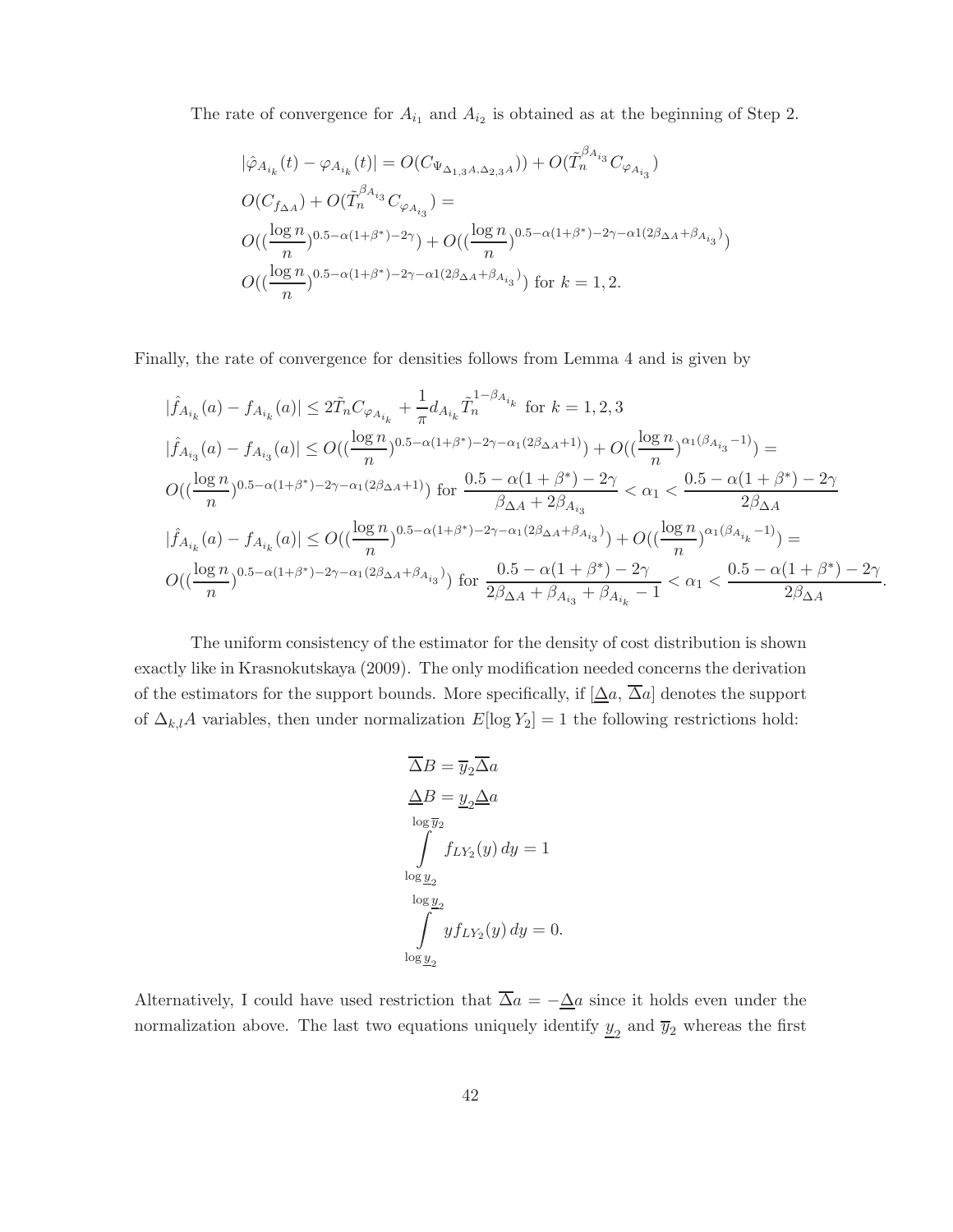two equation will then identify  $\Delta a$  and  $\overline{\Delta} a$  consistent with  $E[\log Y_2] = 1$  normalization. The latter set of values can be used to identify  $\underline{a}$  and  $\overline{a}$  from the following restrictions:

$$
\overline{a} - \underline{a} = \overline{\Delta}a
$$

$$
\int_{\underline{a}}^{\overline{a}} f_{A_{i_1}}(a) dy = 1.
$$

This set of restrictions is used to derive estimators for the support bounds.

#### **Step 3**

I first derive

$$
\begin{split} &C_{f_{Y_2A_1}}=\sup_{z\in S(Y_2A_1)}|\hat{f}_{Y_2A_{i_1}}(z)-f_{Y_2A_{i_1}}(z)|\leq\\ &\int\frac{1}{y}|\hat{f}_{Y_2}(y)\hat{f}_{A_{i_1}}(\frac{z}{y})-\hat{f}_{Y_2}(y)f_{A_{i_1}}(\frac{z}{y})+\hat{f}_{Y_2}(y)f_{A_{i_1}}(\frac{z}{y})-f_{Y_2}(y)f_{A_{i_1}}(\frac{z}{y})|dy\\ &\leq \int\frac{1}{y}(|\hat{f}_{Y_2}(y)||\hat{f}_{A_{i_1}}(\frac{z}{y})-f_{A_{i_1}}(\frac{z}{y})|+|f_{A_{i_1}}(\frac{z}{y})||\hat{f}_{Y_2}(y)-f_{Y_2}(y)|)dy=\\ &\int\frac{1}{y}((M_{1,Y_2}+C_{f_{Y_2}})C_{f_{A_{i_1}}}+M_{1,A}C_{f_{Y_2}})dy=\\ &M_{0,Y_2}M_{1,Y_2}C_{f_{A_{i_1}}}+M_{0,Y_2}M_{1,A_1}C_{f_{Y_2}}+M_{0,Y_2}C_{f_{Y_2}}C_{f_{A_{i_1}}}\leq Q_3C_{f_{A_{i_1}}}= \end{split}
$$

$$
=O\left(\left(\frac{\log n}{n}\right)^{0.5-\alpha(1+\beta^*)-2\gamma-\alpha_1(2\beta_{\Delta A}+\beta_{A_{i_3}})}\right)
$$
 for some  $Q_3 > 0$ .

Here  $\int \frac{1}{y} dy \leq M_{0,Y_2}$ ,  $|\hat{f}_{Y_2}(y)| \leq M_{1,Y_2}$ ,  $|f_{A_{i_1}}(\frac{z}{y})| \leq M_{1,A_1}$  with  $M_{0,Y_2} > 0$ ,  $M_{1,Y_2} >$ 0  $M_{1,A_1} > 0$ .

This, then, implies that

$$
|\hat{\varphi}_{Y_2A_{i_1}}(t) - \varphi_{Y_2A_{i_1}}(t)| \le
$$
  

$$
\int |\hat{f}_{Y_2A_{i_1}}(y) - f_{Y_2A_{i_1}}(y)| dy = M_{0,Y_2A_{i_1}}Q_3C_{f_{Y_2A_{i_1}}} = O((\frac{\log n}{n})^{0.5 - \alpha(1+\beta^*) - 2\gamma - \alpha_1(2\beta_{\Delta A} + \beta_{A_{i_3}})}),
$$

where ∫  $S(Y_2A_{i_1})$  $dy \leq M_{0, Y_2A_{i_1}}.$ 

Similar to Step 2:

$$
|\hat{\varphi}_{Y_1}(t) - \varphi_{Y_1}(t)| = O(|\log(\hat{\varphi}_{Y_1}(t)) - \log(\varphi_{Y_1}(t))|
$$